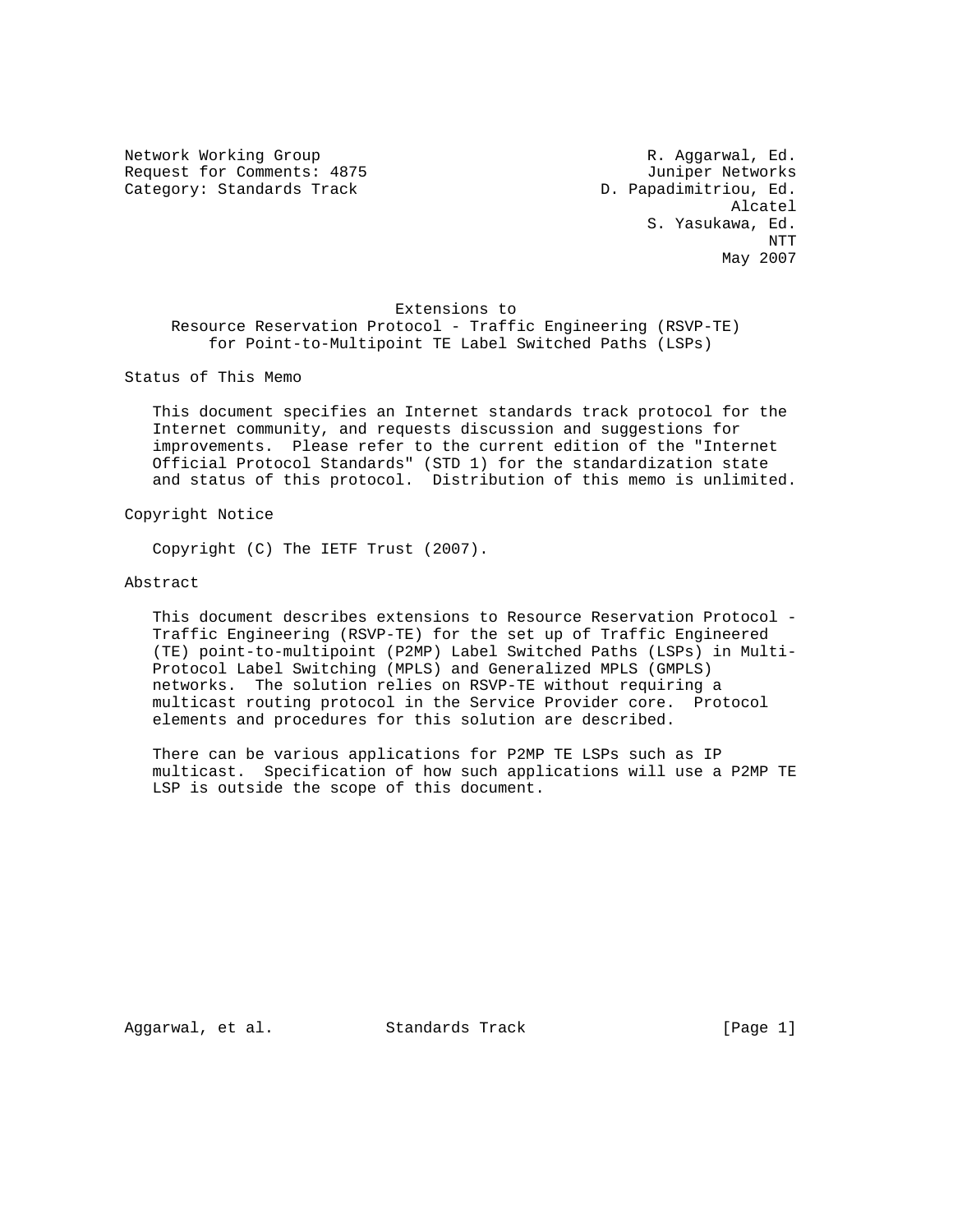| Table of Contents |  |
|-------------------|--|
|-------------------|--|

|                  | 2. Conventions Used in This Document 4                         |  |
|------------------|----------------------------------------------------------------|--|
| $\overline{3}$ . |                                                                |  |
|                  |                                                                |  |
|                  |                                                                |  |
|                  |                                                                |  |
|                  |                                                                |  |
|                  |                                                                |  |
|                  |                                                                |  |
|                  | 4.4.2. S2L Sub-LSPs and Path Messages 7                        |  |
|                  |                                                                |  |
|                  |                                                                |  |
|                  |                                                                |  |
|                  |                                                                |  |
|                  | 5.2.1. Multiple Path Messages 11                               |  |
|                  | 5.2.2. Multiple S2L Sub-LSPs in One Path Message 12            |  |
|                  | 5.2.3. Transit Fragmentation of Path State Information  14     |  |
|                  | 5.2.4. Control of Branch Fate Sharing 15                       |  |
|                  |                                                                |  |
|                  |                                                                |  |
|                  |                                                                |  |
|                  |                                                                |  |
|                  | 6.2.1. Resv Message Throttling 18                              |  |
|                  |                                                                |  |
|                  |                                                                |  |
|                  |                                                                |  |
|                  |                                                                |  |
|                  |                                                                |  |
|                  |                                                                |  |
|                  | 7.2.1. Implicit S2L Sub-LSP Teardown 20                        |  |
|                  | 7.2.2. Explicit S2L Sub-LSP Teardown 21                        |  |
|                  |                                                                |  |
|                  |                                                                |  |
|                  |                                                                |  |
|                  |                                                                |  |
|                  |                                                                |  |
|                  |                                                                |  |
|                  | 10.2. Combining Multiple Path Messages 25                      |  |
|                  |                                                                |  |
|                  |                                                                |  |
|                  |                                                                |  |
|                  |                                                                |  |
|                  | 13. Label Allocation on LANs with Multiple Downstream Nodes 29 |  |
|                  |                                                                |  |

Aggarwal, et al. Standards Track (Page 2)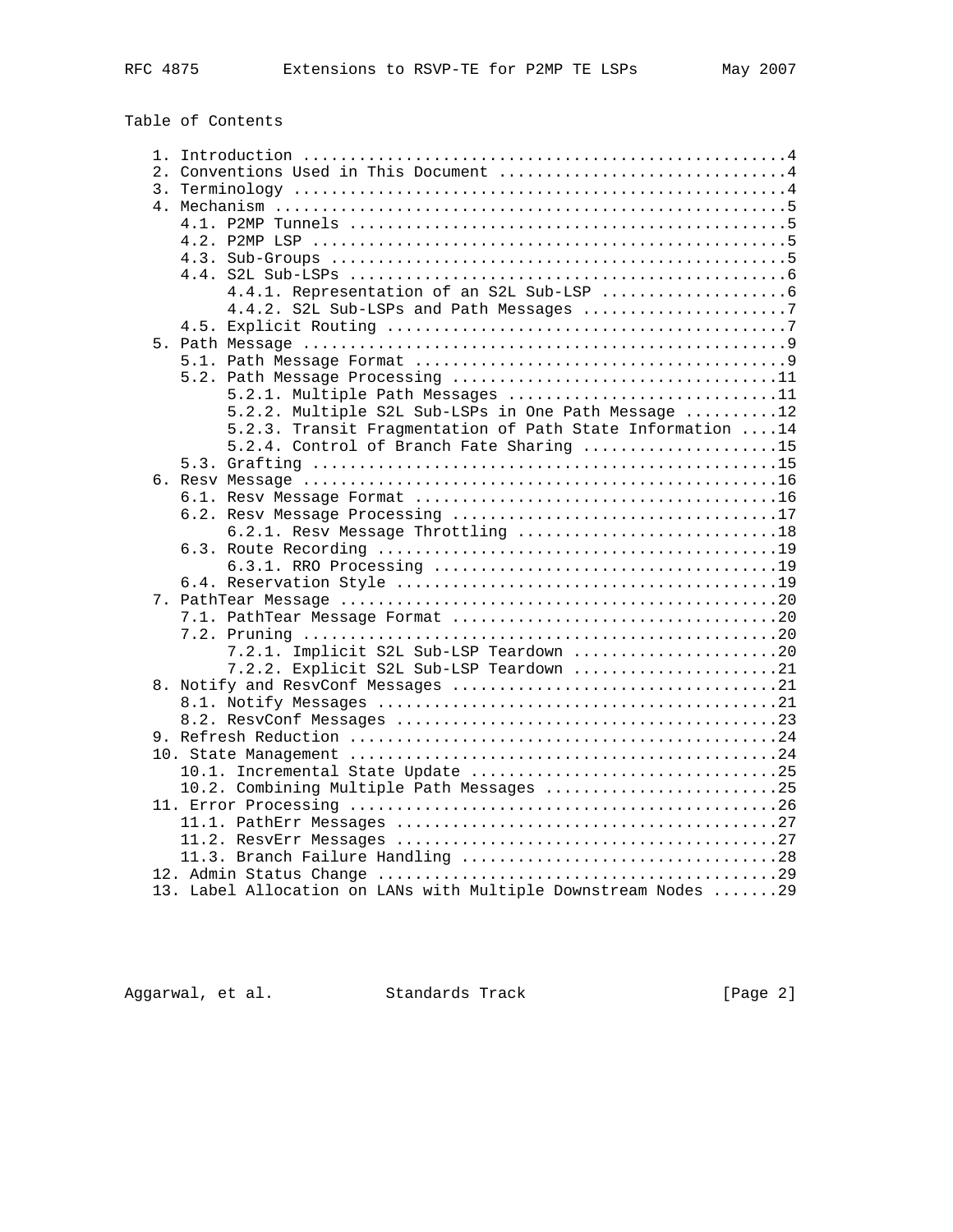| 14. P2MP LSP and Sub-LSP Re-Optimization 29                                                                |  |
|------------------------------------------------------------------------------------------------------------|--|
|                                                                                                            |  |
| 14.2. Sub-Group-Based Re-Optimization 29                                                                   |  |
|                                                                                                            |  |
|                                                                                                            |  |
|                                                                                                            |  |
|                                                                                                            |  |
|                                                                                                            |  |
| 16. Support for LSRs That Are Not P2MP Capable 33                                                          |  |
| 17. Reduction in Control Plane Processing with LSP Hierarchy 34                                            |  |
| 18. P2MP LSP Re-Merging and Cross-Over 35                                                                  |  |
|                                                                                                            |  |
| 18.1.1. Re-Merge Procedures 36                                                                             |  |
| 19. New and Updated Message Objects 39                                                                     |  |
|                                                                                                            |  |
| 19.1.1. P2MP LSP Tunnel IPv4 SESSION Object 39                                                             |  |
| 19.1.2. P2MP LSP Tunnel IPv6 SESSION Object 40                                                             |  |
|                                                                                                            |  |
| 19.2.1. P2MP LSP Tunnel IPv4 SENDER TEMPLATE Object 41                                                     |  |
| 19.2.2. P2MP LSP Tunnel IPv6 SENDER_TEMPLATE Object  42                                                    |  |
|                                                                                                            |  |
| 19.3.1. S2L_SUB_LSP IPv4 Object 43                                                                         |  |
| 19.3.2. S2L_SUB_LSP IPv6 Object 43                                                                         |  |
|                                                                                                            |  |
| 19.4.1. P2MP LSP_IPv4 FILTER_SPEC Object 43                                                                |  |
| 19.4.2. P2MP LSP_IPv6 FILTER_SPEC Object 44                                                                |  |
| 19.5. P2MP SECONDARY EXPLICIT ROUTE Object (SERO) 44<br>19.6. P2MP SECONDARY_RECORD_ROUTE Object (SRRO) 44 |  |
|                                                                                                            |  |
|                                                                                                            |  |
|                                                                                                            |  |
|                                                                                                            |  |
|                                                                                                            |  |
|                                                                                                            |  |
|                                                                                                            |  |
|                                                                                                            |  |
|                                                                                                            |  |
|                                                                                                            |  |
| Appendix A. Example of P2MP LSP Setup 49                                                                   |  |
|                                                                                                            |  |
|                                                                                                            |  |

Aggarwal, et al. Standards Track [Page 3]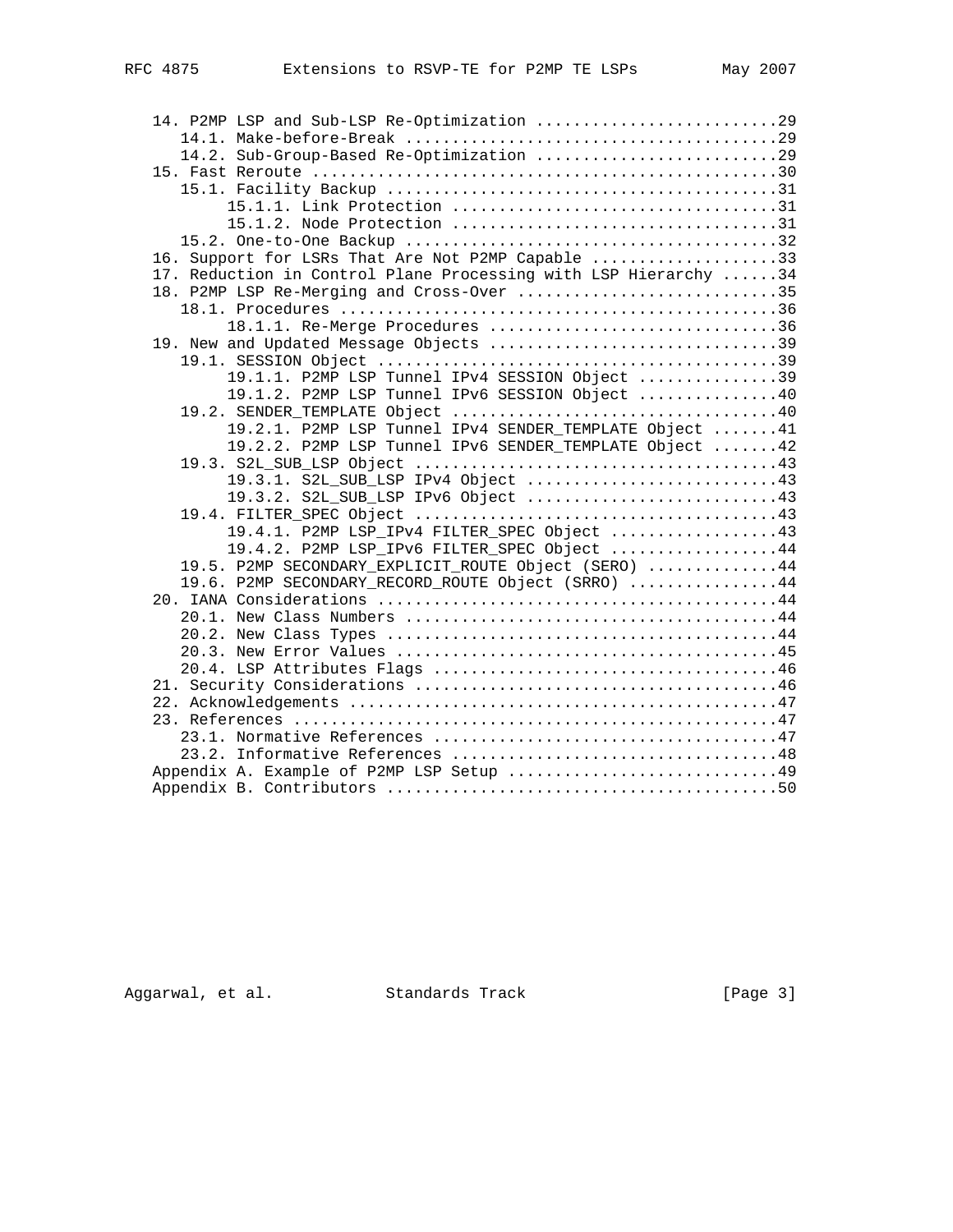## 1. Introduction

 [RFC3209] defines a mechanism for setting up point-to-point (P2P) Traffic Engineered (TE) Label Switched Paths (LSPs) in Multi-Protocol Label Switching (MPLS) networks. [RFC3473] defines extensions to [RFC3209] for setting up P2P TE LSPs in Generalized MPLS (GMPLS) networks. However these specifications do not provide a mechanism for building point-to-multipoint (P2MP) TE LSPs.

 This document defines extensions to the RSVP-TE protocol ([RFC3209] and [RFC3473]) to support P2MP TE LSPs satisfying the set of requirements described in [RFC4461].

 This document relies on the semantics of the Resource Reservation Protocol (RSVP) that RSVP-TE inherits for building P2MP LSPs. A P2MP LSP is comprised of multiple source-to-leaf (S2L) sub-LSPs. These S2L sub-LSPs are set up between the ingress and egress LSRs and are appropriately combined by the branch LSRs using RSVP semantics to result in a P2MP TE LSP. One Path message may signal one or multiple S2L sub-LSPs for a single P2MP LSP. Hence the S2L sub-LSPs belonging to a P2MP LSP can be signaled using one Path message or split across multiple Path messages.

 There are various applications for P2MP TE LSPs and the signaling techniques described in this document can be used, sometimes in combination with other techniques, to support different applications.

 Specification of how applications will use P2MP TE LSPs and how the paths of P2MP TE LSPs are computed is outside the scope of this document.

2. Conventions Used in This Document

 The key words "MUST", "MUST NOT", "REQUIRED", "SHALL", "SHALL NOT", "SHOULD", "SHOULD NOT", "RECOMMENDED", "MAY", and "OPTIONAL" in this document are to be interpreted as described in RFC 2119 [RFC2119].

3. Terminology

 This document uses terminologies defined in [RFC2205], [RFC3031], [RFC3209], [RFC3473], [RFC4090], and [RFC4461].

Aggarwal, et al. Standards Track [Page 4]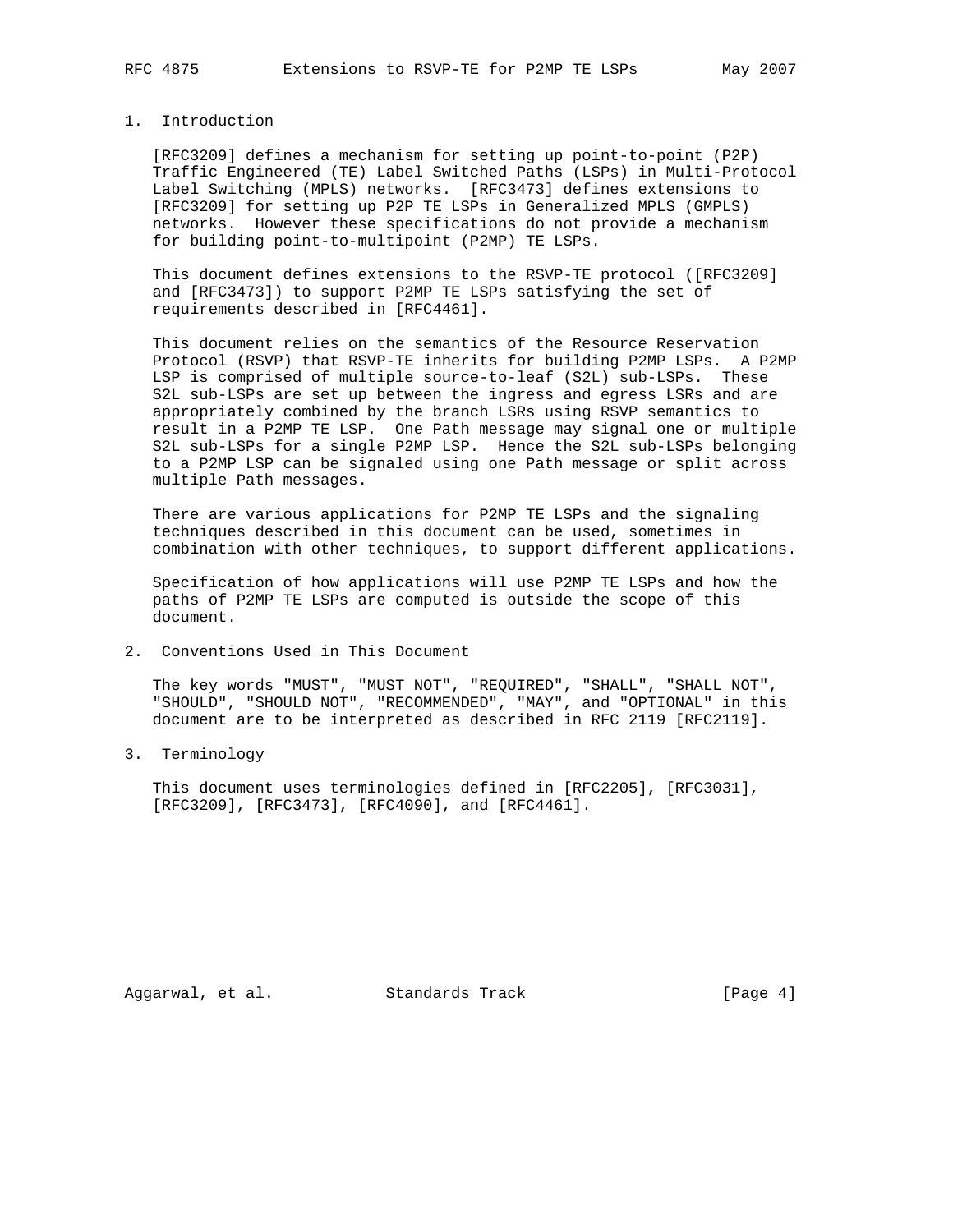## 4. Mechanism

 This document describes a solution that optimizes data replication by allowing non-ingress nodes in the network to be replication/branch nodes. A branch node is an LSR that replicates the incoming data on to one or more outgoing interfaces. The solution relies on RSVP-TE in the network for setting up a P2MP TE LSP.

 The P2MP TE LSP is set up by associating multiple S2L sub-LSPs and relying on data replication at branch nodes. This is described further in the following sub-sections by describing P2MP tunnels and how they relate to S2L sub-LSPs.

## 4.1. P2MP Tunnels

 The defining feature of a P2MP TE LSP is the action required at branch nodes where data replication occurs. Incoming MPLS labeled data is replicated to outgoing interfaces which may use different labels for the data.

 A P2MP TE Tunnel comprises one or more P2MP LSPs. A P2MP TE Tunnel is identified by a P2MP SESSION object. This object contains the identifier of the P2MP Session, which includes the P2MP Identifier (P2MP ID), a tunnel Identifier (Tunnel ID), and an extended tunnel identifier (Extended Tunnel ID). The P2MP ID is a four-octet number and is unique within the scope of the ingress LSR.

 The <P2MP ID, Tunnel ID, Extended Tunnel ID> tuple provides an identifier for the set of destinations of the P2MP TE Tunnel.

 The fields of the P2MP SESSION object are identical to those of the SESSION object defined in [RFC3209] except that the Tunnel Endpoint Address field is replaced by the P2MP ID field. The P2MP SESSION object is defined in section 19.1

#### 4.2. P2MP LSP

 A P2MP LSP is identified by the combination of the P2MP ID, Tunnel ID, and Extended Tunnel ID that are part of the P2MP SESSION object, and the tunnel sender address and LSP ID fields of the P2MP SENDER\_TEMPLATE object. The new P2MP SENDER\_TEMPLATE object is defined in section 19.2.

#### 4.3. Sub-Groups

 As with all other RSVP controlled LSPs, P2MP LSP state is managed using RSVP messages. While the use of RSVP messages is the same, P2MP LSP state differs from P2P LSP state in a number of ways. A

Aggarwal, et al. Standards Track [Page 5]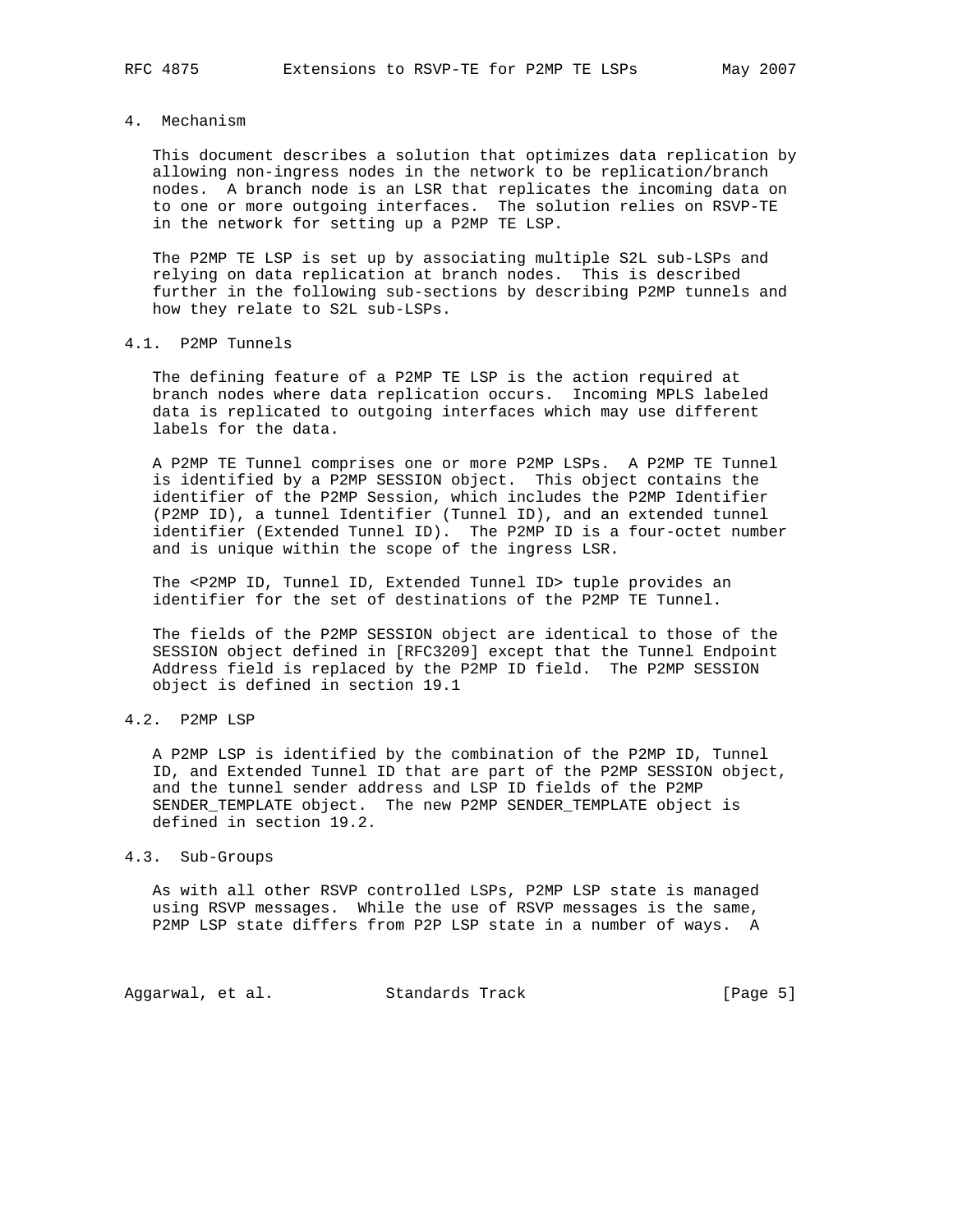P2MP LSP comprises multiple S2L Sub-LSPs, and as a result of this, it may not be possible to represent full state in a single IP packet. It must also be possible to efficiently add and remove endpoints to and from P2MP TE LSPs. An additional issue is that the P2MP LSP must also handle the state "re-merge" problem, see [RFC4461] and section 18.

 These differences in P2MP state are addressed through the addition of a sub-group identifier (Sub-Group ID) and sub-group originator (Sub- Group Originator ID) to the SENDER\_TEMPLATE and FILTER\_SPEC objects. Taken together, the Sub-Group ID and Sub-Group Originator ID are referred to as the Sub-Group fields.

 The Sub-Group fields, together with the rest of the SENDER\_TEMPLATE and SESSION objects, are used to represent a portion of a P2MP LSP's state. This portion of a P2MP LSP's state refers only to signaling state and not data plane replication or branching. For example, it is possible for a node to "branch" signaling state for a P2MP LSP, but to not branch the data associated with the P2MP LSP. Typical applications for generation and use of multiple sub-groups are (1) addition of an egress and (2) semantic fragmentation to ensure that a Path message remains within a single IP packet.

#### 4.4. S2L Sub-LSPs

A P2MP LSP is constituted of one or more S2L sub-LSPs.

4.4.1. Representation of an S2L Sub-LSP

 An S2L sub-LSP exists within the context of a P2MP LSP. Thus, it is identified by the P2MP ID, Tunnel ID, and Extended Tunnel ID that are part of the P2MP SESSION, the tunnel sender address and LSP ID fields of the P2MP SENDER\_TEMPLATE object, and the S2L sub-LSP destination address that is part of the S2L\_SUB\_LSP object. The S2L\_SUB\_LSP object is defined in section 19.3.

 An EXPLICIT\_ROUTE Object (ERO) or P2MP\_SECONDARY\_EXPLICIT\_ROUTE Object (SERO) is used to optionally specify the explicit route of a S2L sub-LSP. Each ERO or SERO that is signaled corresponds to a particular S2L\_SUB\_LSP object. Details of explicit route encoding are specified in section 4.5. The SECONDARY\_EXPLICIT\_ROUTE Object is defined in [RFC4873], a new P2MP SECONDARY\_EXPLICIT\_ROUTE Object C-type is defined in section 19.5, and a matching P2MP\_SECONDARY\_RECORD\_ROUTE Object C-type is defined in section 19.6.

Aggarwal, et al. Standards Track [Page 6]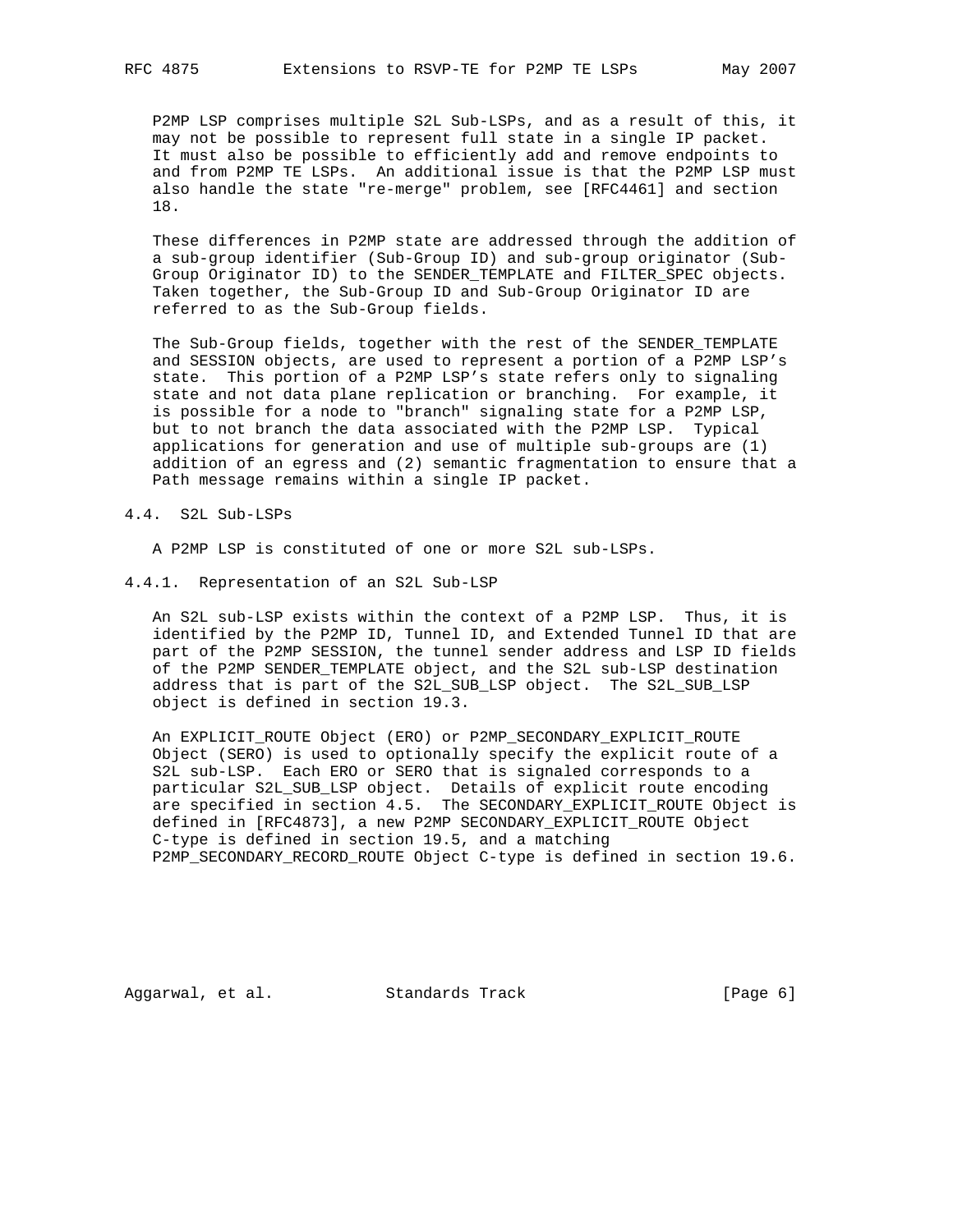#### 4.4.2. S2L Sub-LSPs and Path Messages

 The mechanism in this document allows a P2MP LSP to be signaled using one or more Path messages. Each Path message may signal one or more S2L sub-LSPs. Support for multiple Path messages is desirable as one Path message may not be large enough to contain all the S2L sub-LSPs; and they also allow separate manipulation of sub-trees of the P2MP LSP. The reason for allowing a single Path message to signal multiple S2L sub-LSPs is to optimize the number of control messages needed to set up a P2MP LSP.

## 4.5. Explicit Routing

 When a Path message signals a single S2L sub-LSP (that is, the Path message is only targeting a single leaf in the P2MP tree), the EXPLICIT\_ROUTE object encodes the path to the egress LSR. The Path message also includes the S2L\_SUB\_LSP object for the S2L sub-LSP being signaled. The < [<EXPLICIT\_ROUTE>], <S2L\_SUB\_LSP> > tuple represents the S2L sub-LSP and is referred to as the sub-LSP descriptor. The absence of the ERO should be interpreted as requiring hop-by-hop routing for the sub-LSP based on the S2L sub-LSP destination address field of the S2L\_SUB\_LSP object.

 When a Path message signals multiple S2L sub-LSPs, the path of the first S2L sub-LSP to the egress LSR is encoded in the ERO. The first S2L sub-LSP is the one that corresponds to the first S2L\_SUB\_LSP object in the Path message. The S2L sub-LSPs corresponding to the S2L SUB LSP objects that follow are termed as subsequent S2L sub-LSPs.

 The path of each subsequent S2L sub-LSP is encoded in a P2MP\_SECONDARY\_EXPLICIT\_ROUTE object (SERO). The format of the SERO is the same as an ERO (as defined in [RFC3209] and [RFC3473]). Each subsequent S2L sub-LSP is represented by tuples of the form < [<P2MP SECONDARY\_EXPLICIT\_ROUTE>], <S2L\_SUB\_LSP> >. An SERO for a particular S2L sub-LSP includes only the path from a branch LSR to the egress LSR of that S2L sub-LSP. The branch MUST appear as an explicit hop in the ERO or some other SERO. The absence of an SERO should be interpreted as requiring hop-by-hop routing for that S2L sub-LSP. Note that the destination address is carried in the S2L sub-LSP object. The encoding of the SERO and S2L\_SUB\_LSP object is described in detail in section 19.

 In order to avoid the potential repetition of path information for the parts of S2L sub-LSPs that share hops, this information is deduced from the explicit routes of other S2L sub-LSPs using explicit route compression in SEROs.

Aggarwal, et al. Standards Track [Page 7]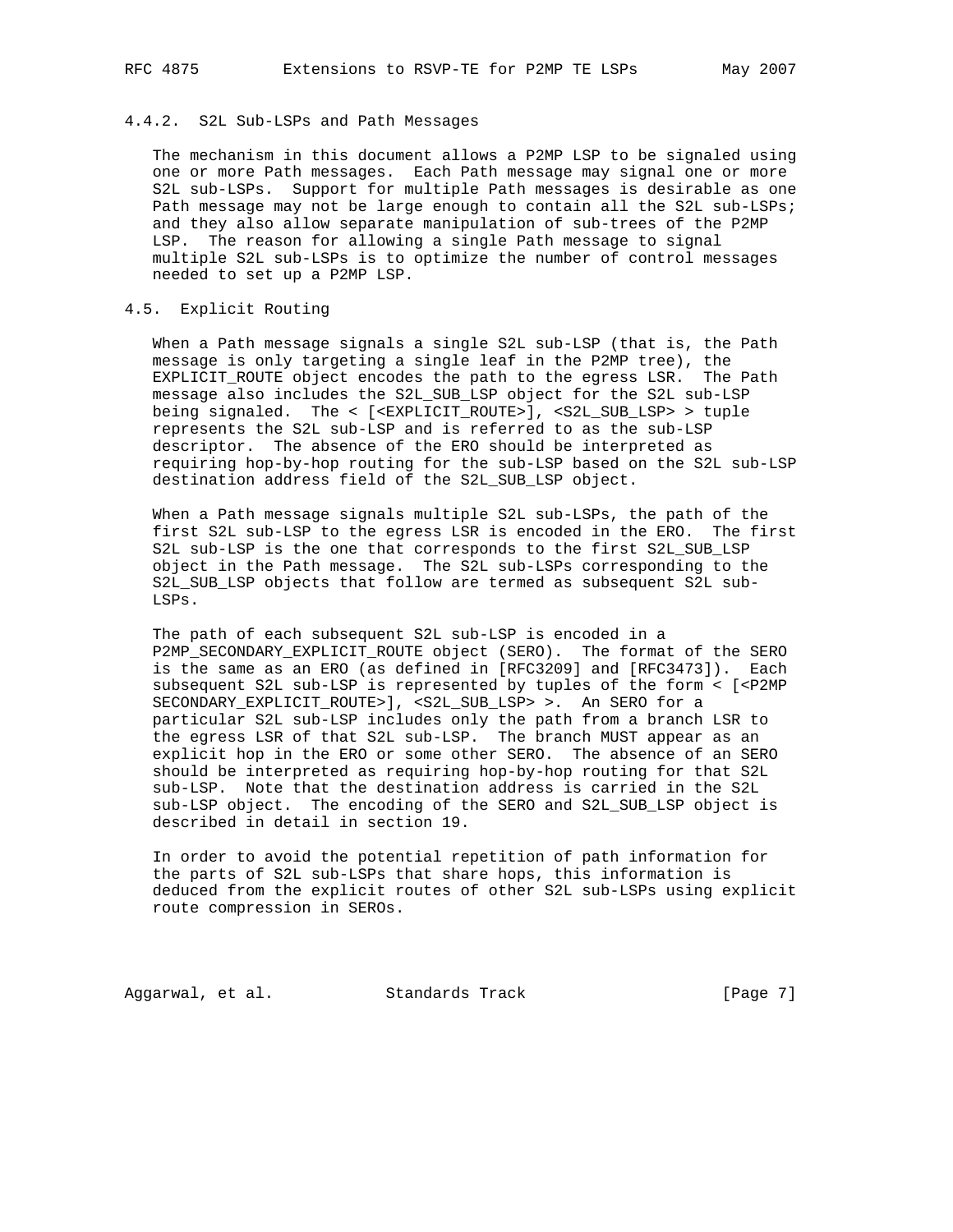

Figure 1. Explicit Route Compression

 Figure 1 shows a P2MP LSP with LSR A as the ingress LSR and six egress LSRs: (F, N, O, P, Q and R). When all six S2L sub-LSPs are signaled in one Path message, let us assume that the S2L sub-LSP to LSR F is the first S2L sub-LSP, and the rest are subsequent S2L sub- LSPs. The following encoding is one way for the ingress LSR A to encode the S2L sub-LSP explicit routes using compression:

| S2L sub-LSP-F:       | ERO = ${B, E, D, C, F}$ , <s2l_sub_lsp> object-F</s2l_sub_lsp> |  |  |  |
|----------------------|----------------------------------------------------------------|--|--|--|
| S2L sub-LSP-N:       | SERO = {D, G, J, N}, <s2l_sub_lsp> object-N</s2l_sub_lsp>      |  |  |  |
| $S2L$ sub- $LSP-O$ : | SERO = $\{E, H, K, O\}$ , <s2l_sub_lsp> object-0</s2l_sub_lsp> |  |  |  |
| S2L sub-LSP-P:       | SERO = ${H, L, P}$ , <s2l_sub_lsp> object-P</s2l_sub_lsp>      |  |  |  |
| $S2L$ sub-LSP- $O:$  | SERO = $\{H, I, M, Q\}$ , <s2l_sub_lsp> object-Q</s2l_sub_lsp> |  |  |  |
| $S2L$ sub- $LSP-R$ : | SERO = ${Q, R}$ , <s2l_sub_lsp> object-R</s2l_sub_lsp>         |  |  |  |

 After LSR E processes the incoming Path message from LSR B it sends a Path message to LSR D with the S2L sub-LSP explicit routes encoded as follows:

S2L sub-LSP-F: ERO =  $\{D, C, F\}$ , <S2L\_SUB\_LSP> object-F S2L sub-LSP-N: SERO =  $\{D, G, J, N\}$ , <S2L\_SUB\_LSP> object-N

 LSR E also sends a Path message to LSR H, and the following is one way to encode the S2L sub-LSP explicit routes using compression:

S2L sub-LSP-O: ERO =  ${H, K, O}$ , <S2L\_SUB\_LSP> object-O S2L sub-LSP-P: SERO =  $\{H, L, P\}$ , S2L\_SUB\_LSP object-P S2L sub-LSP-Q: SERO =  ${H, I, M, Q}$ , <S2L\_SUB\_LSP> object-Q S2L sub-LSP-R: SERO =  ${Q, R}$ , <S2L\_SUB\_LSP> object-R

Aggarwal, et al. Standards Track [Page 8]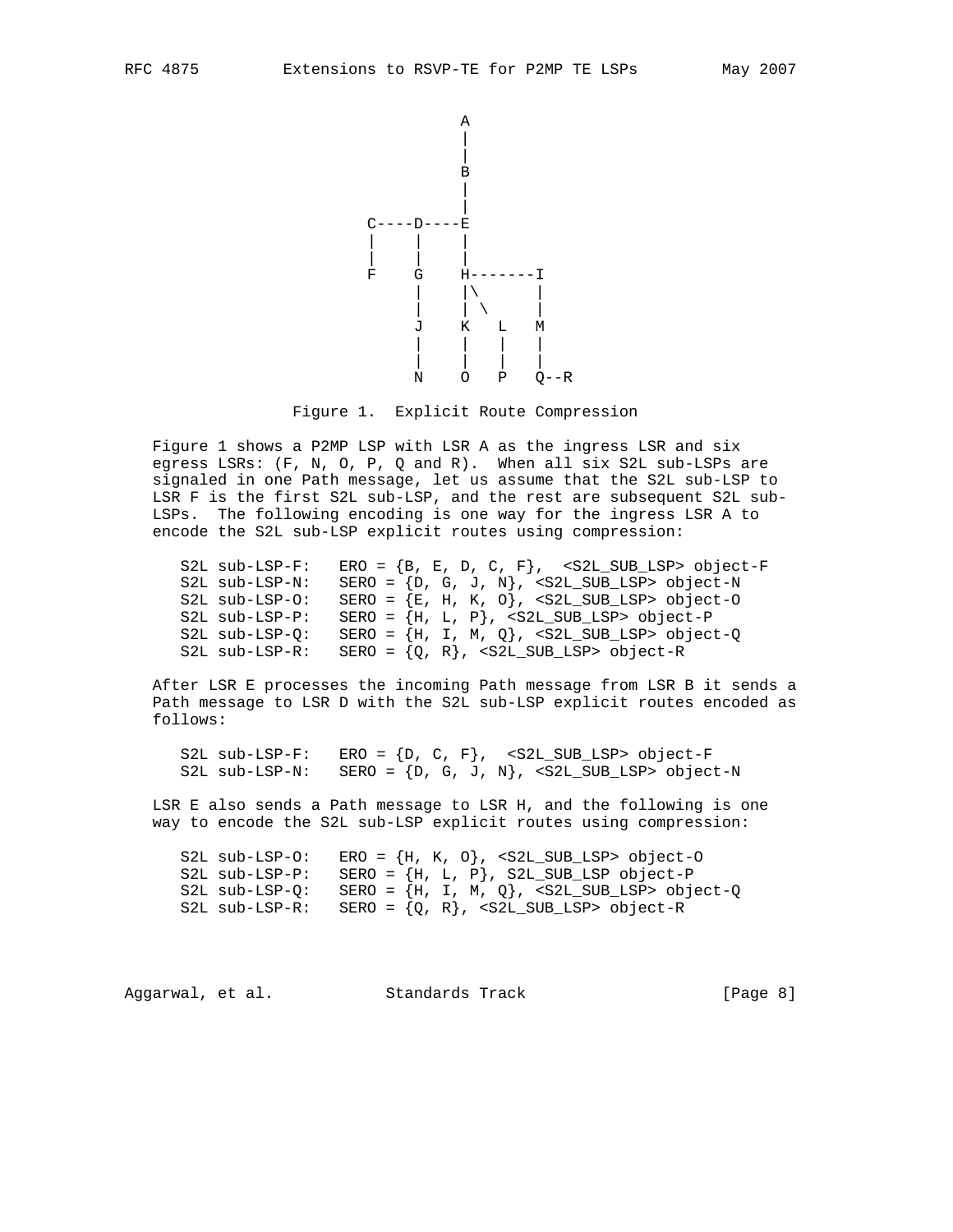After LSR H processes the incoming Path message from E, it sends a Path message to LSR K, LSR L, and LSR I. The encoding for the Path message to LSR K is as follows:

S2L sub-LSP-O: ERO =  $\{K, 0\}$ , <S2L\_SUB\_LSP> object-O

The encoding of the Path message sent by LSR H to LSR L is as follows:

S2L sub-LSP-P: ERO =  ${L, P}$ , <S2L SUB LSP> object-P

 The following encoding is one way for LSR H to encode the S2L sub-LSP explicit routes in the Path message sent to LSR I:

S2L sub-LSP-Q: ERO =  $\{I, M, Q\}$ , <S2L\_SUB\_LSP> object-Q S2L sub-LSP-R: SERO =  ${Q, R}$ , <S2L\_SUB\_LSP> object-R

 The explicit route encodings in the Path messages sent by LSRs D and Q are left as an exercise for the reader.

 This compression mechanism reduces the Path message size. It also reduces extra processing that can result if explicit routes are encoded from ingress to egress for each S2L sub-LSP. No assumptions are placed on the ordering of the subsequent S2L sub-LSPs and hence on the ordering of the SEROs in the Path message. All LSRs need to process the ERO corresponding to the first S2L sub-LSP. An LSR needs to process an S2L sub-LSP descriptor for a subsequent S2L sub-LSP only if the first hop in the corresponding SERO is a local address of that LSR. The branch LSR that is the first hop of an SERO propagates the corresponding S2L sub-LSP downstream.

5.1. Path Message Format

 This section describes modifications made to the Path message format as specified in [RFC3209] and [RFC3473]. The Path message is enhanced to signal one or more S2L sub-LSPs. This is done by including the S2L sub-LSP descriptor list in the Path message as shown below.

Aggarwal, et al. Standards Track [Page 9]

<sup>5.</sup> Path Message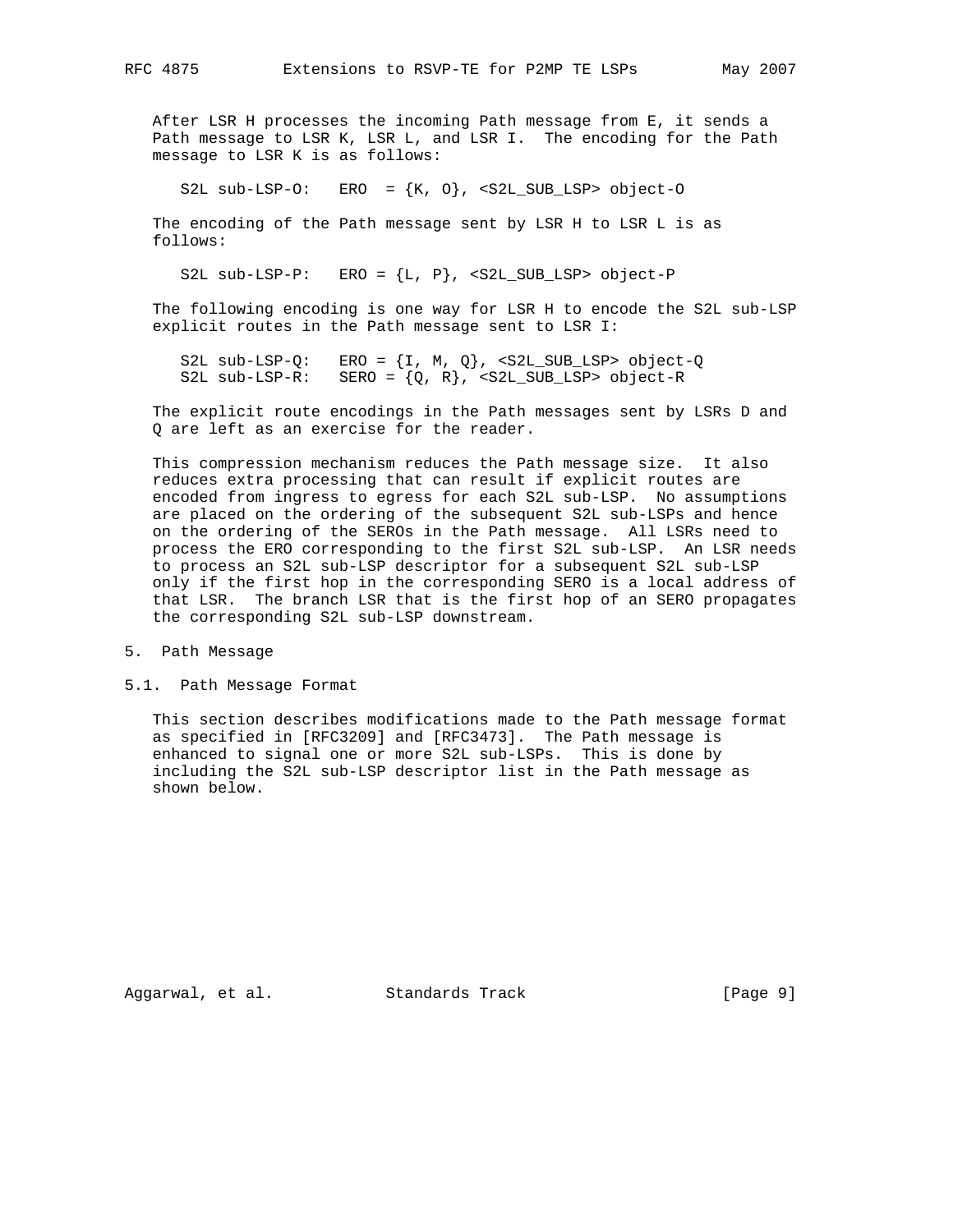<Path Message> ::= <Common Header> [ <INTEGRITY> ] [ [<MESSAGE\_ID\_ACK> | <MESSAGE\_ID\_NACK>] ...] [ <MESSAGE\_ID> ] <SESSION> <RSVP\_HOP> <TIME\_VALUES> [ <EXPLICIT\_ROUTE> ] <LABEL\_REQUEST> [ <PROTECTION> ] [ <LABEL\_SET> ... ] [ <SESSION\_ATTRIBUTE> ] [ <NOTIFY\_REQUEST> ] [ <ADMIN\_STATUS> ] [ <POLICY\_DATA> ... ] <sender descriptor> [<S2L sub-LSP descriptor list>]

The following is the format of the S2L sub-LSP descriptor list.

 <S2L sub-LSP descriptor list> ::= <S2L sub-LSP descriptor> [ <S2L sub-LSP descriptor list> ]

 <S2L sub-LSP descriptor> ::= <S2L\_SUB\_LSP> [ <P2MP SECONDARY\_EXPLICIT\_ROUTE> ]

 Each LSR MUST use the common objects in the Path message and the S2L sub-LSP descriptors to process each S2L sub-LSP represented by the S2L\_SUB\_LSP object and the SECONDARY-/EXPLICIT\_ROUTE object combination.

 Per the definition of <S2L sub-LSP descriptor>, each S2L\_SUB\_LSP object MAY be followed by a corresponding SERO. The first S2L\_SUB\_LSP object is a special case, and its explicit route is specified by the ERO. Therefore, the first S2L\_SUB\_LSP object SHOULD NOT be followed by an SERO, and if one is present, it MUST be ignored.

 The RRO in the sender descriptor contains the upstream hops traversed by the Path message and applies to all the S2L sub-LSPs signaled in the Path message.

 An IF\_ID RSVP\_HOP object MUST be used on links where there is not a one-to-one association of a control channel to a data channel [RFC3471]. An RSVP\_HOP object defined in [RFC2205] SHOULD be used otherwise.

Path message processing is described in the next section.

Aggarwal, et al. Standards Track [Page 10]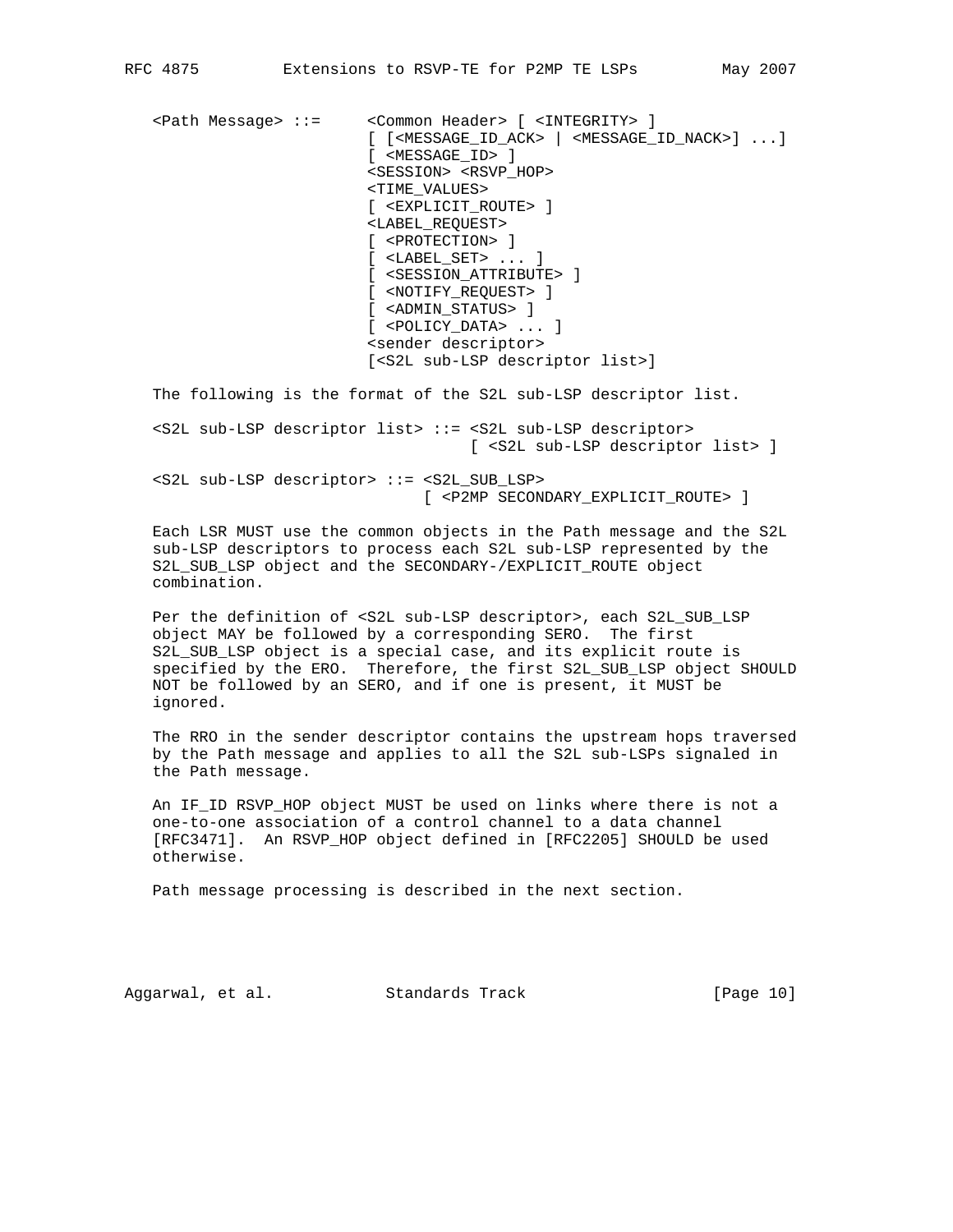#### 5.2. Path Message Processing

 The ingress LSR initiates the setup of an S2L sub-LSP to each egress LSR that is a destination of the P2MP LSP. Each S2L sub-LSP is associated with the same P2MP LSP using common P2MP SESSION object and <Sender Address, LSP-ID> fields in the P2MP SENDER\_TEMPLATE object. Hence, it can be combined with other S2L sub-LSPs to form a P2MP LSP. Another S2L sub-LSP belonging to the same instance of this S2L sub-LSP (i.e., the same P2MP LSP) SHOULD share resources with this S2L sub-LSP. The session corresponding to the P2MP TE tunnel is determined based on the P2MP SESSION object. Each S2L sub-LSP is identified using the S2L\_SUB\_LSP object. Explicit routing for the S2L sub-LSPs is achieved using the ERO and SEROs.

 As mentioned earlier, it is possible to signal S2L sub-LSPs for a given P2MP LSP in one or more Path messages, and a given Path message can contain one or more S2L sub-LSPs. An LSR that supports RSVP-TE signaled P2MP LSPs MUST be able to receive and process multiple Path messages for the same P2MP LSP and multiple S2L sub-LSPs in one Path message. This implies that such an LSR MUST be able to receive and process all objects listed in section 19.

## 5.2.1. Multiple Path Messages

 As described in section 4, either the < [<EXPLICIT\_ROUTE>] <S2L\_SUB\_LSP> > or the < [<P2MP SECONDARY\_EXPLICIT\_ROUTE>] <S2L\_SUB\_LSP> > tuple is used to specify an S2L sub-LSP. Multiple Path messages can be used to signal a P2MP LSP. Each Path message can signal one or more S2L sub-LSPs. If a Path message contains only one S2L sub-LSP, each LSR along the S2L sub-LSP follows [RFC3209] procedures for processing the Path message besides the S2L\_SUB\_LSP object processing described in this document.

 Processing of Path messages containing more than one S2L sub-LSP is described in section 5.2.2.

 An ingress LSR MAY use multiple Path messages for signaling a P2MP LSP. This may be because a single Path message may not be large enough to signal the P2MP LSP. Or it may be that when new leaves are added to the P2MP LSP, they are signaled in a new Path message. Or an ingress LSR MAY choose to break the P2MP tree into separate manageable P2MP trees. These trees share the same root and may share the trunk and certain branches. The scope of this management decomposition of P2MP trees is bounded by a single tree (the P2MP Tree) and multiple trees with a single leaf each (S2L sub-LSPs). Per [RFC4461], a P2MP LSP MUST have consistent attributes across all portions of a tree. This implies that each Path message that is used to signal a P2MP LSP is signaled using the same signaling attributes

Aggarwal, et al. Standards Track [Page 11]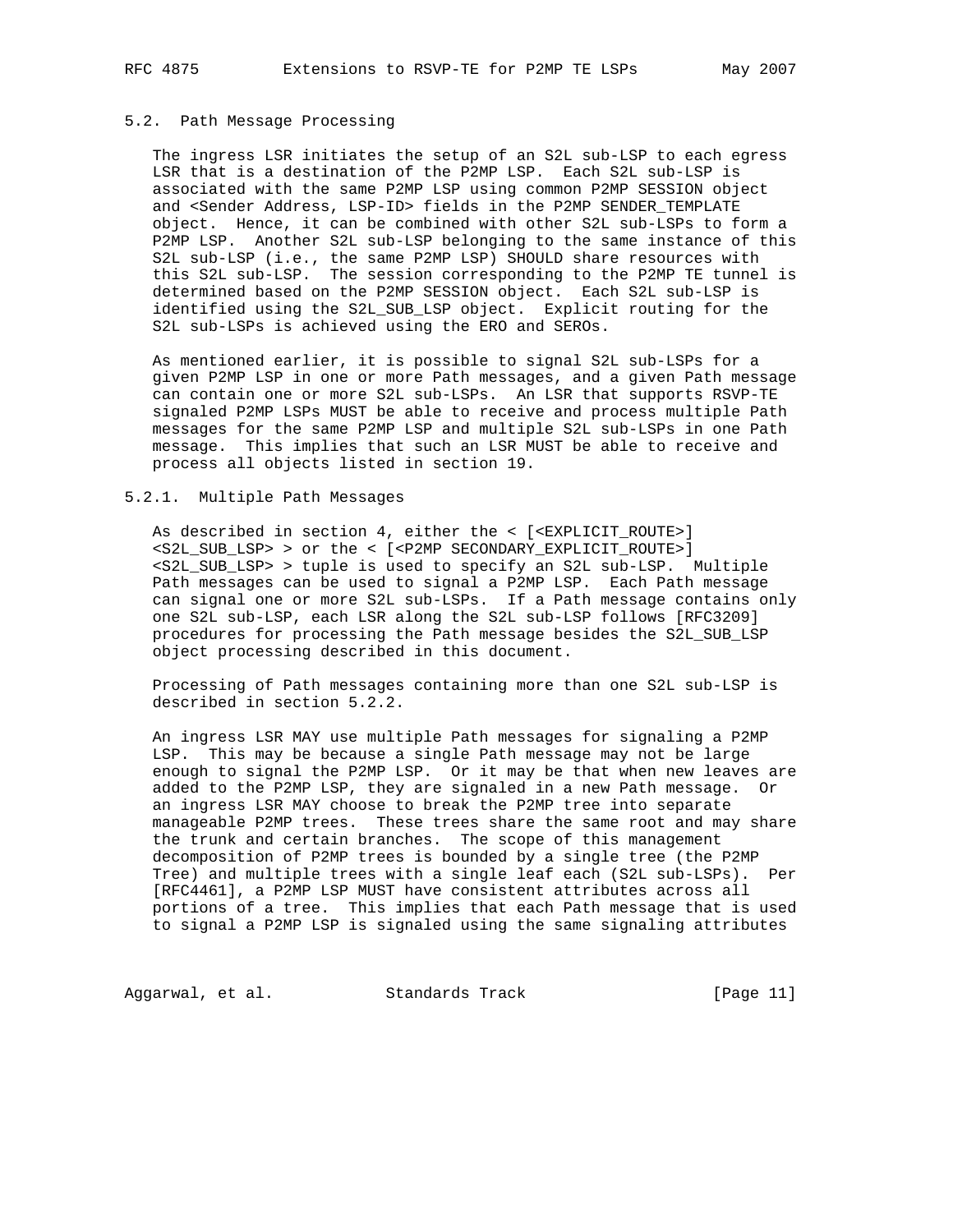with the exception of the S2L sub-LSP descriptors and Sub-Group identifier.

 The resulting sub-LSPs from the different Path messages belonging to the same P2MP LSP SHOULD share labels and resources where they share hops to prevent multiple copies of the data being sent.

 In certain cases, a transit LSR may need to generate multiple Path messages to signal state corresponding to a single received Path message. For instance ERO expansion may result in an overflow of the resultant Path message. In this case, the message can be decomposed into multiple Path messages such that each message carries a subset of the X2L sub-tree carried by the incoming message.

 Multiple Path messages generated by an LSR that signal state for the same P2MP LSP are signaled with the same SESSION object and have the same <Source address, LSP-ID> in the SENDER\_TEMPLATE object. In order to disambiguate these Path messages, a <Sub-Group Originator ID, Sub- Group ID> tuple is introduced (also referred to as the Sub- Group fields) and encoded in the SENDER\_TEMPLATE object. Multiple Path messages generated by an LSR to signal state for the same P2MP LSP have the same Sub-Group Originator ID and have a different sub- Group ID. The Sub-Group Originator ID MUST be set to the TE Router ID of the LSR that originates the Path message. Cases when a transit LSR may change the Sub-Group Originator ID of an incoming Path message are described below. The Sub-Group Originator ID is globally unique. The Sub-Group ID space is specific to the Sub-Group Originator ID.

#### 5.2.2. Multiple S2L Sub-LSPs in One Path Message

 The S2L sub-LSP descriptor list allows the signaling of one or more S2L sub-LSPs in one Path message. Each S2L sub-LSP descriptor describes a single S2L sub-LSP.

 All LSRs MUST process the ERO corresponding to the first S2L sub-LSP if the ERO is present. If one or more SEROs are present, an ERO MUST be present. The first S2L sub-LSP MUST be propagated in a Path message by each LSR along the explicit route specified by the ERO, if the ERO is present. Else it MUST be propagated using hop-by-hop routing towards the destination identified by the S2L\_SUB\_LSP object.

 An LSR MUST process an S2L sub-LSP descriptor for a subsequent S2L sub-LSP as follows:

 If the S2L\_SUB\_LSP object is followed by an SERO, the LSR MUST check the first hop in the SERO:

Aggarwal, et al. Standards Track [Page 12]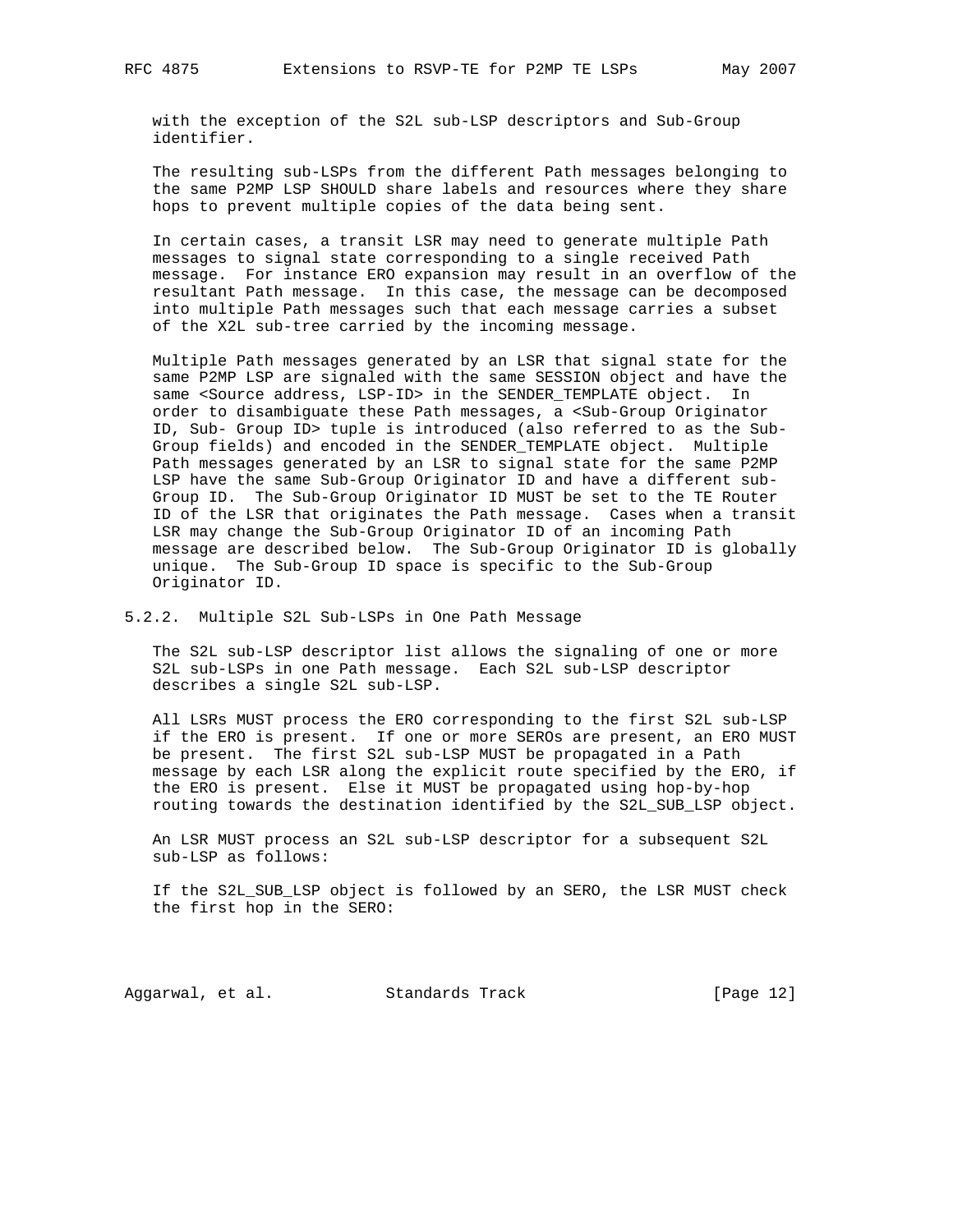- If the first hop of the SERO identifies a local address of the LSR, and the LSR is also the egress identified by the S2L\_SUB\_LSP object, the descriptor MUST NOT be propagated downstream, but the SERO may be used for egress control per [RFC4003].
- If the first hop of the SERO identifies a local address of the LSR, and the LSR is not the egress as identified by the S2L\_SUB\_LSP object, the S2L sub-LSP descriptor MUST be included in a Path message sent to the next-hop determined from the SERO.
- If the first hop of the SERO is not a local address of the LSR, the S2L sub-LSP descriptor MUST be included in the Path message sent to the LSR that is the next hop to reach the first hop in the SERO. This next hop is determined by using the ERO or other SEROs that encode the path to the SERO's first hop.

 If the S2L\_SUB\_LSP object is not followed by an SERO, the LSR MUST examine the S2L\_SUB\_LSP object:

- If this LSR is the egress as identified by the S2L\_SUB\_LSP object, the S2L sub-LSP descriptor MUST NOT be propagated downstream.
- If this LSR is not the egress as identified by the S2L\_SUB\_LSP object, the LSR MUST make a routing decision to determine the next hop towards the egress, and MUST include the S2L sub-LSP descriptor in a Path message sent to the next-hop towards the egress. In this case, the LSR MAY insert an SERO into the S2L sub-LSP descriptor.

 Hence, a branch LSR MUST only propagate the relevant S2L sub-LSP descriptors to each downstream hop. An S2L sub-LSP descriptor list that is propagated on a downstream link MUST only contain those S2L sub-LSPs that are routed using that hop. This processing MAY result in a subsequent S2L sub-LSP in an incoming Path message becoming the first S2L sub-LSP in an outgoing Path message.

 Note that if one or more SEROs contain loose hops, expansion of such loose hops MAY result in overflowing the Path message size. section 5.2.3 describes how signaling of the set of S2L sub-LSPs can be split across more than one Path message.

 The RECORD\_ROUTE Object (RRO) contains the hops traversed by the Path message and applies to all the S2L sub-LSPs signaled in the Path message. A transit LSR MUST append its address in an incoming RRO and propagate it downstream. A branch LSR MUST form a new RRO for each of the outgoing Path messages by copying the RRO from the

Aggarwal, et al. Standards Track [Page 13]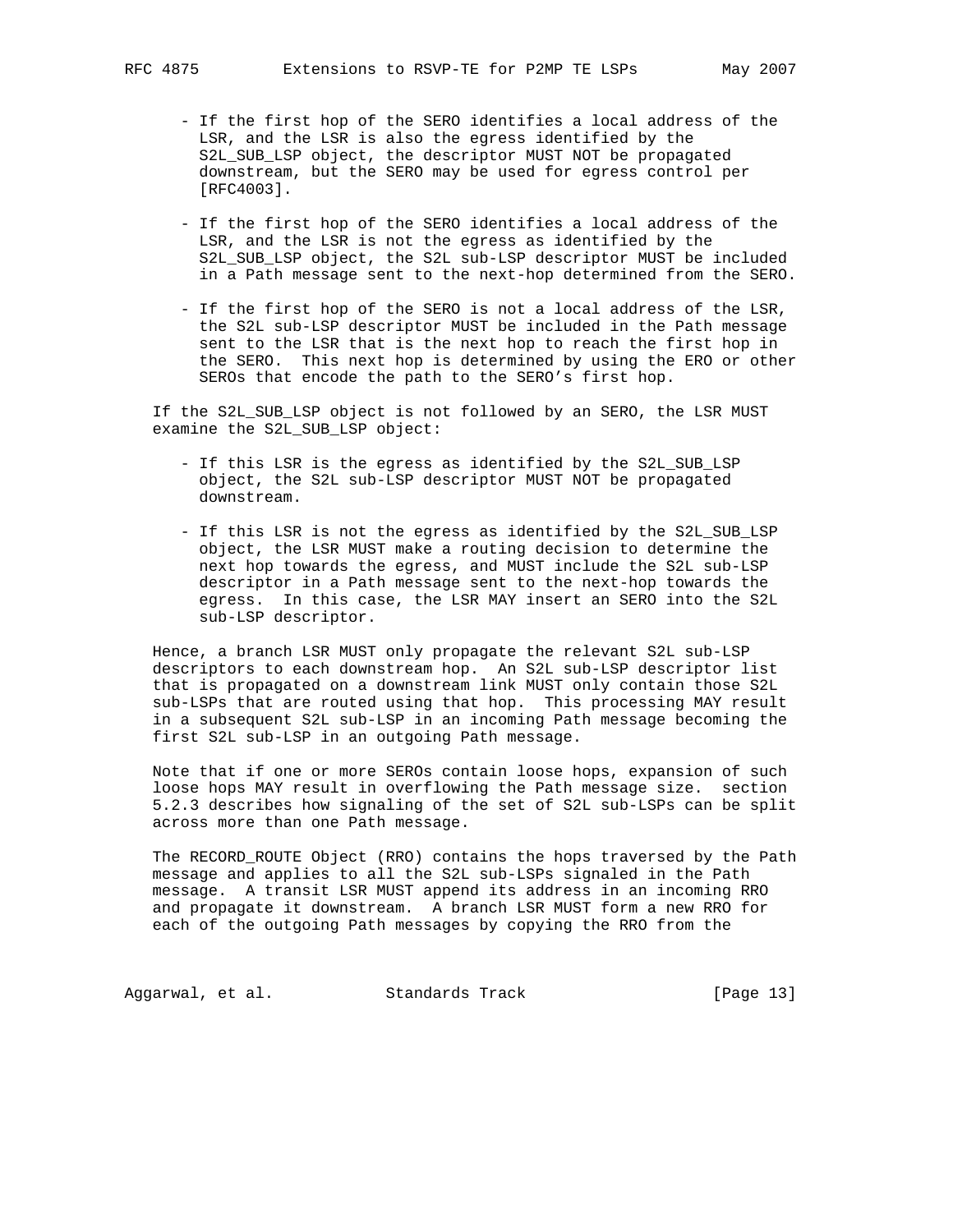incoming Path message and appending its address. Each such updated RRO MUST be formed using the rules in [RFC3209] (and updated by [RFC3473]), as appropriate.

 If an LSR is unable to support an S2L sub-LSP in a Path message (for example, it is unable to route towards the destination using the SERO), a PathErr message MUST be sent for the impacted S2L sub-LSP, and normal processing of the rest of the P2MP LSP SHOULD continue. The default behavior is that the remainder of the LSP is not impacted (that is, all other branches are allowed to set up) and the failed branches are reported in PathErr messages in which the Path\_State\_Removed flag MUST NOT be set. However, the ingress LSR may set an LSP Integrity flag to request that if there is a setup failure on any branch, the entire LSP should fail to set up. This is described further in sections 5.2.4 and 11.

5.2.3. Transit Fragmentation of Path State Information

 In certain cases, a transit LSR may need to generate multiple Path messages to signal state corresponding to a single received Path message. For instance, ERO expansion may result in an overflow of the resultant Path message. RSVP [RFC2205] disallows the use of IP fragmentation, and thus IP fragmentation MUST be avoided in this case. In order to achieve this, the multiple Path messages generated by the transit LSR are signaled with the Sub-Group Originator ID set to the TE Router ID of the transit LSR and with a distinct Sub-Group ID for each Path message. Thus, each distinct Path message that is generated by the transit LSR for the P2MP LSP carries a distinct <Sub-Group Originator ID, Sub-Group ID> tuple.

When multiple Path messages are used by an ingress or transit node, each Path message SHOULD be identical with the exception of the S2L sub-LSP related descriptor (e.g., SERO), message and hop information (e.g., INTEGRITY, MESSAGE\_ID, and RSVP\_HOP), and the Sub-Group fields of the SENDER\_TEMPLATE objects. Except when a make-before-break operation is being performed (as specified in section 14.1), the tunnel sender address and LSP ID fields MUST be the same in each message. For transit nodes, they MUST be the same as the values in the received Path message.

 As described above, one case in which the Sub-Group Originator ID of a received Path message is changed is that of fragmentation of a Path message at a transit node. Another case is when the Sub-Group Originator ID of a received Path message may be changed in the outgoing Path message and set to that of the LSR originating the Path message based on a local policy. For instance, an LSR may decide to

Aggarwal, et al. Standards Track [Page 14]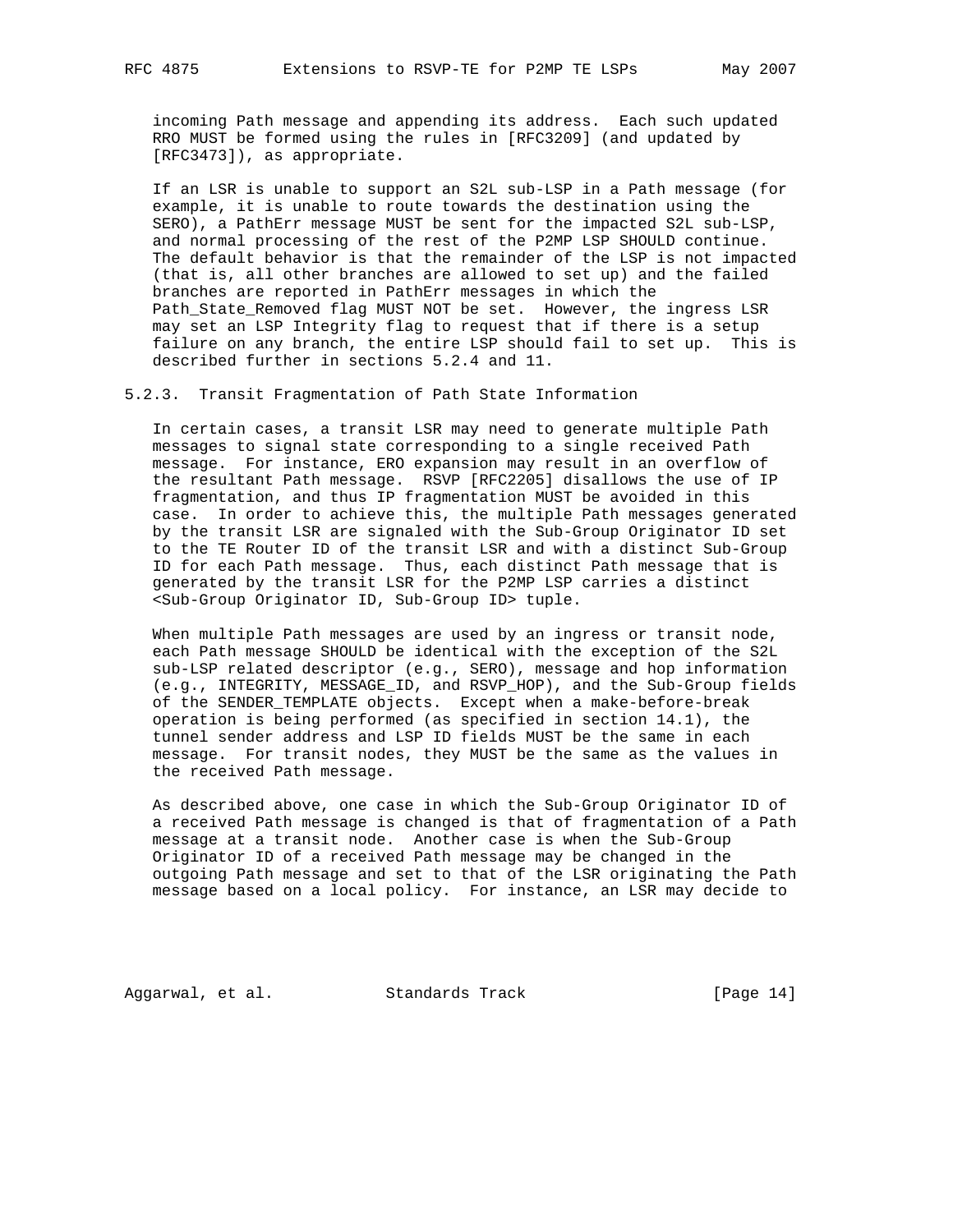always change the Sub-Group Originator ID while performing ERO expansion. The Sub-Group ID MUST not be changed if the Sub-Group Originator ID is not changed.

5.2.4. Control of Branch Fate Sharing

 An ingress LSR can control the behavior of an LSP if there is a failure during LSP setup or after an LSP has been established. The default behavior is that only the branches downstream of the failure are not established, but the ingress may request 'LSP integrity' such that any failure anywhere within the LSP tree causes the entire P2MP LSP to fail.

 The ingress LSP may request 'LSP integrity' by setting bit 3 of the Attributes Flags TLV. The bit is set if LSP integrity is required.

 It is RECOMMENDED to use the LSP\_REQUIRED\_ATTRIBUTES object [RFC4420].

 A branch LSR that supports the Attributes Flags TLV and recognizes this bit MUST support LSP integrity or reject the LSP setup with a PathErr message carrying the error "Routing Error"/"Unsupported LSP Integrity".

5.3. Grafting

 The operation of adding egress LSR(s) to an existing P2MP LSP is termed grafting. This operation allows egress nodes to join a P2MP LSP at different points in time.

 There are two methods to add S2L sub-LSPs to a P2MP LSP. The first is to add new S2L sub-LSPs to the P2MP LSP by adding them to an existing Path message and refreshing the entire Path message. Path message processing described in section 4 results in adding these S2L sub-LSPs to the P2MP LSP. Note that as a result of adding one or more S2L sub-LSPs to a Path message, the ERO compression encoding may have to be recomputed.

 The second is to use incremental updates described in section 10.1. The egress LSRs can be added by signaling only the impacted S2L sub- LSPs in a new Path message. Hence, other S2L sub-LSPs do not have to be re-signaled.

Aggarwal, et al. Standards Track [Page 15]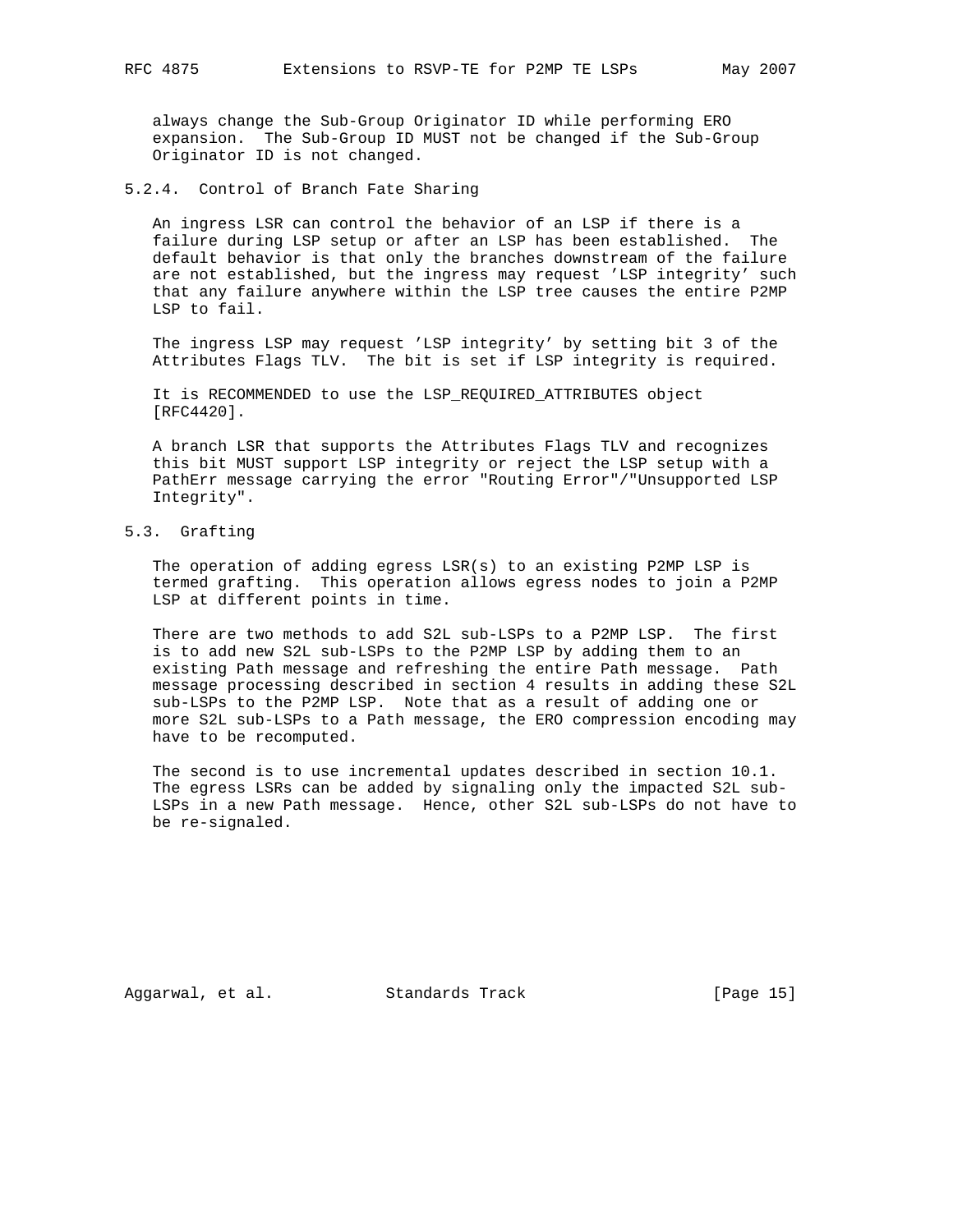## 6. Resv Message

6.1. Resv Message Format

The Resv message follows the [RFC3209] and [RFC3473] format:

 <Resv Message> ::= <Common Header> [ <INTEGRITY> ] [ [<MESSAGE\_ID\_ACK> | <MESSAGE\_ID\_NACK>] ... ] [ <MESSAGE\_ID> ] <SESSION> <RSVP\_HOP> <TIME\_VALUES> [ <RESV\_CONFIRM> ] [ <SCOPE> ] [ <NOTIFY\_REQUEST> ] [ <ADMIN\_STATUS> ] [ <POLICY\_DATA> ... ]

<STYLE> <flow descriptor list>

 <flow descriptor list> ::= <FF flow descriptor list> | <SE flow descriptor>

 <FF flow descriptor list> ::= <FF flow descriptor> | <FF flow descriptor list> <FF flow descriptor>

 <SE flow descriptor> ::= <FLOWSPEC> <SE filter spec list> <SE filter spec list> ::= <SE filter spec>

| <SE filter spec list> <SE filter spec>

 The FF flow descriptor and SE filter spec are modified as follows to identify the S2L sub-LSPs that they correspond to:

 <FF flow descriptor> ::= [ <FLOWSPEC> ] <FILTER\_SPEC> <LABEL> [ <RECORD\_ROUTE> ] [ <S2L sub-LSP flow descriptor list> ] <SE filter spec> ::= <FILTER\_SPEC> <LABEL> [ <RECORD\_ROUTE> ] [ <S2L sub-LSP flow descriptor list> ] <S2L sub-LSP flow descriptor list> ::= <S2L sub-LSP flow descriptor> [ <S2L sub-LSP flow descriptor list> ]

 <S2L sub-LSP flow descriptor> ::= <S2L\_SUB\_LSP> [ <P2MP\_SECONDARY\_RECORD\_ROUTE> ]

FILTER\_SPEC is defined in section 19.4.

Aggarwal, et al. Standards Track [Page 16]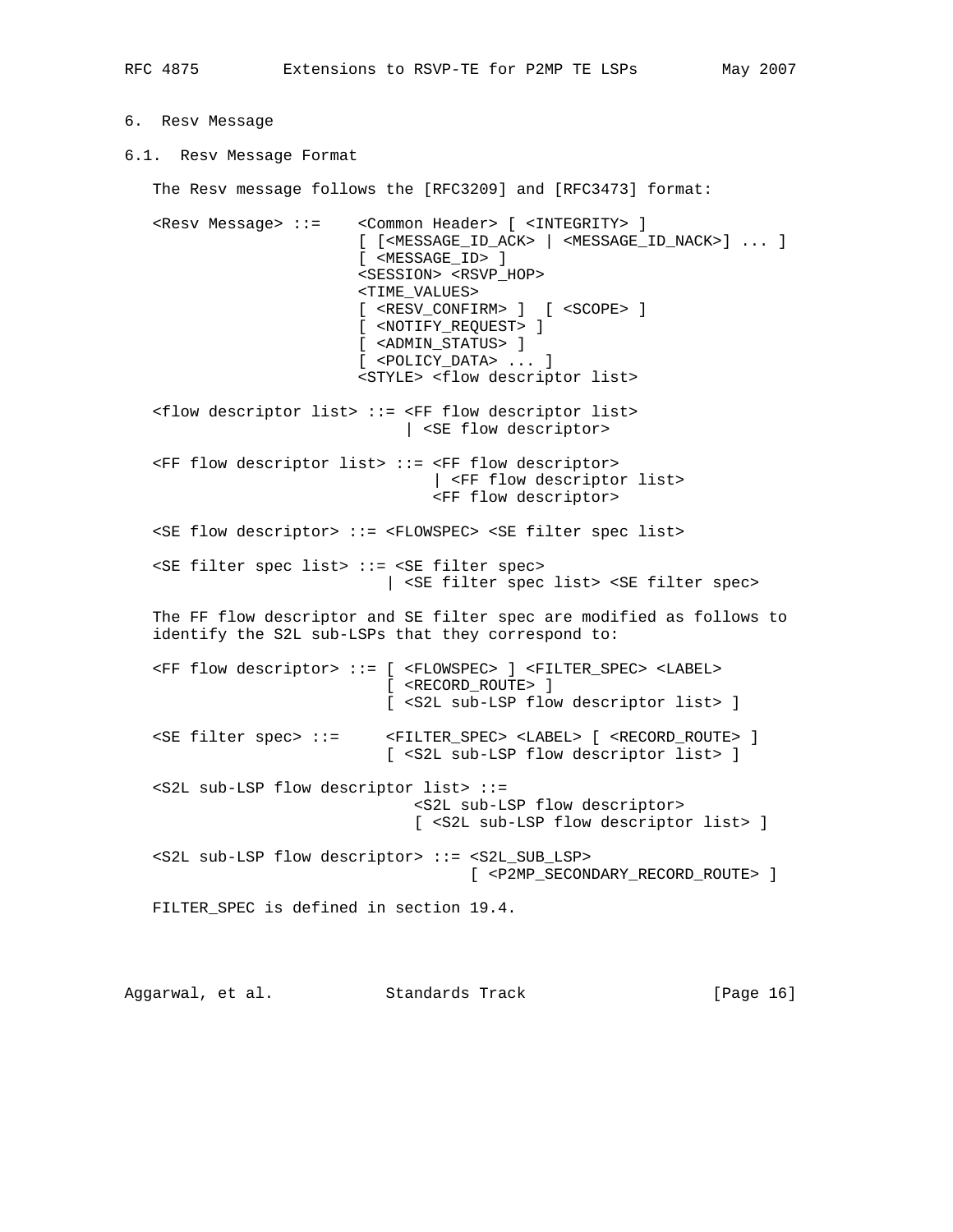The S2L sub-LSP flow descriptor has the same format as S2L sub-LSP descriptor in section 4.1 with the difference that a P2MP\_SECONDARY\_RECORD\_ROUTE object is used in place of a P2MP SECONDARY\_EXPLICIT\_ROUTE object. The P2MP\_SECONDARY\_RECORD\_ROUTE objects follow the same compression mechanism as the P2MP SECONDARY\_EXPLICIT\_ROUTE objects. Note that a Resv message can signal multiple S2L sub-LSPs that may belong to the same FILTER\_SPEC object or different FILTER\_SPEC objects. The same label SHOULD be allocated if the <Sender Address, LSP-ID> fields of the FILTER\_SPEC object are the same.

 However different labels MUST be allocated if the <Sender Address, LSP-ID> of the FILTER\_SPEC object is different, as that implies that the FILTER\_SPEC refers to a different P2MP LSP.

#### 6.2. Resv Message Processing

 The egress LSR MUST follow normal RSVP procedures while originating a Resv message. The format of Resv messages is as defined in section 6.1. As usual, the Resv message carries the label allocated by the egress LSR.

 A node upstream of the egress node MUST allocate its own label and pass it upstream in the Resv message. The node MAY combine multiple flow descriptors, from different Resv messages received from downstream, in one Resv message sent upstream. A Resv message MUST NOT be sent upstream until at least one Resv message has been received from a downstream neighbor. When the integrity bit is set in the LSP\_REQUIRED\_ATTRIBUTE object, Resv message MUST NOT be sent upstream until all Resv messages have been received from the downstream neighbors.

 Each Fixed-Filter (FF) flow descriptor or Shared-Explicit (SE) filter spec sent upstream in a Resv message includes an S2L sub-LSP descriptor list. Each such FF flow descriptor or SE filter spec for the same P2MP LSP (whether on one or multiple Resv messages) on the same Resv MUST be allocated the same label, and FF flow descriptors or SE filter specs SHOULD use the same label across multiple Resv messages.

 The node that sends the Resv message, for a P2MP LSP, upstream MUST associate the label assigned by this node with all the labels received from downstream Resv messages, for that P2MP LSP. Note that a transit node may become a replication point in the future when a branch is attached to it. Hence, this results in the setup of a P2MP LSP from the ingress LSR to the egress LSRs.

Aggarwal, et al. Standards Track [Page 17]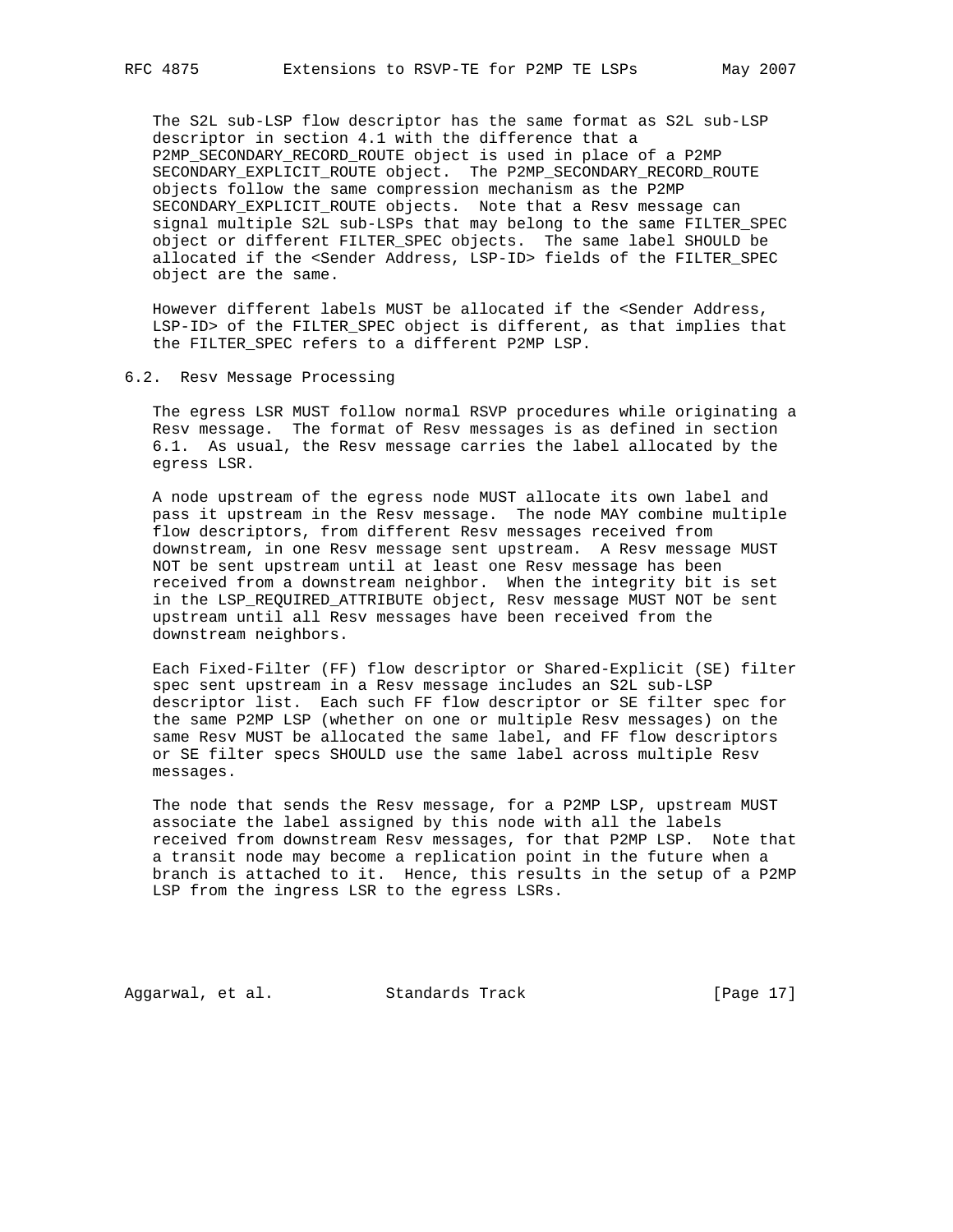The ingress LSR may need to understand when all desired egresses have been reached. This is achieved using S2L\_SUB\_LSP objects.

 Each branch node MAY forward a single Resv message upstream for each received Resv message from a downstream receiver. Note that there may be a large number of Resv messages at and close to the ingress LSR for an LSP with many receivers. A branch LSR SHOULD combine Resv state from multiple receivers into a single Resv message to be sent upstream (see section 6.2.1). However, note that this may result in overflowing the Resv message, particularly as the number of receivers downstream of any branch LSR increases as the LSR is closer to the ingress LSR. Thus, a branch LSR MAY choose to send more than one Resv message upstream and partition the Resv state between the messages.

 When a transit node sets the Sub-Group Originator field in a Path message, it MUST replace the Sub-Group fields received in the FILTER\_SPEC objects of any associated Resv messages with the value that it originally received in the Sub-Group fields of the Path message from the upstream neighbor.

 ResvErr message generation is unmodified. Nodes propagating a received ResvErr message MUST use the Sub-Group field values carried in the corresponding Resv message.

#### 6.2.1. Resv Message Throttling

 A branch node may have to send a revised Resv message upstream whenever there is a change in a Resv message for an S2L sub-LSP received from one of the downstream neighbors. This can result in excessive Resv messages sent upstream, particularly when the S2L sub- LSPs are first established. In order to mitigate this situation, branch nodes can limit their transmission of Resv messages. Specifically, in the case where the only change being sent in a Resv message is in one or more P2MP\_SECONDARY\_RECORD\_ROUTE objects (SRROs), the branch node SHOULD transmit the Resv message only after a delay time has passed since the transmission of the previous Resv message for the same session. This delayed Resv message SHOULD include SRROs for all branches. A suggested value for the delay time is thirty seconds, and delay times SHOULD generally be longer than 1 second. Specific mechanisms for Resv message throttling and delay timer settings are implementation dependent and are outside the scope of this document.

Aggarwal, et al. Standards Track [Page 18]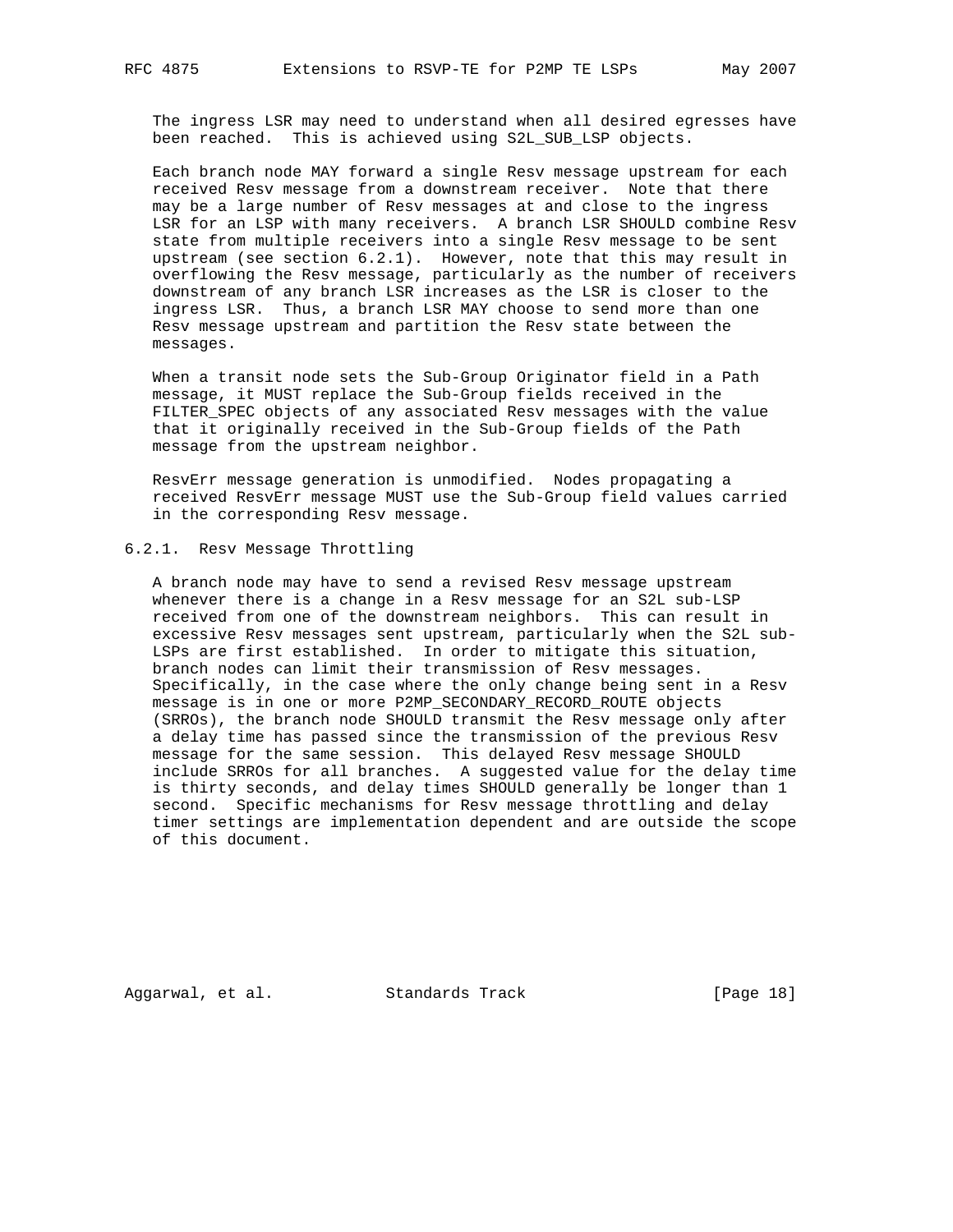## 6.3. Route Recording

#### 6.3.1. RRO Processing

 A Resv message for a P2P LSP contains a recorded route if the ingress LSR requested route recording by including an RRO in the original Path message. The same rule is used during signaling of P2MP LSPs. That is, inclusion of an RRO in the Path message used to signal one or more S2L sub-LSPs triggers the inclusion of a recorded route for each sub-LSP in the Resv message.

 The recorded route of the first S2L sub-LSP is encoded in the RRO. Additional recorded routes for the subsequent S2L sub-LSPs are encoded in P2MP\_SECONDARY\_RECORD\_ROUTE objects (SRROs). Their format is specified in section 19.5. Each S2L\_SUB\_LSP object in a Resv is associated with an RRO or SRRO. The first S2L\_SUB\_LSP object (for the first S2L sub-LSP) is associated with the RRO. Subsequent S2L\_SUB\_LSP objects (for subsequent S2L sub-LSPs) are each followed by an SRRO that contains the recorded route for that S2L sub-LSP from the leaf to a branch. The ingress node can then use the RRO and SRROs to determine the end-to-end path for each S2L sub-LSP.

#### 6.4. Reservation Style

 Considerations about the reservation style in a Resv message apply as described in [RFC3209]. The reservation style in the Resv messages can be either FF or SE. All P2MP LSPs that belong to the same P2MP Tunnel MUST be signaled with the same reservation style. Irrespective of whether the reservation style is FF or SE, the S2L sub-LSPs that belong to the same P2MP LSP SHOULD share labels where they share hops. If the S2L sub-LSPs that belong to the same P2MP LSP share labels then they MUST share resources. If the reservation style is FF, then S2L sub-LSPs that belong to different P2MP LSPs MUST NOT share resources or labels. If the reservation style is SE, then S2L sub-LSPs that belong to different P2MP LSPs and the same P2MP tunnel SHOULD share resources where they share hops, but they MUST not share labels in packet environments.

Aggarwal, et al. Standards Track [Page 19]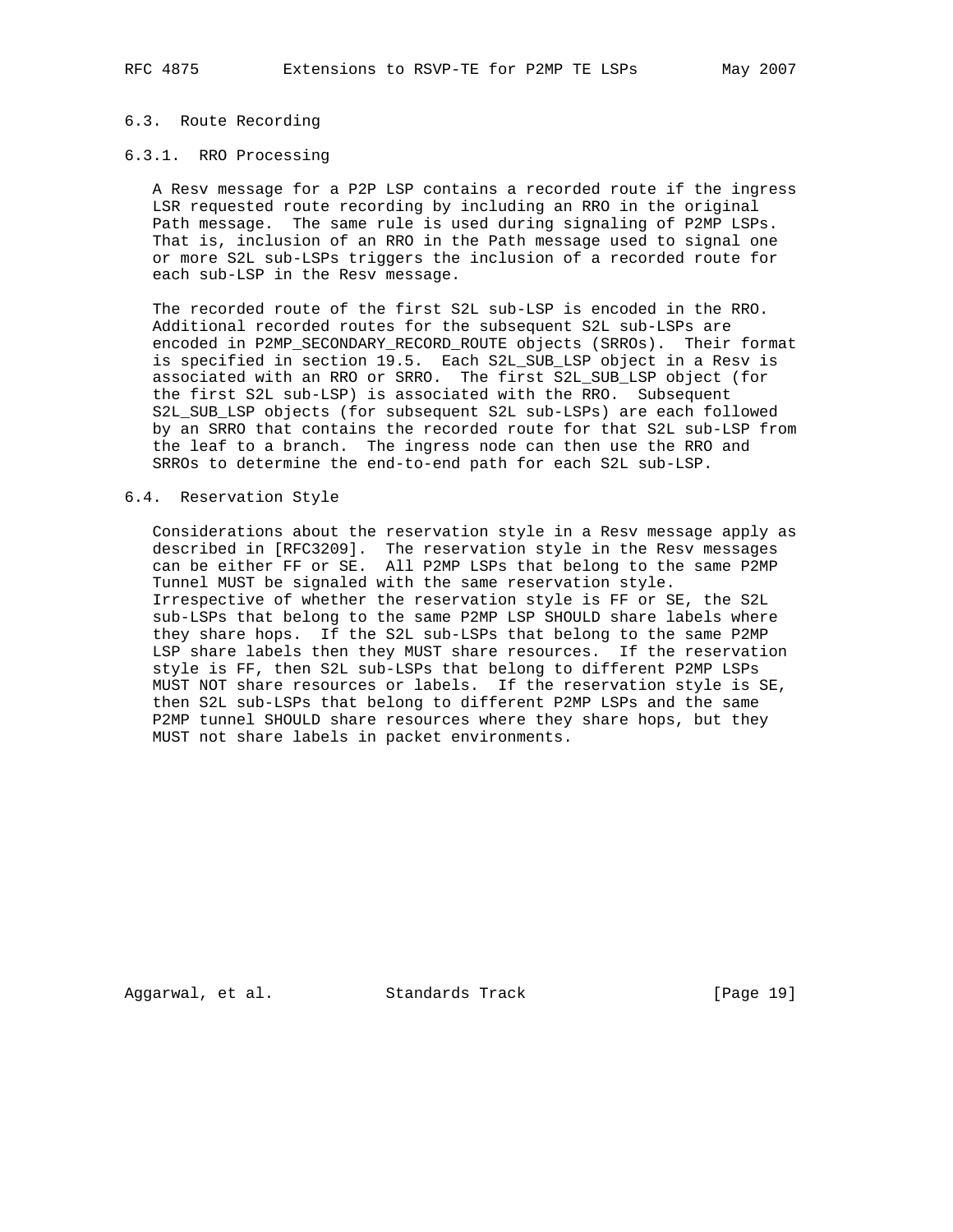```
7. PathTear Message
```
7.1. PathTear Message Format

 The format of the PathTear message is as follows: <PathTear Message> ::= <Common Header> [ <INTEGRITY> ] [ [ <MESSAGE\_ID\_ACK> | <MESSAGE\_ID\_NACK> ... ] [ <MESSAGE\_ID> ] <SESSION> <RSVP\_HOP> [ <sender descriptor> ] [ <S2L sub-LSP descriptor list> ] <S2L sub-LSP descriptor list> ::= <S2L\_SUB\_LSP>

[ <S2L sub-LSP descriptor list> ]

The definition of <sender descriptor> is not changed by this document.

7.2. Pruning

 The operation of removing egress LSR(s) from an existing P2MP LSP is termed as pruning. This operation allows egress nodes to be removed from a P2MP LSP at different points in time. This section describes the mechanisms to perform pruning.

#### 7.2.1. Implicit S2L Sub-LSP Teardown

 Implicit teardown uses standard RSVP message processing. Per standard RSVP processing, an S2L sub-LSP may be removed from a P2MP TE LSP by sending a modified message for the Path or Resv message that previously advertised the S2L sub-LSP. This message MUST list all S2L sub-LSPs that are not being removed. When using this approach, a node processing a message that removes an S2L sub-LSP from a P2MP TE LSP MUST ensure that the S2L sub-LSP is not included in any other Path state associated with session before interrupting the data path to that egress. All other message processing remains unchanged.

 When implicit teardown is used to delete one or more S2L sub-LSPs, by modifying a Path message, a transit LSR may have to generate a PathTear message downstream to delete one or more of these S2L sub- LSPs. This can happen if as a result of the implicit deletion of S2L sub-LSP(s) there are no remaining S2L sub-LSPs to send in the corresponding Path message downstream.

Aggarwal, et al. Standards Track [Page 20]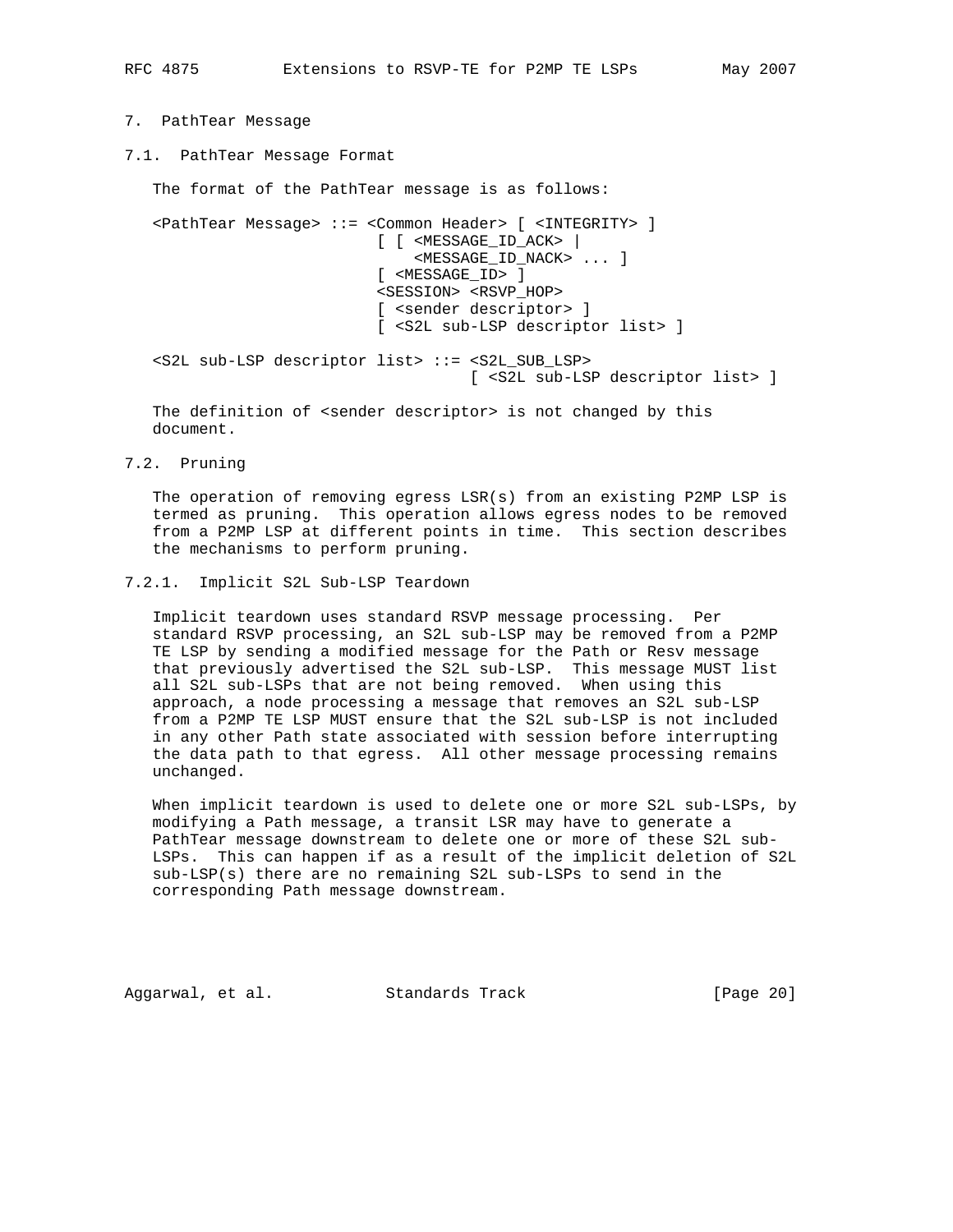## 7.2.2. Explicit S2L Sub-LSP Teardown

 Explicit S2L Sub-LSP teardown relies on generating a PathTear message for the corresponding Path message. The PathTear message is signaled with the SESSION and SENDER\_TEMPLATE objects corresponding to the P2MP LSP and the <Sub-Group Originator ID, Sub-Group ID> tuple corresponding to the Path message. This approach SHOULD be used when all the egresses signaled by a Path message need to be removed from the P2MP LSP. Other S2L sub-LSPs, from other sub-groups signaled using other Path messages, are not affected by the PathTear.

 A transit LSR that propagates the PathTear message downstream MUST ensure that it sets the <Sub-Group Originator ID, Sub-Group ID> tuple in the PathTear message to the values used in the Path message that was used to set up the S2L sub-LSPs being torn down. The transit LSR may need to generate multiple PathTear messages for an incoming PathTear message if it had performed transit fragmentation for the corresponding incoming Path message.

 When a P2MP LSP is removed by the ingress, a PathTear message MUST be generated for each Path message used to signal the P2MP LSP.

- 8. Notify and ResvConf Messages
- 8.1. Notify Messages

 The Notify Request object and Notify message are described in [RFC3473]. Both object and message SHALL be supported for delivery of upstream and downstream notification. Processing not detailed in this section MUST comply to [RFC3473].

1. Upstream Notification

 If a transit LSR sets the Sub-Group Originator ID in the SENDER\_TEMPLATE object of a Path message to its own address, and the incoming Path message carries a Notify Request object, then this LSR MUST change the Notify node address in the Notify Request object to its own address in the Path message that it sends.

 If this LSR subsequently receives a corresponding Notify message from a downstream LSR, then it MUST:

 - send a Notify message upstream toward the Notify node address that the LSR received in the Path message.

Aggarwal, et al. Standards Track [Page 21]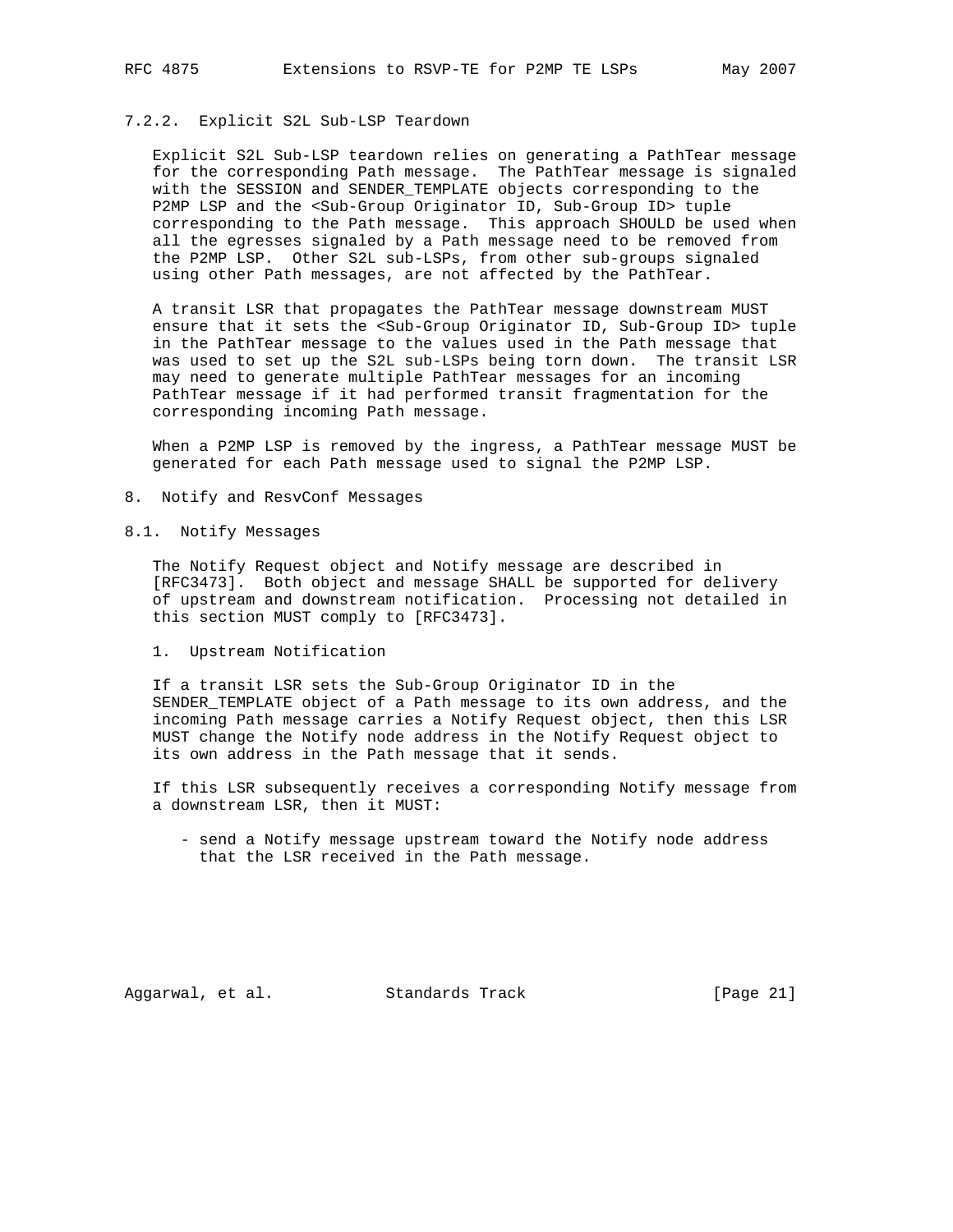- process the Sub-Group fields of the SENDER\_TEMPLATE object on the received Notify message, and modify their values, in the Notify message that is forwarded, to match the Sub-Group field values in the original Path message received from upstream.

 The receiver of an (upstream) Notify message MUST identify the state referenced in this message based on the SESSION and SENDER\_TEMPLATE.

2. Downstream Notification

 A transit LSR sets the Sub-Group Originator ID in the FILTER\_SPEC object(s) of a Resv message to the value that was received in the corresponding Path message. If the incoming Resv message carries a Notify Request object, then:

- If there is at least another incoming Resv message that carries a Notify Request object, and the LSR merges these Resv messages into a single Resv message that is sent upstream, the LSR MUST set the Notify node address in the Notify Request object to its Router ID.
- Else if the LSR sets the Sub-Group Originator ID (in the outgoing Path message that corresponds to the received Resv message) to its own address, the LSR MUST set the Notify node address in the Notify Request object to its Router ID.
- Else the LSR MUST propagate the Notify Request object unchanged, in the Resv message that it sends upstream.

 If this LSR subsequently receives a corresponding Notify message from an upstream LSR, then it MUST:

- process the Sub-Group fields of the FILTER\_SPEC object in the received Notify message, and modify their values, in the Notify message that is forwarded, to match the Sub-Group field values in the original Path message sent downstream by this LSR.
- send a Notify message downstream toward the Notify node address that the LSR received in the Resv message.

 The receiver of a (downstream) Notify message MUST identify the state referenced in the message based on the SESSION and FILTER\_SPEC objects.

 The consequence of these rules for a P2MP LSP is that an upstream Notify message generated on a branch will result in a Notify being delivered to the upstream Notify node address. The receiver of the Notify message MUST NOT assume that the Notify message applies to all

Aggarwal, et al. Standards Track [Page 22]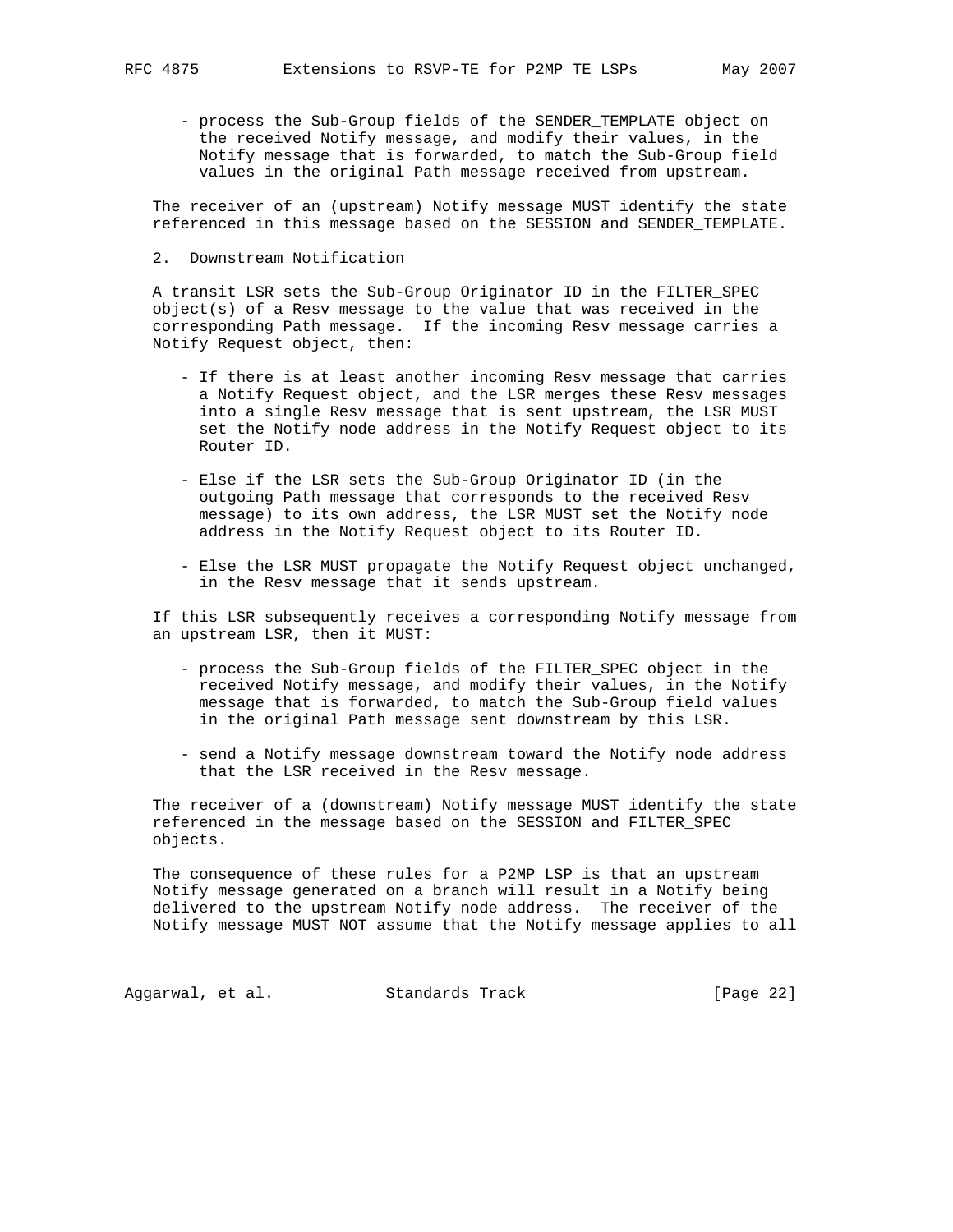downstream egresses, but MUST examine the information in the message to determine to which egresses the message applies.

 Downstream Notify messages MUST be replicated at branch LSRs according to the Notify Request objects received on Resv messages. Some downstream branches might not request Notify messages, but all that have requested Notify messages MUST receive them.

## 8.2. ResvConf Messages

 ResvConf messages are described in [RFC2205]. ResvConf processing in [RFC3473] and [RFC3209] is taken directly from [RFC2205]. An egress LSR MAY include a RESV\_CONFIRM object that contains the egress LSR's address. The object and message SHALL be supported for the confirmation of receipt of the Resv message in P2MP TE LSPs. Processing not detailed in this section MUST comply to [RFC2205].

 A transit LSR sets the Sub-Group Originator ID in the FILTER\_SPEC object(s) of a Resv message to the value that was received in the corresponding Path message. If any of the incoming Resv messages corresponding to a single Path message carry a RESV\_CONFIRM object, then the LSR MUST include a RESV\_CONFIRM object in the corresponding Resv message that it sends upstream. If the Sub-Group Originator ID is its own address, then it MUST set the receiver address in the RESV\_CONFIRM object to this address, else it MUST propagate the object unchanged.

 A transit LSR sets the Sub-Group Originator ID in the FILTER\_SPEC object(s) of a Resv message to the value that was received in the corresponding Path message. If an incoming Resv message corresponding to a single Path message carries a RESV\_CONFIRM object, then the LSR MUST include a RESV\_CONFIRM object in the corresponding Resv message that it sends upstream and:

- If there is at least another incoming Resv message that carries a RESV\_CONFIRM object, and the LSR merges these Resv messages into a single Resv message that is sent upstream, the LSR MUST set the receiver address in the RESV\_CONFIRM object to its Router ID.
- If the LSR sets the Sub-Group Originator ID (in the outgoing Path message that corresponds to the received Resv message) to its own address, the LSR MUST set the receiver address in the RESV\_CONFIRM object to its Router ID.
- Else the LSR MUST propagate the RESV\_CONFIRM object unchanged, in the Resv message that it sends upstream.

Aggarwal, et al. Standards Track [Page 23]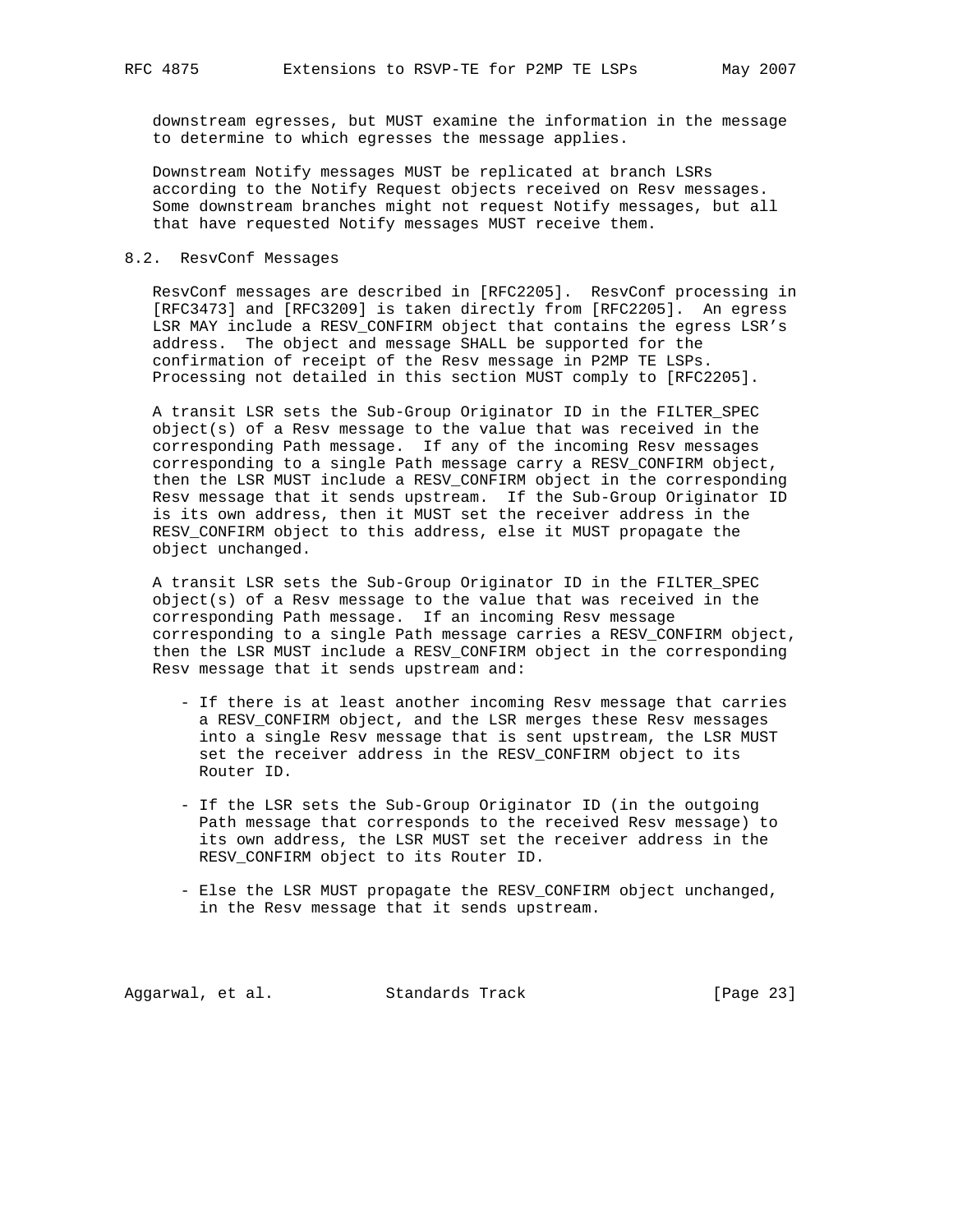If this LSR subsequently receives a corresponding ResvConf message from an upstream LSR, then it MUST:

- process the Sub-Group fields of the FILTER\_SPEC object in the received ResvConf message, and modify their values, in the ResvConf message that is forwarded, to match the Sub-Group field values in the original Path message sent downstream by this LSR.
- send a ResvConf message downstream toward the receiver address that the LSR received in the RESV\_CONFIRM object in the Resv message.

 The receiver of a ResvConf message MUST identify the state referenced in this message based on the SESSION and FILTER\_SPEC objects.

 The consequence of these rules for a P2MP LSP is that a ResvConf message generated at the ingress will result in a ResvConf message being delivered to the branch and then to the receiver address in the original RESV\_CONFIRM object. The receiver of a ResvConf message MUST NOT assume that the ResvConf message should be sent to all downstream egresses, but it MUST replicate the message according to the RESV\_CONFIRM objects received in Resv messages. Some downstream branches might not request ResvConf messages, and ResvConf messages SHOULD NOT be sent on these branches. All downstream branches that requested ResvConf messages MUST be sent such a message.

9. Refresh Reduction

 The refresh reduction procedures described in [RFC2961] are equally applicable to P2MP LSPs described in this document. Refresh reduction applies to individual messages and the state they install/maintain, and that continues to be the case for P2MP LSPs.

10. State Management

 State signaled by a P2MP Path message is identified by a local implementation using the <P2MP ID, Tunnel ID, Extended Tunnel ID> tuple as part of the SESSION object and the <Tunnel Sender Address, LSP ID, Sub-Group Originator ID, Sub-Group ID> tuple as part of the SENDER\_TEMPLATE object.

 Additional information signaled in the Path/Resv message is part of the state created by a local implementation. This includes PHOP/NHOP and SENDER\_TSPEC/FILTER\_SPEC objects.

Aggarwal, et al. Standards Track [Page 24]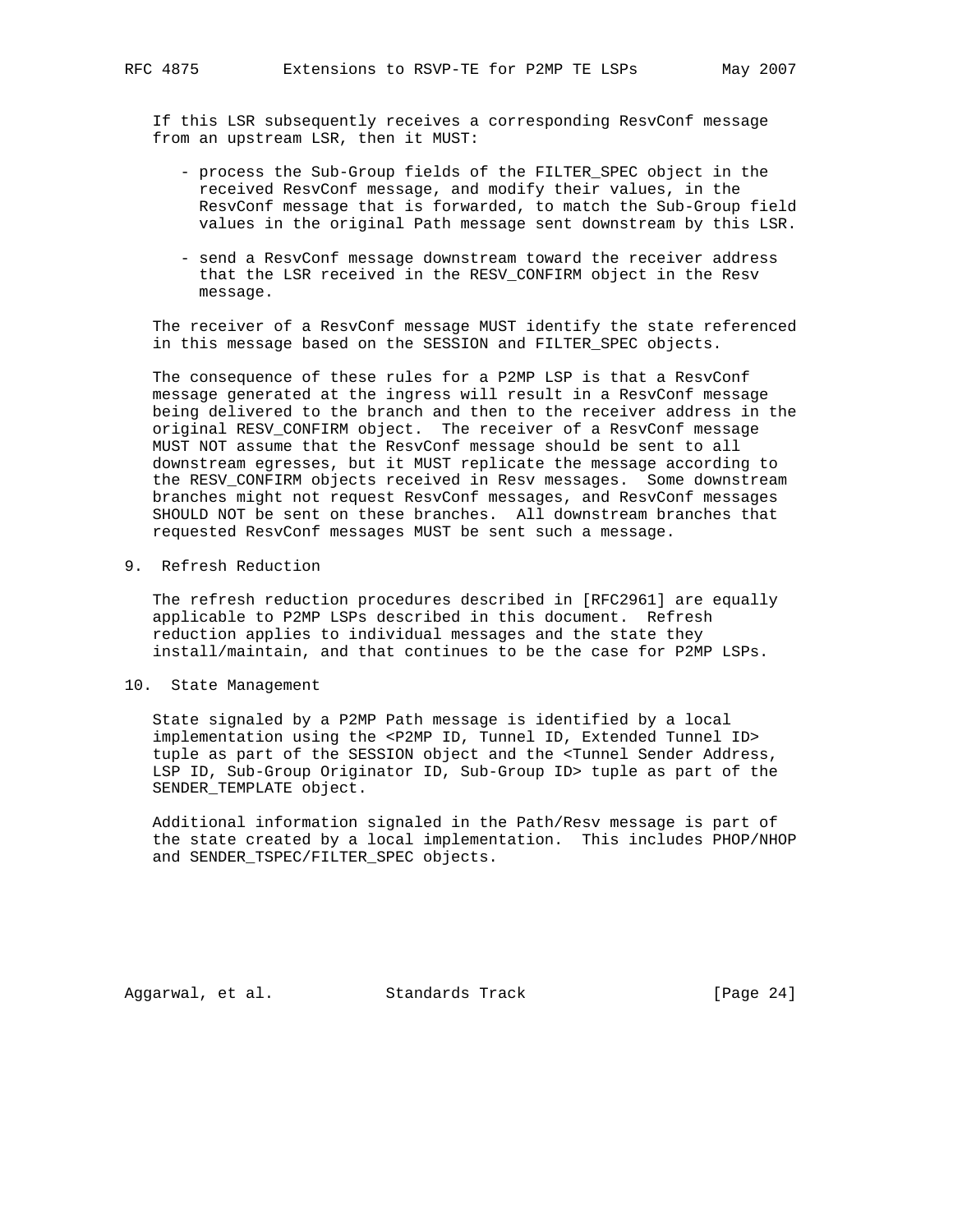## 10.1. Incremental State Update

 RSVP (as defined in [RFC2205] and as extended by RSVP-TE [RFC3209] and GMPLS [RFC3473]) uses the same basic approach to state communication and synchronization -- namely, full state is sent in each state advertisement message. Per [RFC2205], Path and Resv messages are idempotent. Also, [RFC2961] categorizes RSVP messages into two types (trigger and refresh messages) and improves RSVP message handling and scaling of state refreshes, but does not modify the full state advertisement nature of Path and Resv messages. The full state advertisement nature of Path and Resv messages has many benefits, but also has some drawbacks. One notable drawback is when an incremental modification is being made to a previously advertised state. In this case, there is the message overhead of sending the full state and the cost of processing it. It is desirable to overcome this drawback and add/delete S2L sub-LSPs to/from a P2MP LSP by incrementally updating the existing state.

 It is possible to use the procedures described in this document to allow S2L sub-LSPs to be incrementally added to or deleted from the P2MP LSP by allowing a Path or a PathTear message to incrementally change the existing P2MP LSP Path state.

 As described in section 5.2, multiple Path messages can be used to signal a P2MP LSP. The Path messages are distinguished by different <Sub-Group Originator ID, Sub-Group ID> tuples in the SENDER\_TEMPLATE object. In order to perform incremental S2L sub-LSP state addition, a separate Path message with a new Sub-Group ID is used to add the new S2L sub-LSPs, by the ingress LSR. The Sub-Group Originator ID MUST be set to the TE Router ID [RFC3477] of the node that sets the Sub-Group ID.

 This maintains the idempotent nature of RSVP Path messages, avoids keeping track of individual S2L sub-LSP state expiration, and provides the ability to perform incremental P2MP LSP state updates.

## 10.2. Combining Multiple Path Messages

 There is a tradeoff between the number of Path messages used by the ingress to maintain the P2MP LSP and the processing imposed by full state messages when adding S2L sub-LSPs to an existing Path message. It is possible to combine S2L sub-LSPs previously advertised in different Path messages in a single Path message in order to reduce the number of Path messages needed to maintain the P2MP LSP. This can also be done by a transit node that performed fragmentation and that at a later point is able to combine multiple Path messages that it generated into a single Path message. This may happen when one or more S2L sub-LSPs are pruned from the existing Path states.

Aggarwal, et al. Standards Track [Page 25]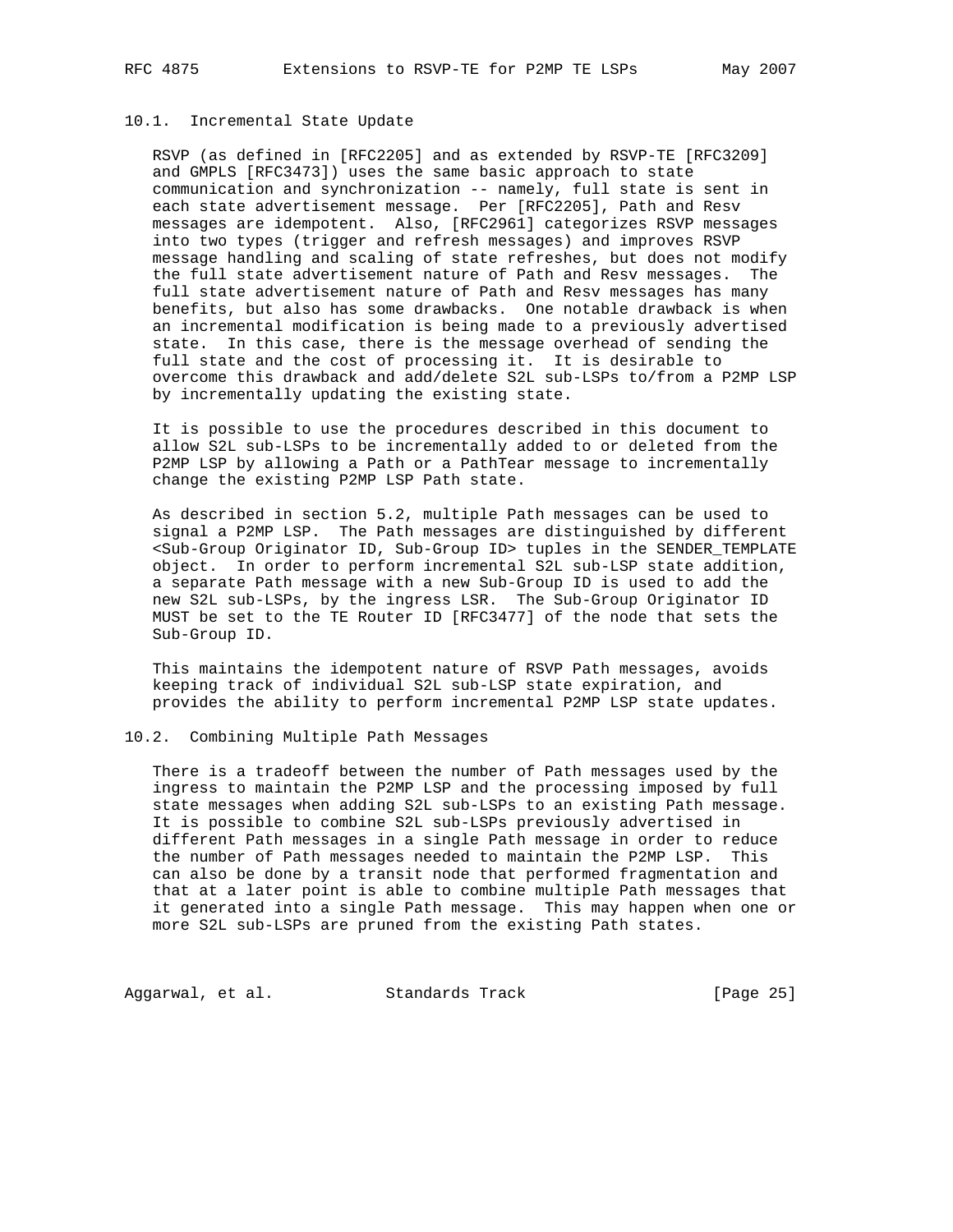The new Path message is signaled by the node that is combining multiple Path messages with all the S2L sub-LSPs that are being combined in a single Path message. This Path message MAY contain new Sub-Group ID field values. When a new Path and Resv message that is signaled for an existing S2L sub-LSP is received by a transit LSR, state including the new instance of the S2L sub-LSP is created.

 The S2L sub-LSP SHOULD continue to be advertised in both the old and new Path messages until a Resv message listing the S2L sub-LSP and corresponding to the new Path message is received by the combining node. Hence, until this point, state for the S2L sub-LSP SHOULD be maintained as part of the Path state for both the old and the new Path message (see section 3.1.3 of [RFC2205]). At that point the S2L sub-LSP SHOULD be deleted from the old Path state using the procedures of section 7.

 A Path message with a Sub-Group\_ID(n) may signal a set of S2L sub- LSPs that belong partially or entirely to an already existing Sub- Group\_ID(i), or a strictly non-overlapping new set of S2L sub-LSPs. A newly received Path message that matches SESSION object and Sender Tunnel Address, LSP ID, Sub-Group Originator ID> with existing Path state carrying the same or different Sub-Group\_ID, referred to Sub- Group\_ID(n) is processed as follows:

- 1) If Sub-Group\_ID(i) = Sub-Group\_ID(n), then S2L Sub-LSPs that are in both Sub-Group\_ID(i) and Sub-Group\_ID(n) are refreshed. New S2L Sub-LSPs are added to Sub-Group\_ID(i) Path state and S2L Sub- LSPs that are in Sub-Group\_ID(i) but not in Sub-Group\_ID(n) are deleted from the Sub-Group\_ID(i) Path state.
- 2) If Sub-Group\_ID(i) != Sub-Group\_ID(n), then a new Sub-Group\_ID(n) Path state is created for S2L Sub-LSPs signaled by Sub- Group\_ID(n). S2L Sub-LSPs in existing Sub-Group\_IDs(i) Path state (that are or are not in the newly received Path message Sub- Group\_ID(n)) are left unmodified (see above).
- 11. Error Processing

 PathErr and ResvErr messages are processed as per RSVP-TE procedures. Note that an LSR, on receiving a PathErr/ResvErr message for a particular S2L sub-LSP, changes the state only for that S2L sub-LSP. Hence other S2L sub-LSPs are not impacted. If the ingress node requests 'LSP integrity', an error reported on a branch of a P2MP TE LSP for a particular S2L sub-LSP may change the state of any other S2L sub-LSP of the same P2MP TE LSP. This is explained further in section 11.3.

Aggarwal, et al. Standards Track [Page 26]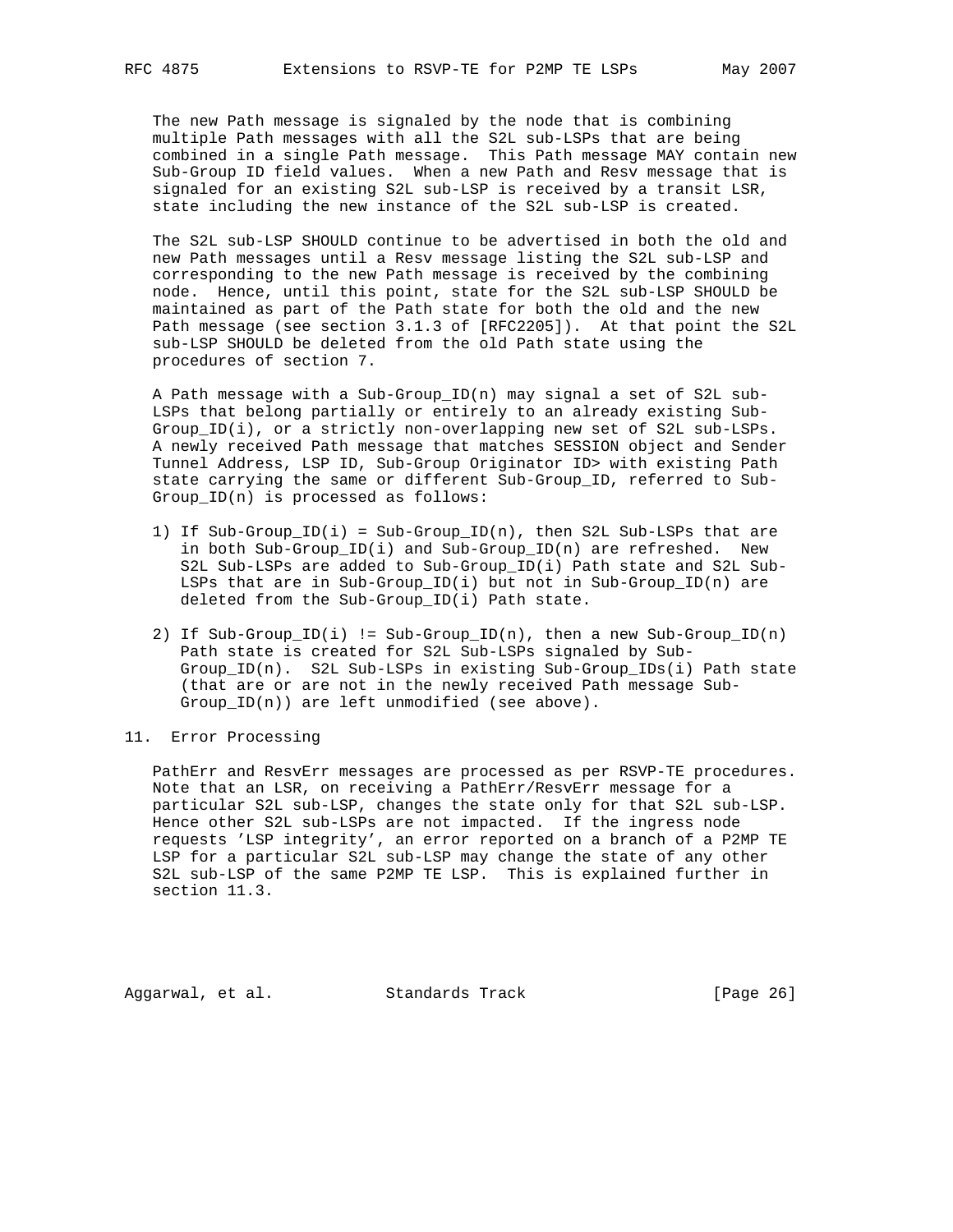## 11.1. PathErr Messages

 The PathErr message will include one or more S2L\_SUB\_LSP objects. The resulting modified format for a PathErr message is:

 <PathErr Message> ::= <Common Header> [ <INTEGRITY> ] [ [<MESSAGE\_ID\_ACK> | <MESSAGE\_ID\_NACK>] ... ] [ <MESSAGE\_ID> ] <SESSION> <ERROR\_SPEC> [ <ACCEPTABLE\_LABEL\_SET> ... ] [ <POLICY\_DATA> ... ] <sender descriptor> [ <S2L sub-LSP descriptor list> ]

 PathErr message generation is unmodified, but nodes that set the Sub-Group Originator field and propagate a received PathErr message upstream MUST replace the Sub-Group fields received in the PathErr message with the value that was received in the Sub-Group fields of the Path message from the upstream neighbor. Note the receiver of a PathErr message is able to identify the errored outgoing Path message, and outgoing interface, based on the Sub-Group fields received in the PathErr message. The S2L sub-LSP descriptor list is defined in section 5.1.

11.2. ResvErr Messages

 The ResvErr message will include one or more S2L\_SUB\_LSP objects. The resulting modified format for a ResvErr Message is:

 <ResvErr Message> ::= <Common Header> [ <INTEGRITY> ] [ [<MESSAGE\_ID\_ACK> | <MESSAGE\_ID\_NACK>] ... ] [ <MESSAGE\_ID> ] <SESSION> <RSVP\_HOP> <ERROR\_SPEC> [ <SCOPE> ] [ <ACCEPTABLE\_LABEL\_SET> ... ] [ <POLICY\_DATA> ... ] <STYLE> <flow descriptor list>

 ResvErr message generation is unmodified, but nodes that set the Sub-Group Originator field and propagate a received ResvErr message downstream MUST replace the Sub-Group fields received in the ResvErr message with the value that was set in the Sub-Group fields of the Path message sent to the downstream neighbor. Note the receiver of a ResvErr message is able to identify the errored outgoing Resv

Aggarwal, et al. Standards Track [Page 27]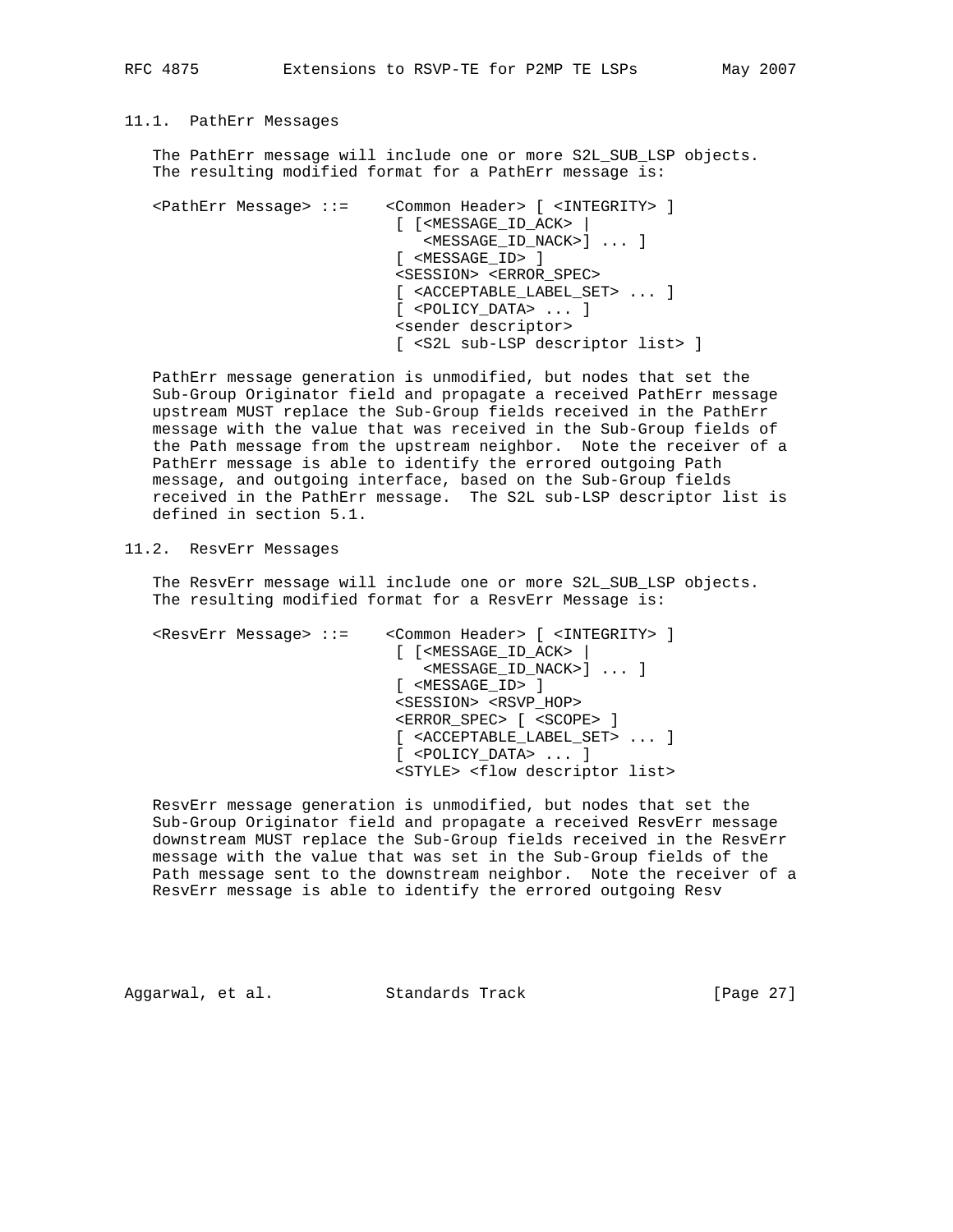message, and outgoing interface, based on the Sub-Group fields received in the ResvErr message. The flow descriptor list is defined in section 6.1.

11.3. Branch Failure Handling

 During setup and during normal operation, PathErr messages may be received at a branch node. In all cases, a received PathErr message is first processed per standard processing rules. That is, the PathErr message is sent hop-by-hop to the ingress/branch LSR for that Path message. Intermediate nodes until this ingress/branch LSR MAY inspect this message but take no action upon it. The behavior of a branch LSR that generates a PathErr message is under the control of the ingress LSR.

 The default behavior is that the PathErr message does not have the Path\_State\_Removed flag set. However, if the ingress LSR has set the LSP integrity flag on the Path message (see LSP\_REQUIRED\_ATTRIBUTEs object in section 5.2.4), and if the Path\_State\_Removed flag is supported, the LSR generating a PathErr to report the failure of a branch of the P2MP LSP SHOULD set the Path\_State\_Removed flag.

 A branch LSR that receives a PathErr message during LSP setup with the Path\_State\_Removed flag set MUST act according to the wishes of the ingress LSR. The default behavior is that the branch LSR clears the Path\_State\_Removed flag on the PathErr and sends it further upstream. It does not tear any other branches of the LSP. However, if the LSP integrity flag is set on the Path message, the branch LSR MUST send PathTear on all other downstream branches and send the PathErr message upstream with the Path\_State\_Removed flag set.

 A branch LSR that receives a PathErr message with the Path\_State\_Removed flag clear MUST act according to the wishes of the ingress LSR. The default behavior is that the branch LSR forwards the PathErr upstream and takes no further action. However, if the LSP integrity flag is set on the Path message, the branch LSR MUST send PathTear on all downstream branches and send the PathErr upstream with the Path\_State\_Removed flag set (per [RFC3473]).

 In all cases, the PathErr message forwarded by a branch LSR MUST contain the S2L sub-LSP identification and explicit routes of all branches that are reported by received PathErr messages and all branches that are explicitly torn by the branch LSR.

Aggarwal, et al. Standards Track [Page 28]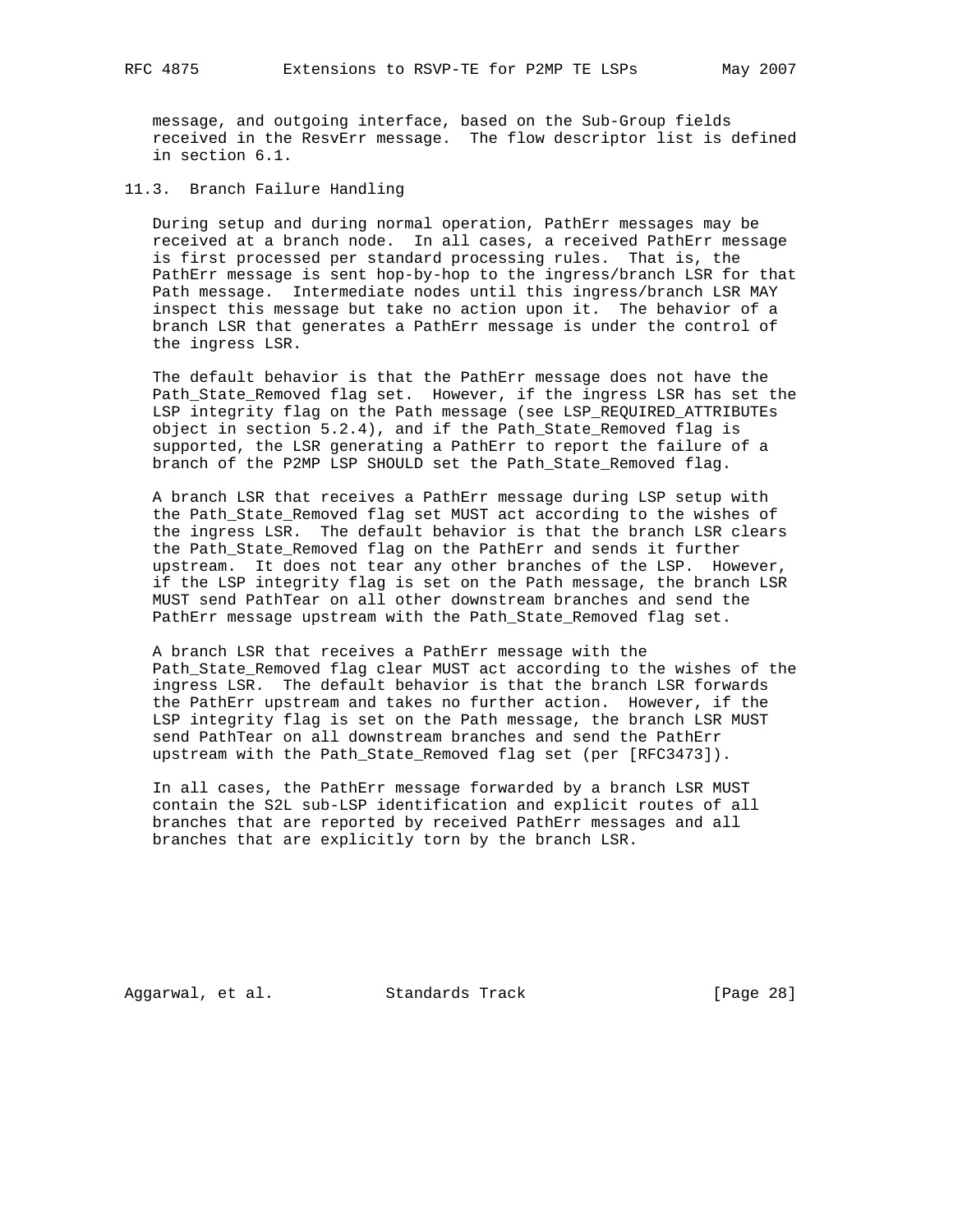#### 12. Admin Status Change

 A branch node that receives an ADMIN\_STATUS object processes it normally and also relays the ADMIN\_STATUS object in a Path on every branch. All Path messages may be concurrently sent to the downstream neighbors.

 Downstream nodes process the change in the ADMIN\_STATUS object per [RFC3473], including generation of Resv messages. When the last received upstream ADMIN\_STATUS object had the R bit set, branch nodes wait for a Resv message with a matching ADMIN\_STATUS object to be received (or a corresponding PathErr or ResvTear message) on all branches before relaying a corresponding Resv message upstream.

13. Label Allocation on LANs with Multiple Downstream Nodes

 A branch LSR of a P2MP LSP on an Ethernet LAN segment SHOULD send one copy of the data traffic per downstream LSR connected on that LAN for that P2MP LSP. Procedures for preventing MPLS labeled traffic replication in such a case is beyond the scope of this document.

14. P2MP LSP and Sub-LSP Re-Optimization

 It is possible to change the path used by P2MP LSPs to reach the destinations of the P2MP tunnel. There are two methods that can be used to accomplish this. The first is make-before-break, defined in [RFC3209], and the second uses the sub-groups defined above.

14.1. Make-before-Break

 In this case, all the S2L sub-LSPs are signaled with a different LSP ID by the ingress LSR and follow the make-before-break procedure defined in [RFC3209]. Thus, a new P2MP LSP is established. Each S2L sub-LSP is signaled with a different LSP ID, corresponding to the new P2MP LSP. After moving traffic to the new P2MP LSP, the ingress can tear down the old P2MP LSP. This procedure can be used to re optimize the path of the entire P2MP LSP or the paths to a subset of the destinations of the P2MP LSP. When modifying just a portion of the P2MP LSP, this approach requires the entire P2MP LSP to be re signaled.

14.2. Sub-Group-Based Re-Optimization

 Any node may initiate re-optimization of a set of S2L sub-LSPs by using incremental state update and then, optionally, combining multiple path messages.

Aggarwal, et al. Standards Track [Page 29]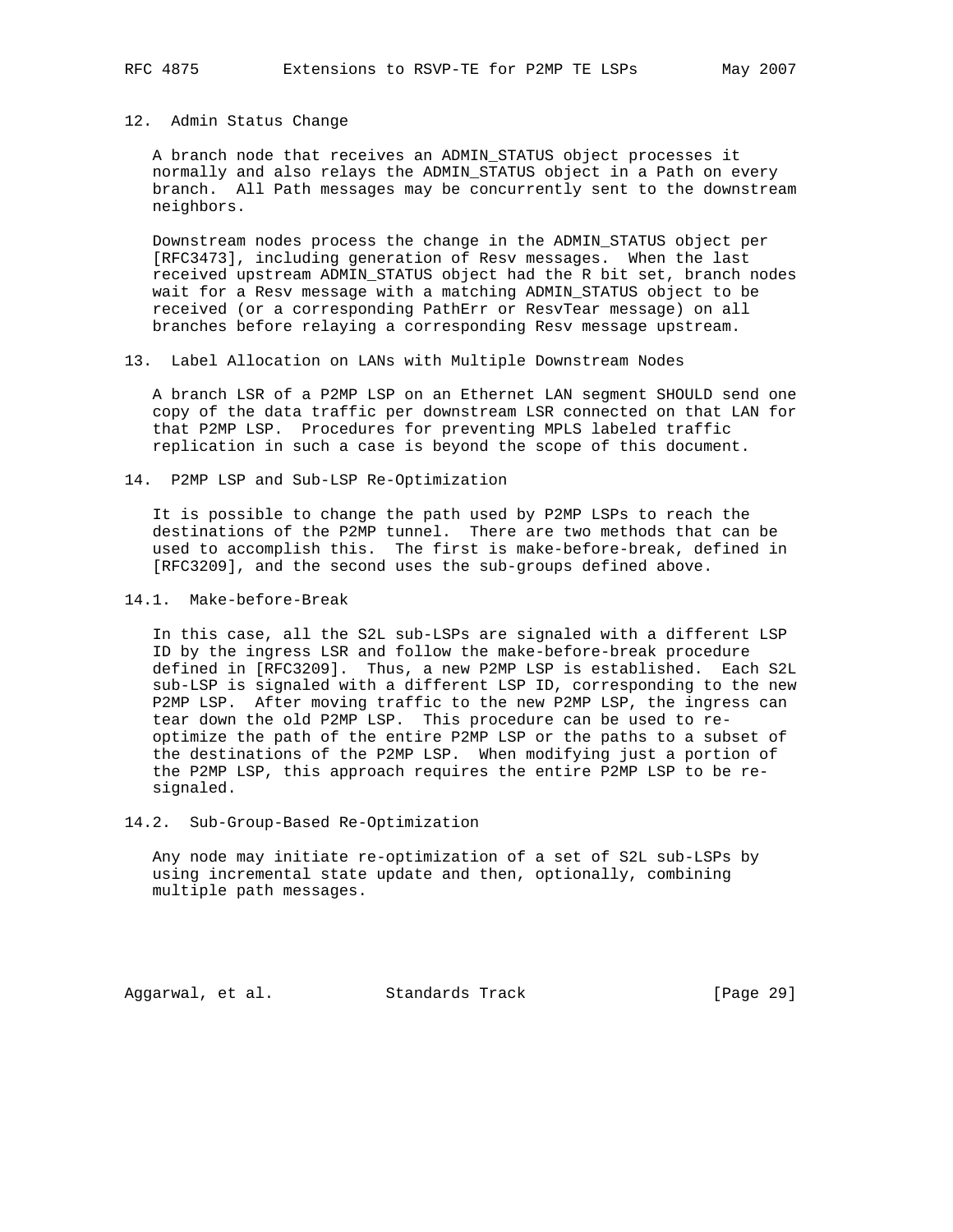To alter the path taken by a particular set of S2L sub-LSPs, the node initiating the path change initiates one or more separate Path messages for the same P2MP LSP, each with a new sub-Group ID. The generation of these Path messages, each with one or more S2L sub- LSPs, follows procedures in section 5.2. As is the case in section 10.2, a particular egress continues to be advertised in both the old and new Path messages until a Resv message listing the egress and corresponding to the new Path message is received by the re optimizing node. At that point, the egress SHOULD be deleted from the old Path state using the procedures of section 7. Sub-tree re optimization is then completed.

 Sub-Group-based re-optimization may result in transient data duplication as the new Path messages for a set of S2L sub-LSPs may transit one or more nodes with the old Path state for the same set of S2L sub-LSPs.

 As is always the case, a node may choose to combine multiple path messages as described in section 10.2.

#### 15. Fast Reroute

 [RFC4090] extensions can be used to perform fast reroute for the mechanism described in this document when applied within packet networks. GMPLS introduces other protection techniques that can be applied to packet and non-packet environments [RFC4873], but which are not discussed further in this document. This section only applies to LSRs that support [RFC4090].

 This section uses terminology defined in [RFC4090], and fast reroute procedures defined in [RFC4090] MUST be followed unless specified below. The head-end and transit LSRs MUST follow the SESSION\_ATTRIBUTE and FAST\_REROUTE object processing as specified in [RFC4090] for each Path message and S2L sub-LSP of a P2MP LSP. Each S2L sub-LSP of a P2MP LSP MUST have the same protection characteristics. The RRO processing MUST apply to SRRO as well unless modified below.

 The sections that follow describe how fast reroute may be applied to P2MP MPLS TE LSPs in all of the principal operational scenarios. This document does not describe the detailed processing steps for every imaginable usage case, and they may be described in future documents, as needed.

Aggarwal, et al. Standards Track [Page 30]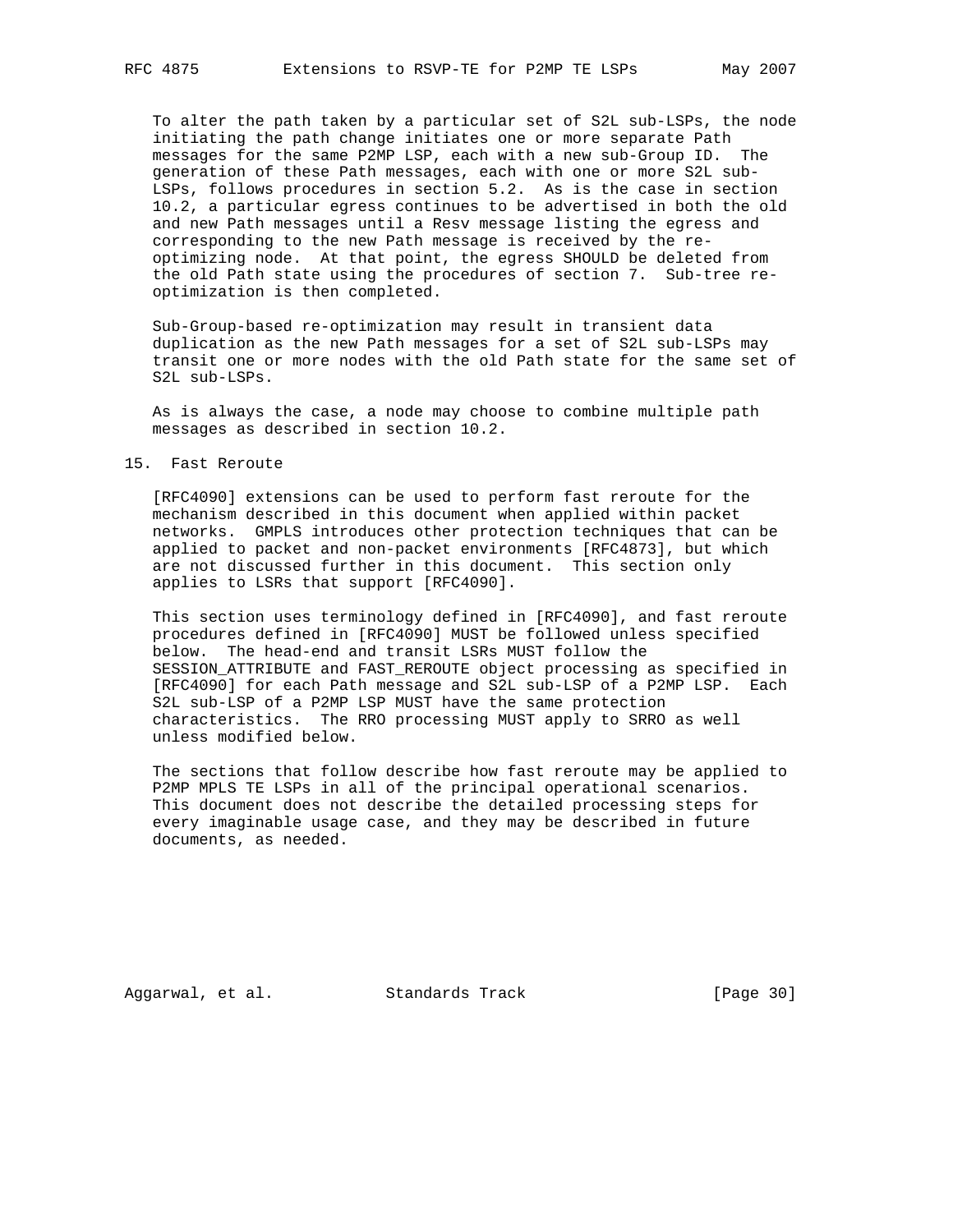#### 15.1. Facility Backup

 Facility backup can be used for link or node protection of LSRs on the path of a P2MP LSP. The downstream labels MUST be learned by the Point of Local Repair (PLR), as specified in [RFC4090], from the label corresponding to the S2L sub-LSP in the RESV message. Processing of SEROs signaled in a backup tunnel MUST follow backup tunnel ERO processing described in [RFC4090].

## 15.1.1. Link Protection

 If link protection is desired, a bypass tunnel MUST be used to protect the link between the PLR and next-hop. Thus all S2L sub-LSPs that use the link SHOULD be protected in the event of link failure. Note that all such S2L sub-LSPs belonging to a particular instance of a P2MP tunnel SHOULD share the same outgoing label on the link between the PLR and the next-hop as per section 5.2.1. This is the P2MP LSP label on the link. Label stacking is used to send data for each P2MP LSP into the bypass tunnel. The inner label is the P2MP LSP label allocated by the next-hop.

 During failure, Path messages for each S2L sub-LSP that is affected, MUST be sent to the Merge Point (MP) by the PLR. It is RECOMMENDED that the PLR uses the sender template-specific method to identify these Path messages. Hence, the PLR will set the source address in the sender template to a local PLR address.

 The MP MUST use the LSP-ID to identify the corresponding S2L sub- LSPs. The MP MUST NOT use the <Sub-Group Originator ID, Sub-Group ID> tuple while identifying the corresponding S2L sub-LSPs. In order to further process an S2L sub-LSP the MP MUST determine the protected S2L sub-LSP using the LSP-ID and the S2L\_SUB\_LSP object.

## 15.1.2. Node Protection

 If node protection is desired the PLR SHOULD use one or more P2P bypass tunnels to protect the set of S2L sub-LSPs that transit the protected node. Each of these P2P bypass tunnels MUST intersect the path of the S2L sub-LSPs that they protect on an LSR that is downstream from the protected node. This constrains the set of S2L sub-LSPs being backed- up via that bypass tunnel to those S2L sub- LSPs that pass through a common downstream MP. This MP is the destination of the bypass tunnel. When the PLR forwards incoming data for a P2MP LSP into the bypass tunnel, the outer label is the bypass tunnel label and the inner label is the label allocated by the MP to the set of S2L sub-LSPs belonging to that P2MP LSP.

Aggarwal, et al. Standards Track [Page 31]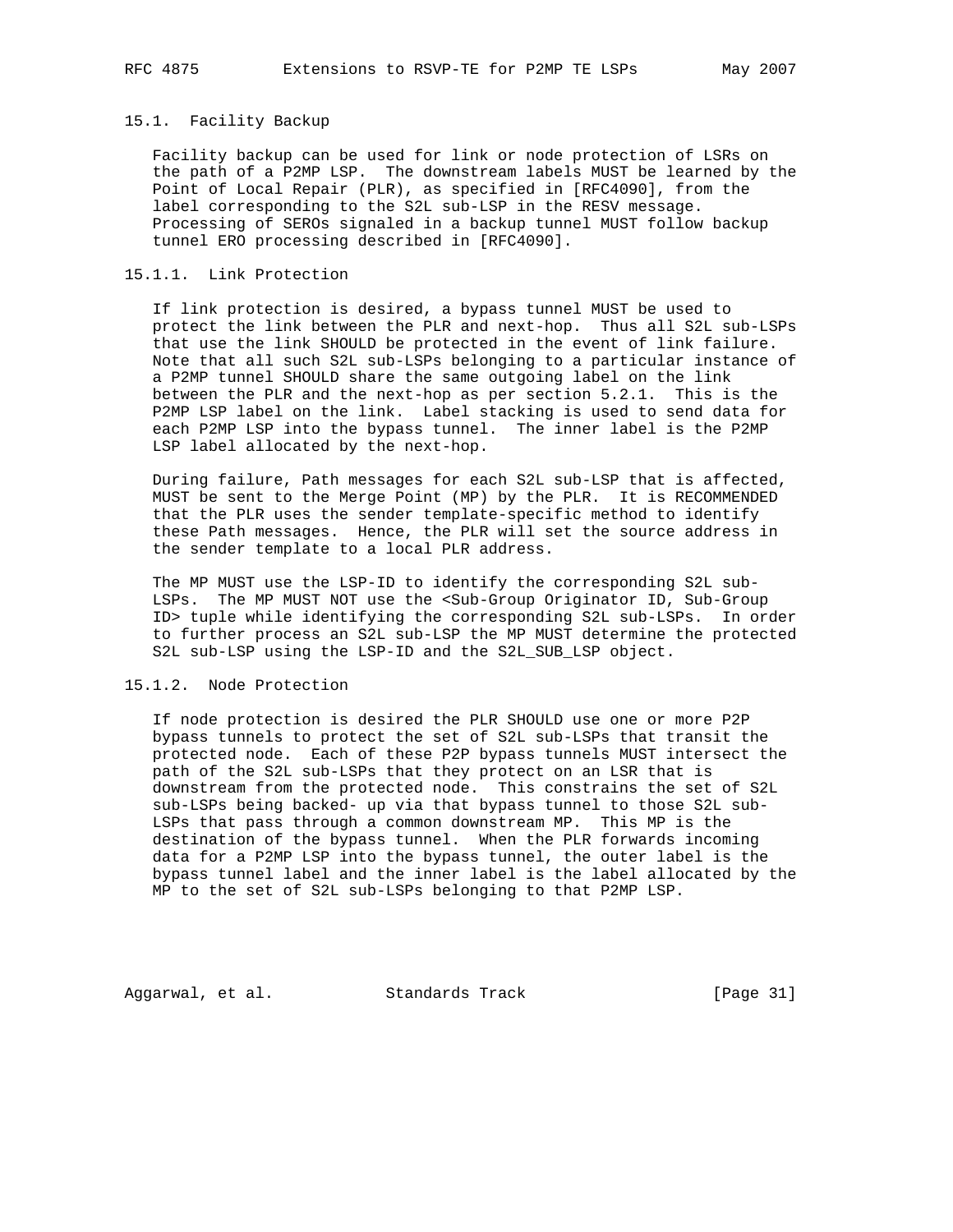After detecting failure of the protected node the PLR MUST send one or more Path messages for all protected S2L sub-LSPs to the MP of the protected S2L sub-LSP. It is RECOMMENDED that the PLR use the sender template specific method to identify these Path messages. Hence the PLR will set the source address in the sender template to a local PLR address. The MP MUST use the LSP-ID to identify the corresponding S2L sub-LSPs. The MP MUST NOT use the <Sub-Group Originator ID, Sub-Group ID> tuple while identifying the corresponding S2L sub-LSPs because the Sub-Group Originator ID might be changed by some LSR that is bypassed by the bypass tunnel. In order to further process an S2L sub-LSP the MP MUST determine the protected S2L sub-LSP using the LSP-ID and the S2L\_SUB\_LSP object.

 Note that node protection MAY require the PLR to be branch capable in the data plane, as multiple bypass tunnels may be required to back up the set of S2L sub-LSPs passing through the protected node. If the PLR is not branch capable, the node protection mechanism described here is applicable to only those cases where all the S2L sub-LSPs passing through the protected node also pass through a single MP that is downstream from the protected node. A PLR MUST set the Node protection flag in the RRO/SRRO as specified in [RFC4090]. If a PLR is not branch capable, and one or more S2L sub-LSPs are added to a P2MP tree, and these S2L sub-LSPs do not transit the existing MP downstream of the protected node, then the PLR MUST reset this flag.

 It is to be noted that procedures in this section require P2P bypass tunnels. Procedures for using P2MP bypass tunnels are for further study.

#### 15.2. One-to-One Backup

 One-to-one backup, as described in [RFC4090], can be used to protect a particular S2L sub-LSP against link and next-hop failure. Protection may be used for one or more S2L sub-LSPs between the PLR and the next-hop. All the S2L sub-LSPs corresponding to the same instance of the P2MP tunnel between the PLR and the next-hop SHOULD share the same P2MP LSP label, as per section 5.2.1. All such S2L sub-LSPs belonging to a P2MP LSP MUST be protected.

 The backup S2L sub-LSPs may traverse different next-hops at the PLR. Thus, the set of outgoing labels and next-hops for a P2MP LSP, at the PLR, may change once protection is triggered. Consider a P2MP LSP that is using a single next-hop and label between the PLR and the next-hop of the PLR. This may no longer be the case once protection is triggered. This MAY require a PLR to be branch capable in the data plane. If the PLR is not branch capable, the one-to-one backup mechanisms described here are only applicable to those cases where all the backup S2L sub-LSPs pass through the same next-hop downstream

Aggarwal, et al. Standards Track [Page 32]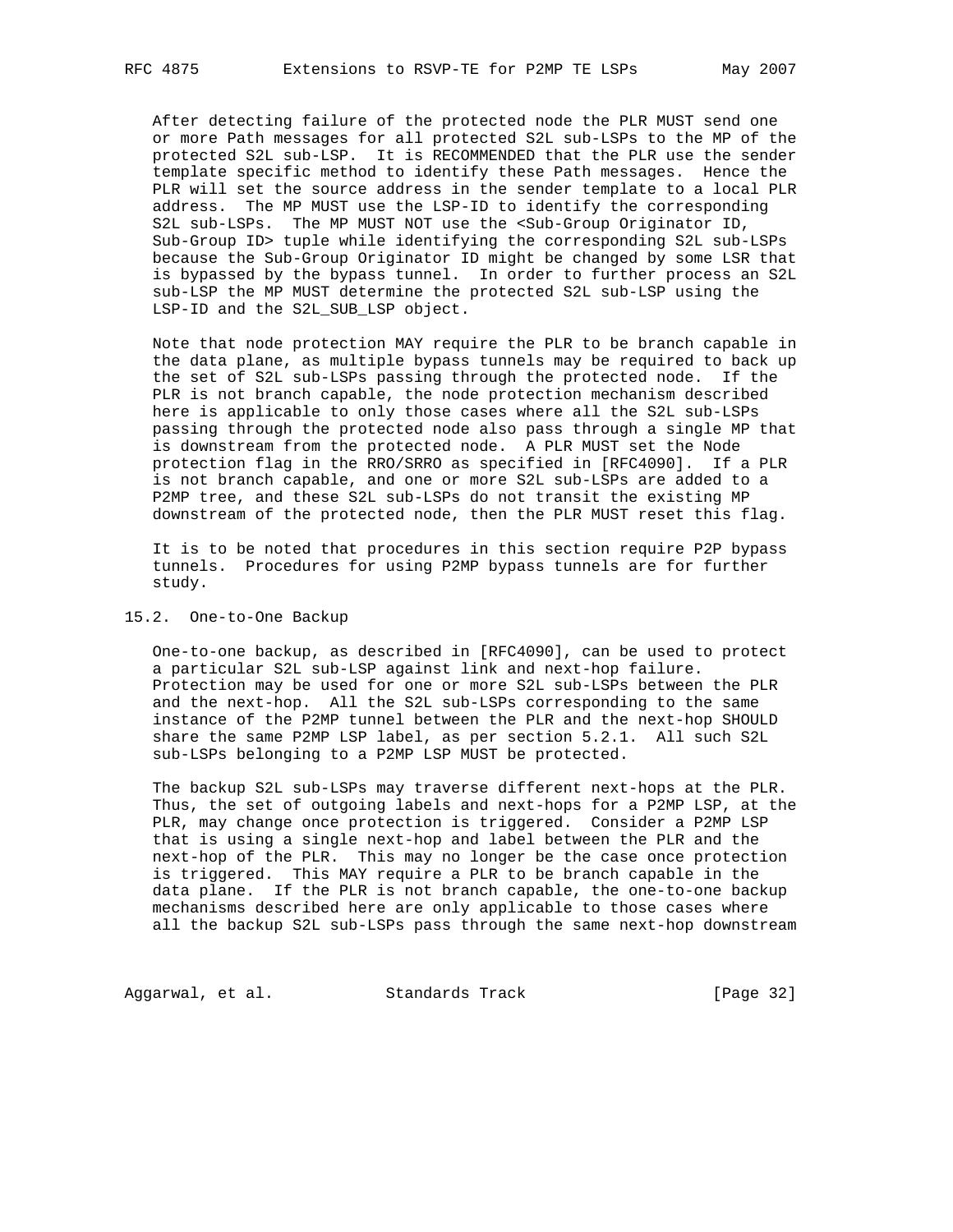of the PLR. Procedures for one-to-one backup when a PLR is not branch capable and when all the backup S2L sub-LSPs do not pass through the same downstream next-hop are for further study.

 It is recommended that the path-specific method be used to identify a backup S2L sub-LSP. Hence, the DETOUR object SHOULD be inserted in the backup Path message. A backup S2L sub-LSP MUST be treated as belonging to a different P2MP tunnel instance than the one specified by the LSP-ID. Furthermore multiple backup S2L sub-LSPs MUST be treated as part of the same P2MP tunnel instance if they have the same LSP-ID and the same DETOUR objects. Note that, as specified in section 4, S2L sub-LSPs between different P2MP tunnel instances use different labels.

 If there is only one S2L sub-LSP in the Path message, the DETOUR object applies to that sub-LSP. If there are multiple S2L sub-LSPs in the Path message, the DETOUR object applies to all the S2L sub- LSPs.

16. Support for LSRs That Are Not P2MP Capable

 It may be that some LSRs in a network are capable of processing the P2MP extensions described in this document, but do not support P2MP branching in the data plane. If such an LSR is requested to become a branch LSR by a received Path message, it MUST respond with a PathErr message carrying the Error Code "Routing Error" and Error Value "Unable to Branch".

 It is also conceivable that some LSRs, in a network deploying P2MP capability, may not support the extensions described in this document. If a Path message for the establishment of a P2MP LSP reaches such an LSR, it will reject it with a PathErr because it will not recognize the C-Type of the P2MP SESSION object.

 LSRs that do not support the P2MP extensions in this document may be included as transit LSRs by the use of LSP stitching [LSP-STITCH] and LSP hierarchy [RFC4206]. Note that LSRs that are required to play any other role in the network (ingress, branch or egress) MUST support the extensions defined in this document.

 The use of LSP stitching and LSP hierarchy [RFC4206] allows P2MP LSPs to be built in such an environment. A P2P LSP segment is signaled from the last P2MP-capable hop that is upstream of a legacy LSR to the first P2MP-capable hop that is downstream of it. This assumes that intermediate legacy LSRs are transit LSRs: they cannot act as P2MP branch points. Transit LSRs along this LSP segment do not process control plane messages associated with the P2MP LSP. Furthermore, these transit LSRs also do not need to have P2MP data

Aggarwal, et al. Standards Track [Page 33]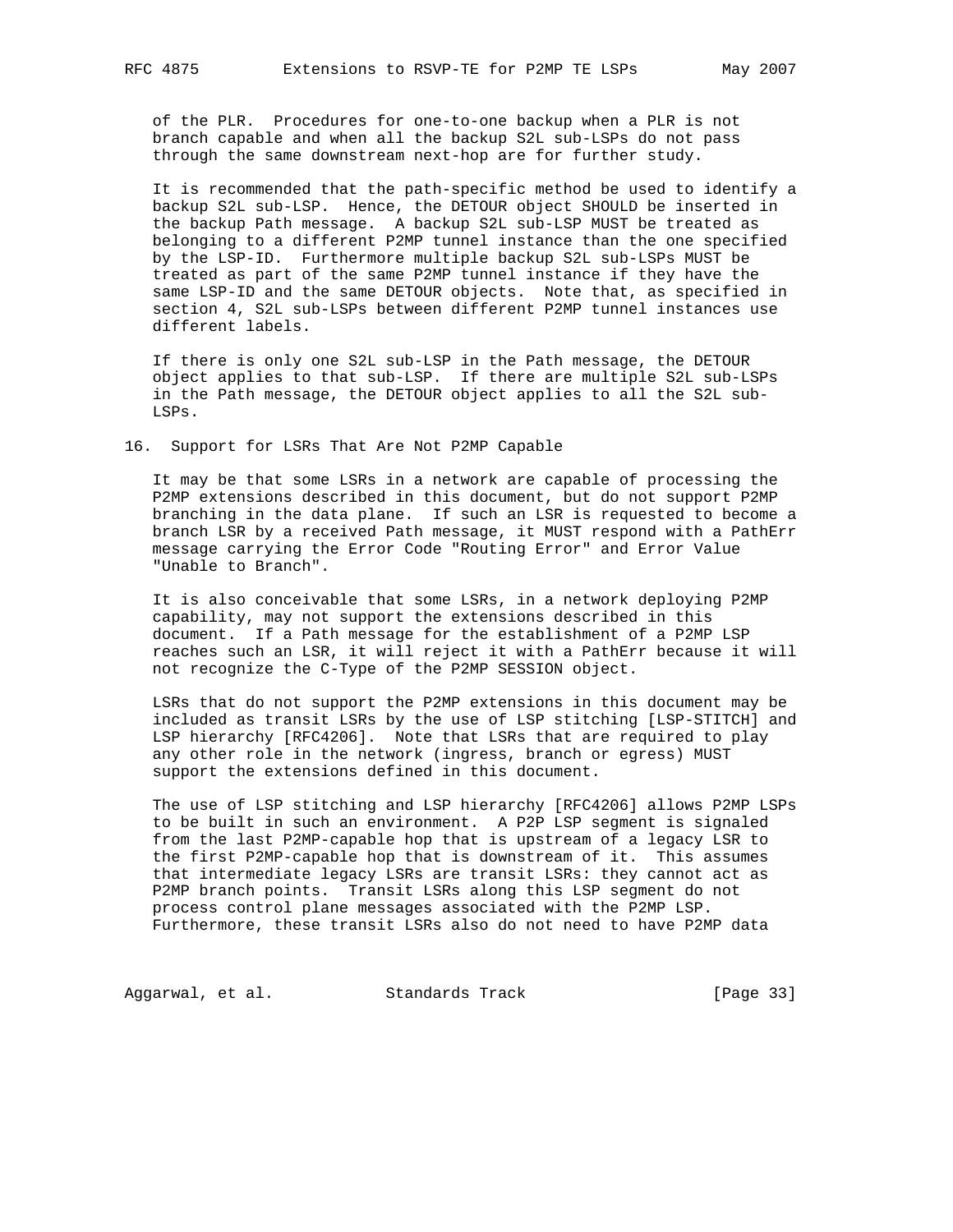plane capabilities as they only need to process data belonging to the P2P LSP segment. Hence, these transit LSRs do not need to support P2MP MPLS. This P2P LSP segment is stitched to the incoming P2MP LSP. After the P2P LSP segment is established, the P2MP Path message is sent to the next P2MP-capable LSR as a directed Path message. The next P2MP-capable LSR stitches the P2P LSP segment to the outgoing P2MP LSP.

 In packet networks, the S2L sub-LSPs may be nested inside the outer P2P LSP. Hence, label stacking can be used to enable use of the same LSP segment for multiple P2MP LSPs. Stitching and nesting considerations and procedures are described further in [LSP-STITCH] and [RFC4206].

 There maybe overhead for an operator to configure the P2P LSP segments in advance, when it is desired to support legacy LSRs. It may be desirable to do this dynamically. The ingress can use IGP extensions to determine P2MP-capable LSRs [TE-NODE-CAP]. It can use this information to compute S2L sub-LSP paths such that they avoid legacy non-P2MP-capable LSRs. The explicit route object of an S2L sub-LSP path may contain loose hops if there are legacy LSRs along the path. The corresponding explicit route contains a list of objects up to the P2MP-capable LSR that is adjacent to a legacy LSR followed by a loose object with the address of the next P2MP-capable LSR. The P2MP-capable LSR expands the loose hop using its Traffic Engineering Database (TED). When doing this it determines that the loose hop expansion requires a P2P LSP to tunnel through the legacy LSR. If such a P2P LSP exists, it uses that P2P LSP. Else it establishes the P2P LSP. The P2MP Path message is sent to the next P2MP-capable LSR using non-adjacent signaling.

 The P2MP-capable LSR that initiates the non-adjacent signaling message to the next P2MP-capable LSR may have to employ a fast detection mechanism (such as [BFD] or [BFD-MPLS]) to the next P2MP capable LSR. This may be needed for the directed Path message head end to use node protection fast reroute when the protected node is the directed Path message tail.

 Note that legacy LSRs along a P2P LSP segment cannot perform node protection of the tail of the P2P LSP segment.

17. Reduction in Control Plane Processing with LSP Hierarchy

 It is possible to take advantage of LSP hierarchy [RFC4206] while setting up P2MP LSP, as described in the previous section, to reduce control plane processing along transit LSRs that are P2MP capable. This is applicable only in environments where LSP hierarchy can be used. Transit LSRs along a P2P LSP segment, being used by a P2MP

Aggarwal, et al. Standards Track [Page 34]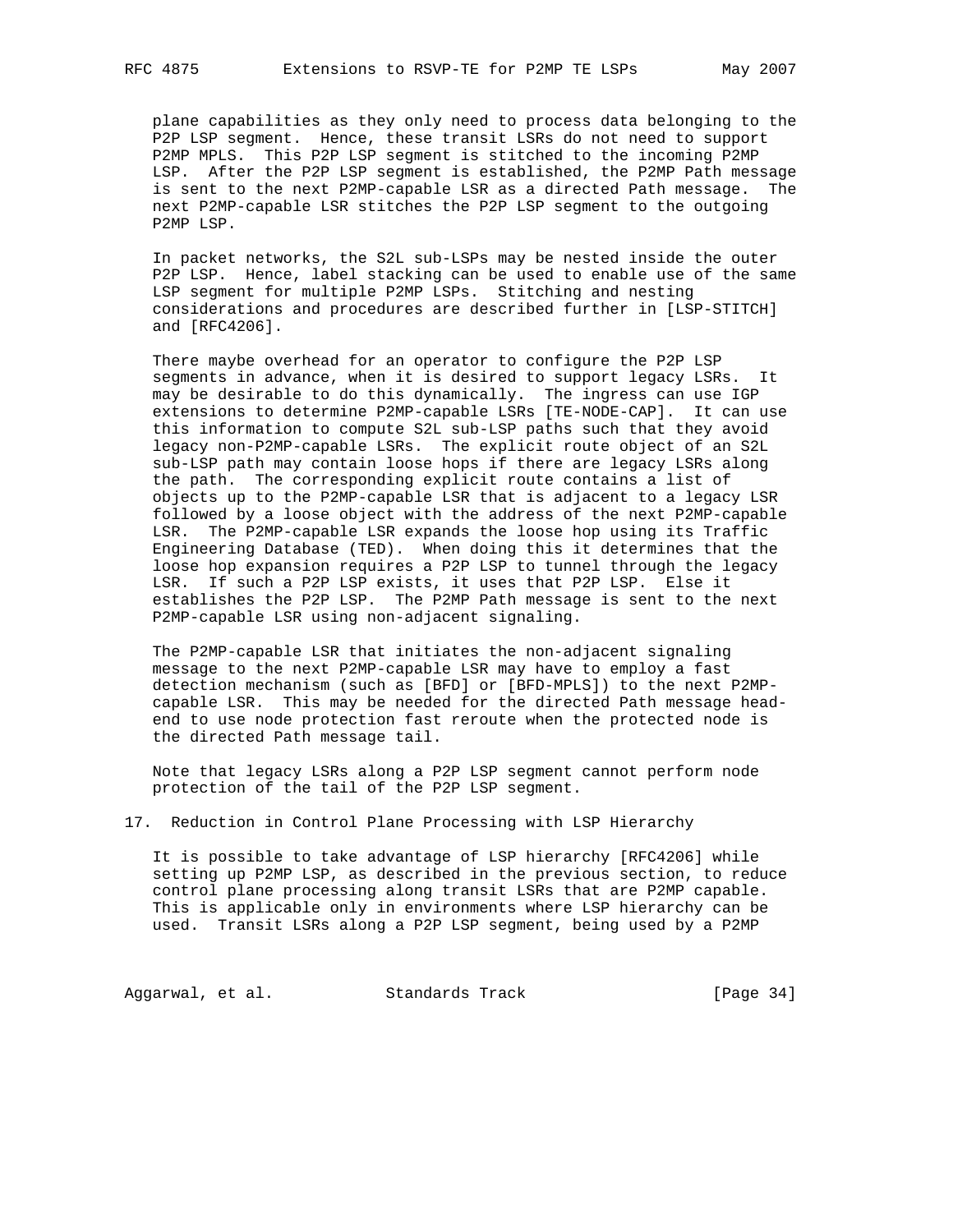LSP, do not process control plane messages associated with the P2MP LSP. In fact, they are not aware of these messages as they are tunneled over the P2P LSP segment. This reduces the amount of control plane processing required on these transit LSRs.

 Note that the P2P LSPs can be set up dynamically as described in the previous section or preconfigured. For example, in Figure 2 in section 24, PE1 can set up a P2P LSP to P1 and use that as a LSP segment. The Path messages for PE3 and PE4 can now be tunneled over the LSP segment. Thus, P3 is not aware of the P2MP LSP and does not process the P2MP control messages.

#### 18. P2MP LSP Re-Merging and Cross-Over

 This section details the procedures for detecting and dealing with re-merge and cross-over. The term "re-merge" refers to the case of an ingress or transit node that creates a branch of a P2MP LSP, a re merge branch, that intersects the P2MP LSP at another node farther down the tree. This may occur due to such events as an error in path calculation, an error in manual configuration, or network topology changes during the establishment of the P2MP LSP. If the procedures detailed in this section are not followed, data duplication will result.

 The term "cross-over" refers to the case of an ingress or transit node that creates a branch of a P2MP LSP, a cross-over branch, that intersects the P2MP LSP at another node farther down the tree. It is unlike re-merge in that, at the intersecting node, the cross-over branch has a different outgoing interface as well as a different incoming interface. This may be necessary in certain combinations of topology and technology; e.g., in a transparent optical network in which different wavelengths are required to reach different leaf nodes.

 Normally, a P2MP LSP has a single incoming interface on which all of the data for the P2MP LSP is received. The incoming interface is identified by the IF\_ID RSVP\_HOP object, if present, and by the interface over which the Path message was received if the IF\_ID RSVP\_HOP object is not present. However, in the case of dynamic LSP re-routing, the incoming interface may change.

 Similarly, in both the re-merge and cross-over cases, a node will receive a Path message for a given P2MP LSP identifying a different incoming interface for the data, and the node needs to be able to distinguish between dynamic LSP re-routing and the re- merge/cross over cases.

Aggarwal, et al. Standards Track [Page 35]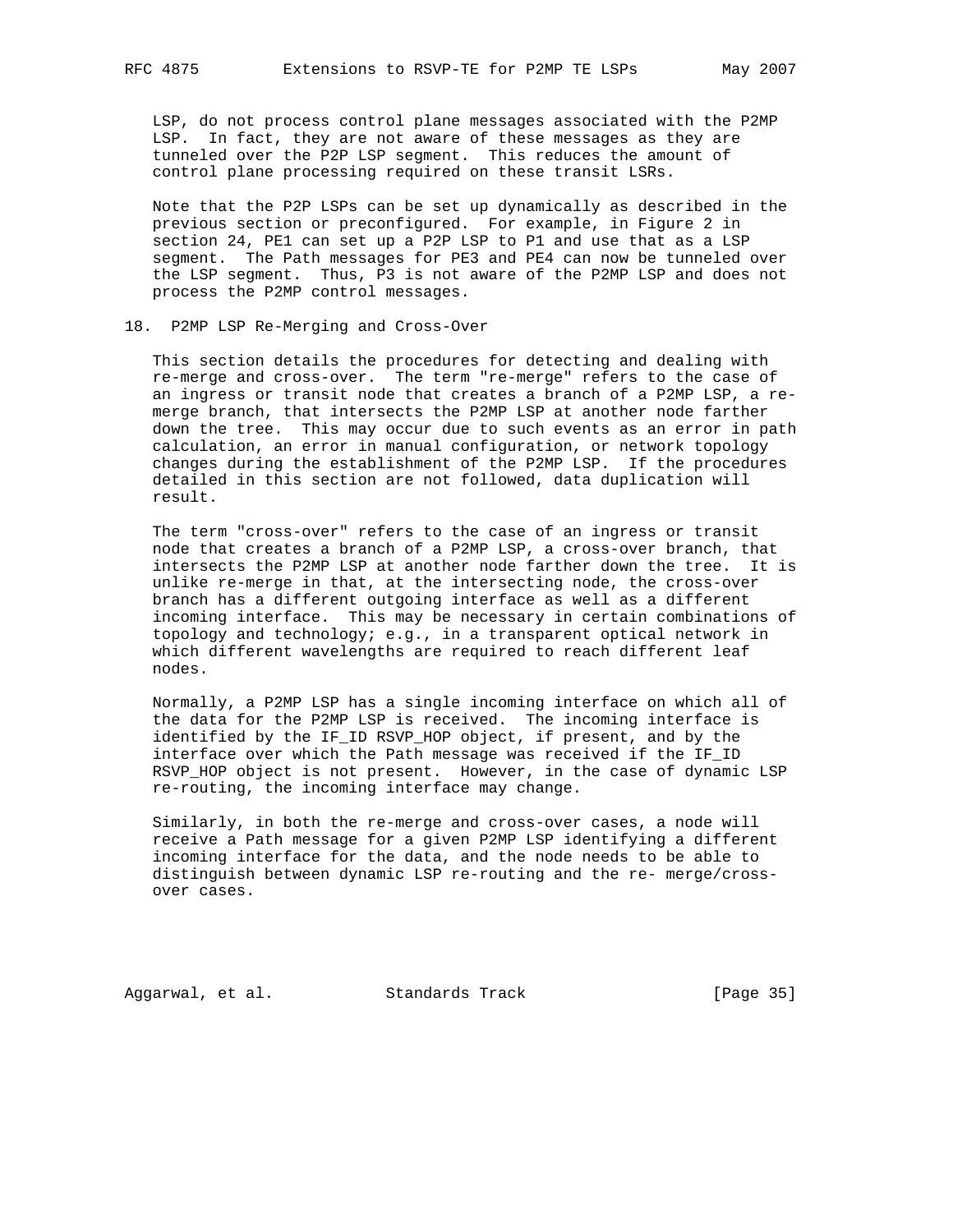Make-before-break represents yet another similar but different case, in that the incoming interface associated with the make-before-break P2MP LSP may be different than that associated with the original P2MP LSP. However, the two P2MP LSPs will be treated as distinct (but related) LSPs because they will have different LSP ID field values in their SENDER\_TEMPLATE objects.

## 18.1. Procedures

 When a node receives a Path message, it MUST check whether it has matching state for the P2MP LSP. Matching state is identified by comparing the SESSION and SENDER\_TEMPLATE objects in the received Path message with the SESSION and SENDER\_TEMPLATE objects of each locally maintained P2MP LSP Path state. The P2MP ID, Tunnel ID, and Extended Tunnel ID in the SESSION object and the sender address and LSP ID in the SENDER\_TEMPLATE object are used for the comparison. If the node has matching state, and the incoming interface for the received Path message is different than the incoming interface of the matching P2MP LSP Path state, then the node MUST determine whether it is dealing with dynamic LSP rerouting or re-merge/cross-over.

 Dynamic LSP rerouting is identified by checking whether there is any intersection between the set of S2L\_SUB\_LSP objects associated with the matching P2MP LSP Path state and the set of S2L\_SUB\_LSP objects in the received Path message. If there is any intersection, then dynamic re-routing has occurred. If there is no intersection between the two sets of S2L\_SUB\_LSP objects, then either re-merge or cross over has occurred. (Note that in the case of dynamic LSP rerouting, Path messages for the non-intersecting members of set of S2L\_SUB\_LSPs associated with the matching P2MP LSP Path state will be received subsequently on the new incoming interface.)

 In order to identify the re-merge case, the node processing the received Path message MUST identify the outgoing interfaces associated with the matching P2MP Path state. Re-merge has occurred if there is any intersection between the set of outgoing interfaces associated with the matching P2MP LSP Path state and the set of outgoing interfaces in the received Path message.

## 18.1.1. Re-Merge Procedures

 There are two approaches to dealing with the re-merge case. In the first, the node detecting the re-merge case, i.e., the re-merge node, allows the re-merge case to persist, but data from all but one incoming interface is dropped at the re-merge node. In the second, the re-merge node initiates the removal of the re-merge branch(es) via signaling. Which approach is used is a matter of local policy.

Aggarwal, et al. Standards Track [Page 36]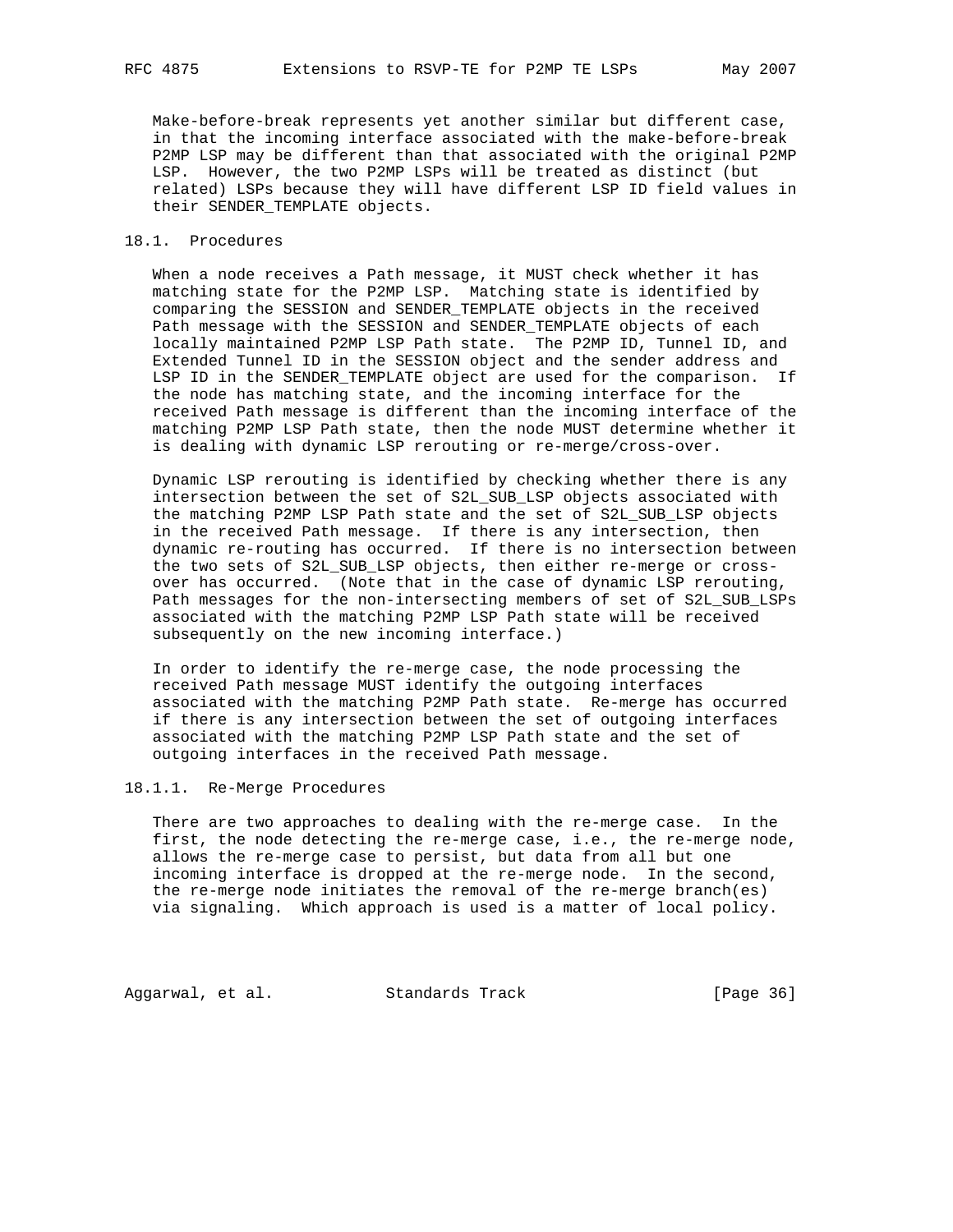A node MUST support both approaches and MUST allow user configuration of which approach is to be used.

 When configured to allow a re-merge case to persist, the re-merge node MUST validate consistency between the objects included in the received Path message and the matching P2MP LSP Path state. Any inconsistencies MUST result in a PathErr message sent to the previous hop of the received Path message. The Error Code is set to "Routing Problem", and the Error Value is set to "P2MP Re-Merge Parameter Mismatch".

 If there are no inconsistencies, the node logically merges, from the downstream perspective, the control state of incoming Path message with the matching P2MP LSP Path state. Specifically, procedures related to processing of messages received from upstream MUST NOT be modified from the upstream perspective; this includes processing related to refresh and state timeout. In addition to the standard upstream related procedures, the node MUST ensure that each object received from upstream is appropriately represented within the set of Path messages sent downstream. For example, the received <S2L sub- LSP descriptor list> MUST be included in the set of outgoing Path messages. If there are any NOTIFY\_REQUEST objects present, then the procedures defined in section 8 MUST be followed for all Path and Resv messages. Special processing is also required for Resv processing. Specifically, any Resv message received from downstream MUST be mapped into an outgoing Resv message that is sent to the previous hop of the received Path message. In practice, this translates to decomposing the complete <S2L sub-LSP descriptor list> into subsets that match the incoming Path messages, and then constructing an outgoing Resv message for each incoming Path message.

 When configured to allow a re-merge case to persist, the re-merge node receives data associated with the P2MP LSP on multiple incoming interfaces, but it MUST only send the data from one of these interfaces to its outgoing interfaces. That is, the node MUST drop data from all but one incoming interface. This ensures that duplicate data is not sent on any outgoing interface. The mechanism used to select the incoming interface is implementation specific and is outside the scope of this document.

 When configured to correct the re-merge branch via signaling, the re merge node MUST send a PathErr message corresponding to the received Path message. The PathErr message MUST include all of the objects normally included in a PathErr message, as well as one or more S2L\_SUB\_LSP objects from the set of sub-LSPs associated with the matching P2MP LSP Path state. A minimum of three S2L\_SUB\_LSP objects is RECOMMENDED. This will allow the node that caused the re-merge to identify the outgoing Path state associated with the valid portion of

Aggarwal, et al. Standards Track [Page 37]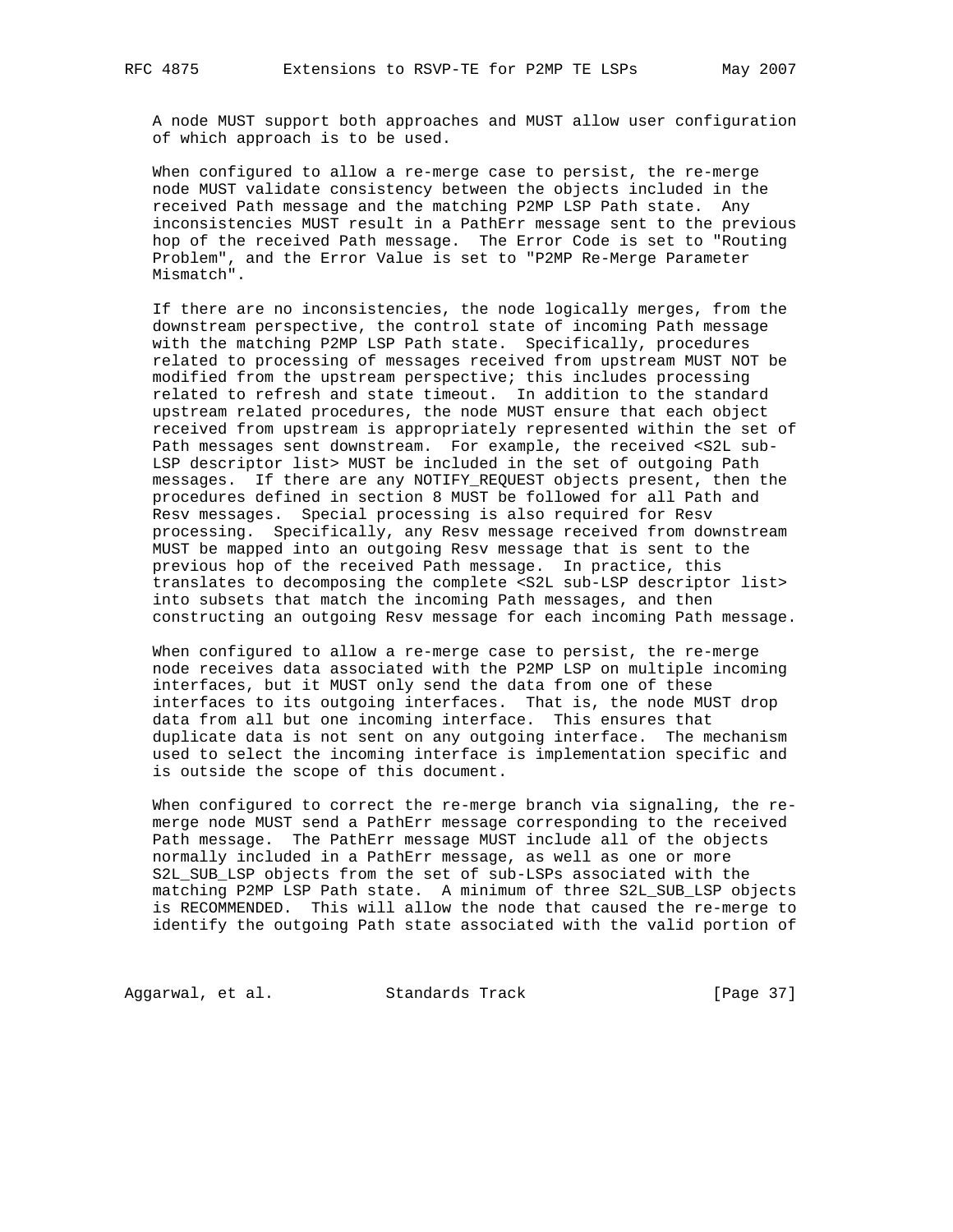the P2MP LSP. The set of S2L\_SUB\_LSP objects in the received Path message MUST also be included. The PathErr message MUST include the Error Code "Routing Problem" and Error Value of "P2MP Re-Merge Detected". The node MAY set the Path\_State\_Removed flag [RFC3473]. As is always the case, the PathErr message is sent to the previous hop of the received Path message.

 A node that receives a PathErr message that contains the Error Value "Routing Problem/P2MP Re-Merge Detected" MUST determine if it is the node that created the re-merge case. This is done by checking whether there is any intersection between the set of S2L\_SUB\_LSP objects associated with the matching P2MP LSP Path state and the set of other-branch S2L SUB LSP objects in the received PathErr message. If there is, then the node created the re-merge case. Other-branch S2L\_SUB\_LSP objects are those S2L\_SUB\_LSP objects included, by the node detecting the re-merge case, in the PathErr message that were taken from the matching P2MP LSP Path state. Such S2L\_SUB\_LSP objects are identifiable as they will not be included in the Path message associated with the received PathErr message. See section 11.1 for more details on how such an association is identified.

 The node SHOULD remove the re-merge case by moving the S2L\_SUB\_LSP objects included in the Path message associated with the received PathErr message to the outgoing interface associated with the matching P2MP LSP Path state. A trigger Path message for the moved S2L\_SUB\_LSP objects is then sent via that outgoing interface. If the received PathErr message did not have the Path\_State\_Removed flag set, the node SHOULD send a PathTear via the outgoing interface associated with the re-merge branch.

 If use of a new outgoing interface violates one or more SERO constraints, then a PathErr message containing the associated egresses and any identified S2L\_SUB\_LSP objects SHOULD be generated with the Error Code "Routing Problem" and Error Value of "ERO Resulted in Re-Merge".

 The only case where this process will fail is when all the listed S2L\_SUB\_LSP objects are deleted prior to the PathErr message propagating to the ingress. In this case, the whole process will be corrected on the next (refresh or trigger) transmission of the offending Path message.

Aggarwal, et al. Standards Track [Page 38]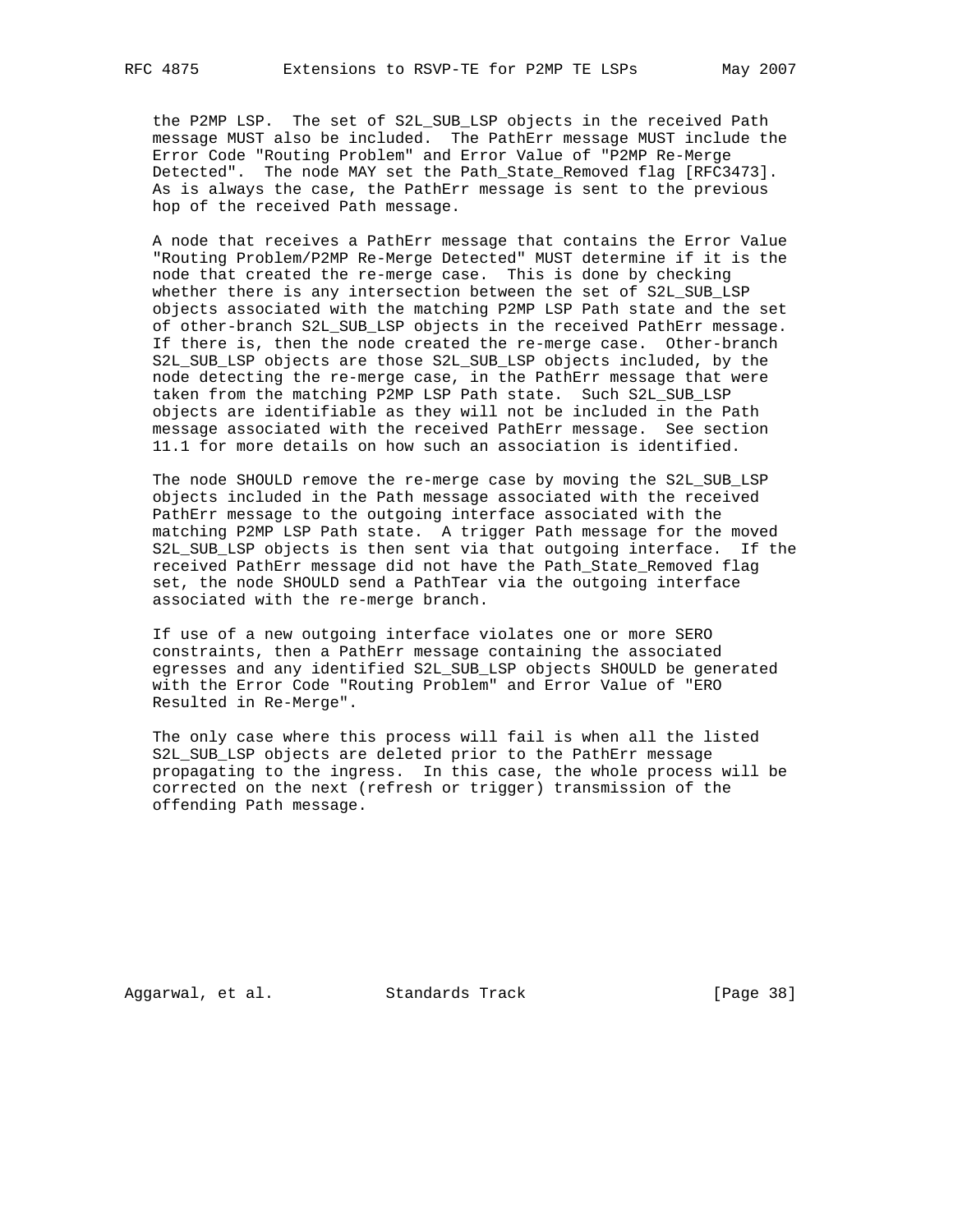#### 19. New and Updated Message Objects

 This section presents the RSVP object formats as modified by this document.

#### 19.1. SESSION Object

 A P2MP LSP SESSION object is used. This object uses the existing SESSION C-Num. New C-Types are defined to accommodate a logical P2MP destination identifier of the P2MP tunnel. This SESSION object has a similar structure as the existing point-to-point RSVP-TE SESSION object. However the destination address is set to the P2MP ID instead of the unicast Tunnel Endpoint address. All S2L sub-LSPs that are part of the same P2MP LSP share the same SESSION object. This SESSION object identifies the P2MP tunnel.

 The combination of the SESSION object, the SENDER\_TEMPLATE object and the S2L\_SUB\_LSP object identifies each S2L sub-LSP. This follows the existing P2P RSVP-TE notion of using the SESSION object for identifying a P2P Tunnel, which in turn can contain multiple LSPs, each distinguished by a unique SENDER\_TEMPLATE object.

#### 19.1.1. P2MP LSP Tunnel IPv4 SESSION Object

Class = SESSION, P2MP\_LSP\_TUNNEL\_IPv4 C-Type = 13

|              |                      | 0 1 2 3 4 5 6 7 8 9 0 1 2 3 4 5 6 7 8 9 0 1 2 3 4 5 6 7 8 9 0 1 |  |
|--------------|----------------------|-----------------------------------------------------------------|--|
|              |                      |                                                                 |  |
|              | P <sub>2</sub> MP TD |                                                                 |  |
|              |                      |                                                                 |  |
| MUST be zero |                      | Tunnel ID                                                       |  |
|              |                      |                                                                 |  |
|              |                      | Extended Tunnel ID                                              |  |
|              |                      |                                                                 |  |

#### P2MP ID

 A 32-bit identifier used in the SESSION object that remains constant over the life of the P2MP tunnel. It encodes the P2MP Identifier that is unique within the scope of the ingress LSR.

#### Tunnel ID

 A 16-bit identifier used in the SESSION object that remains constant over the life of the P2MP tunnel.

Aggarwal, et al. Standards Track [Page 39]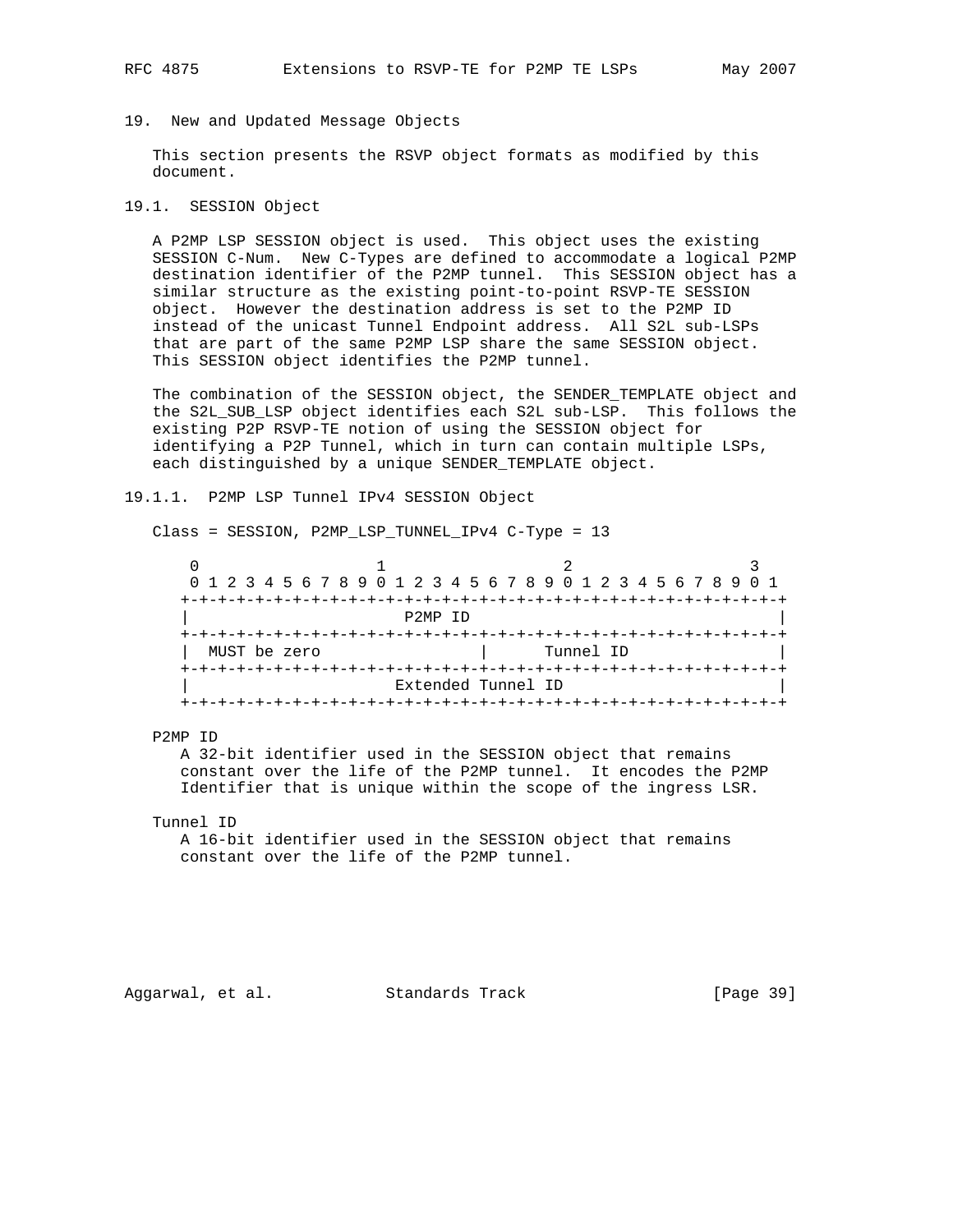Extended Tunnel ID A 32-bit identifier used in the SESSION object that remains constant over the life of the P2MP tunnel. Ingress LSRs that wish to have a globally unique identifier for the P2MP tunnel SHOULD place their tunnel sender address here. A combination of this address, P2MP ID, and Tunnel ID provides a globally unique identifier for the P2MP tunnel.

19.1.2. P2MP LSP Tunnel IPv6 SESSION Object

 This is the same as the P2MP IPv4 LSP SESSION object with the difference that the extended tunnel ID may be set to a 16-byte identifier [RFC3209].

Class = SESSION, P2MP\_LSP\_TUNNEL\_IPv6 C-Type = 14

 $0$  1 2 3 0 1 2 3 4 5 6 7 8 9 0 1 2 3 4 5 6 7 8 9 0 1 2 3 4 5 6 7 8 9 0 1 +-+-+-+-+-+-+-+-+-+-+-+-+-+-+-+-+-+-+-+-+-+-+-+-+-+-+-+-+-+-+-+-+ | P2MP ID | +-+-+-+-+-+-+-+-+-+-+-+-+-+-+-+-+-+-+-+-+-+-+-+-+-+-+-+-+-+-+-+-+ MUST be zero  $\vert$  Tunnel ID +-+-+-+-+-+-+-+-+-+-+-+-+-+-+-+-+-+-+-+-+-+-+-+-+-+-+-+-+-+-+-+-+ Extended Tunnel ID (16 bytes) | | | ....... | +-+-+-+-+-+-+-+-+-+-+-+-+-+-+-+-+-+-+-+-+-+-+-+-+-+-+-+-+-+-+-+-+

19.2. SENDER\_TEMPLATE Object

 The SENDER\_TEMPLATE object contains the ingress LSR source address. The LSP ID can be changed to allow a sender to share resources with itself. Thus, multiple instances of the P2MP tunnel can be created, each with a different LSP ID. The instances can share resources with each other. The S2L sub-LSPs corresponding to a particular instance use the same LSP ID.

 As described in section 4.2, it is necessary to distinguish different Path messages that are used to signal state for the same P2MP LSP by using a <Sub-Group ID Originator ID, Sub-Group ID> tuple. The SENDER\_TEMPLATE object is modified to carry this information as shown below.

Aggarwal, et al. Standards Track [Page 40]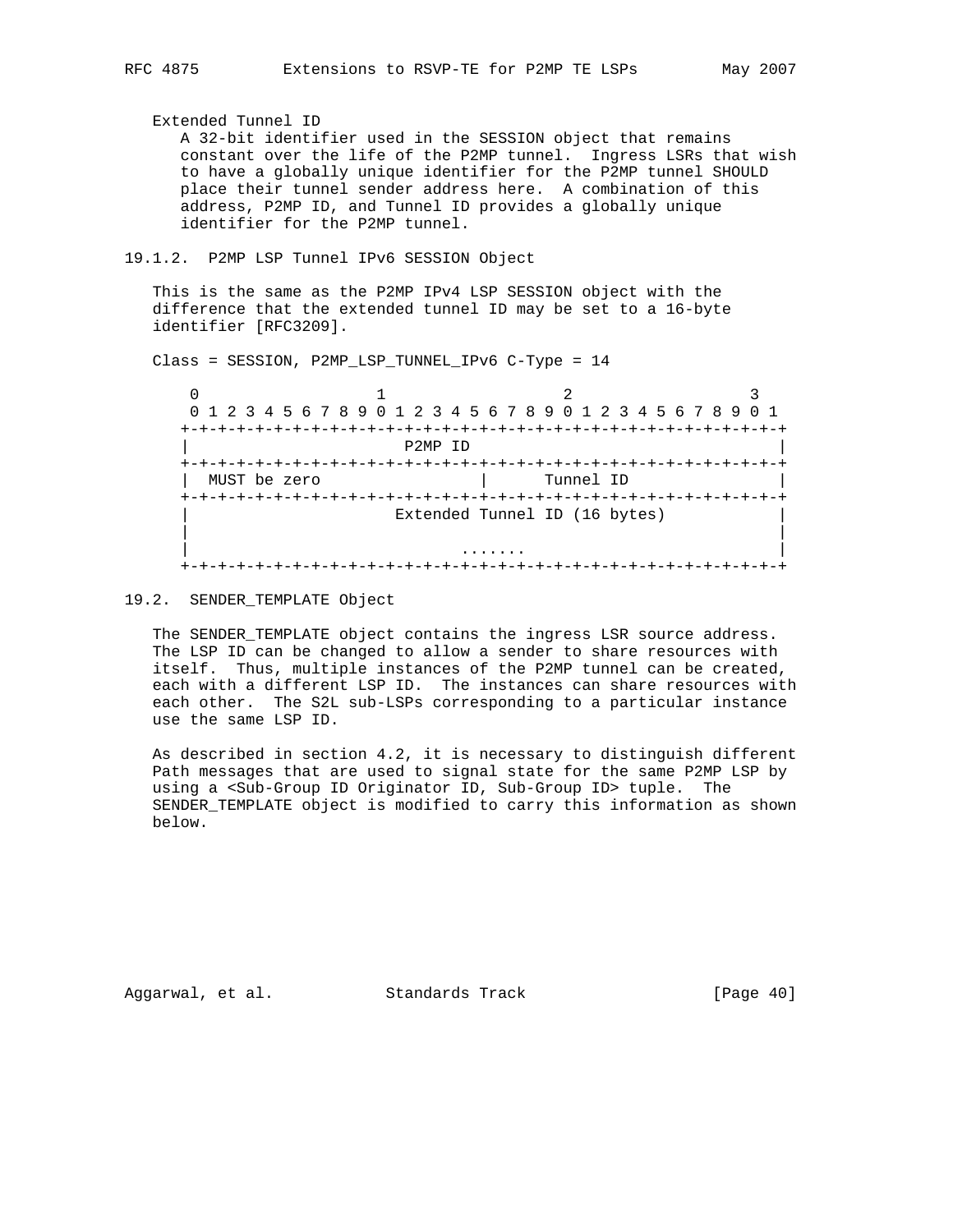## 19.2.1. P2MP LSP Tunnel IPv4 SENDER\_TEMPLATE Object

Class = SENDER\_TEMPLATE, P2MP\_LSP\_TUNNEL\_IPv4 C-Type = 12

 $0$  1 2 3 0 1 2 3 4 5 6 7 8 9 0 1 2 3 4 5 6 7 8 9 0 1 2 3 4 5 6 7 8 9 0 1 +-+-+-+-+-+-+-+-+-+-+-+-+-+-+-+-+-+-+-+-+-+-+-+-+-+-+-+-+-+-+-+-+ | IPv4 tunnel sender address | +-+-+-+-+-+-+-+-+-+-+-+-+-+-+-+-+-+-+-+-+-+-+-+-+-+-+-+-+-+-+-+-+ Reserved and the set of the set of the set of the set of the set of the set of the set of the set of the set o +-+-+-+-+-+-+-+-+-+-+-+-+-+-+-+-+-+-+-+-+-+-+-+-+-+-+-+-+-+-+-+-+ Sub-Group Originator ID +-+-+-+-+-+-+-+-+-+-+-+-+-+-+-+-+-+-+-+-+-+-+-+-+-+-+-+-+-+-+-+-+ | Reserved | Sub-Group ID +-+-+-+-+-+-+-+-+-+-+-+-+-+-+-+-+-+-+-+-+-+-+-+-+-+-+-+-+-+-+-+-+

 IPv4 tunnel sender address See [RFC3209].

Sub-Group Originator ID

 The Sub-Group Originator ID is set to the TE Router ID of the LSR that originates the Path message. This is either the ingress LSR or an LSR which re-originates the Path message with its own Sub- Group Originator ID.

Sub-Group ID

 An identifier of a Path message used to differentiate multiple Path messages that signal state for the same P2MP LSP. This may be seen as identifying a group of one or more egress nodes targeted by this Path message.

LSP ID

See [RFC3209].

Aggarwal, et al. Standards Track [Page 41]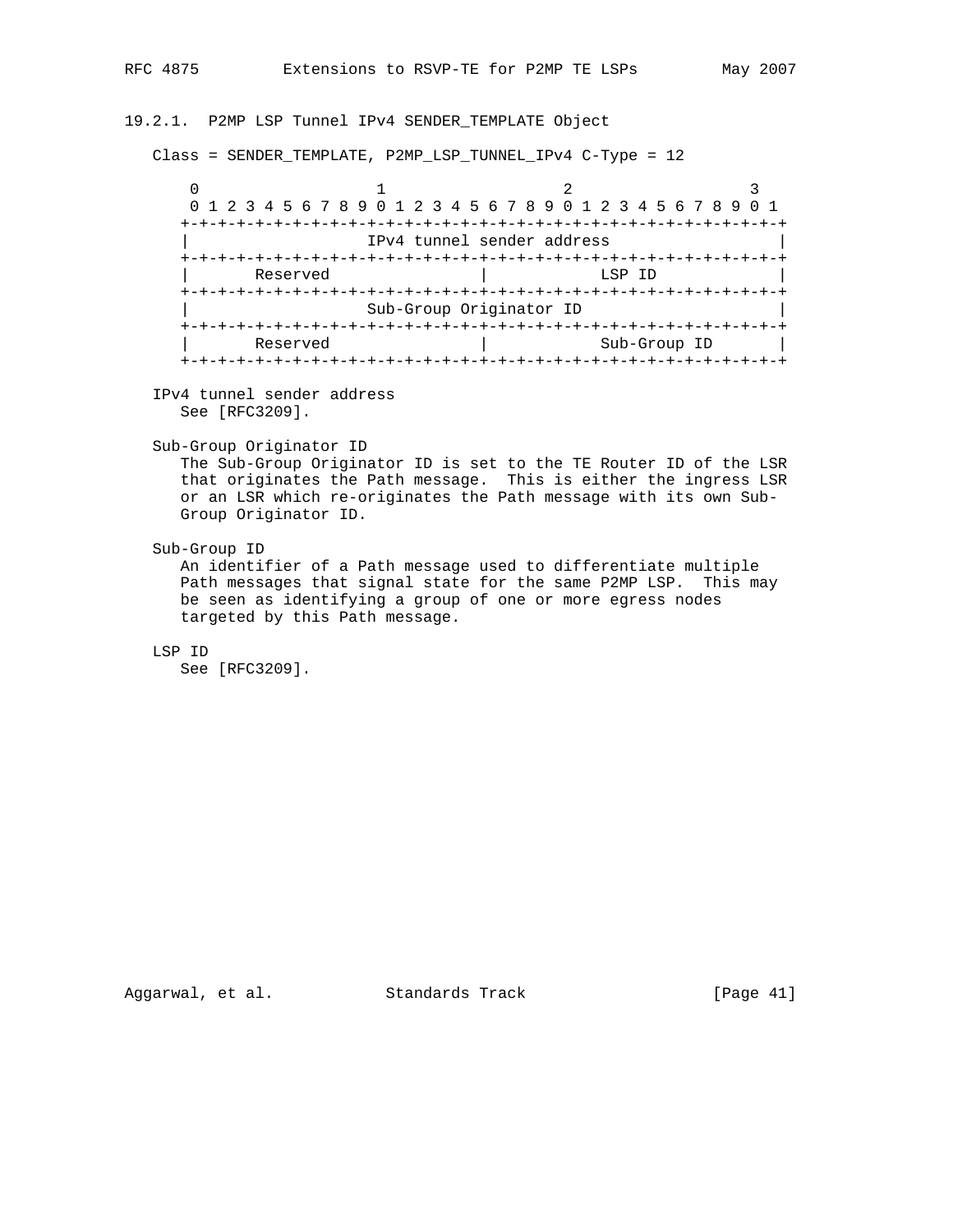# 19.2.2. P2MP LSP Tunnel IPv6 SENDER\_TEMPLATE Object

Class = SENDER\_TEMPLATE, P2MP\_LSP\_TUNNEL\_IPv6 C-Type = 13

 $0$  1 2 3 0 1 2 3 4 5 6 7 8 9 0 1 2 3 4 5 6 7 8 9 0 1 2 3 4 5 6 7 8 9 0 1 +-+-+-+-+-+-+-+-+-+-+-+-+-+-+-+-+-+-+-+-+-+-+-+-+-+-+-+-+-+-+-+-+ | | + + | IPv6 tunnel sender address | + + | (16 bytes) | + + | | +-+-+-+-+-+-+-+-+-+-+-+-+-+-+-+-+-+-+-+-+-+-+-+-+-+-+-+-+-+-+-+-+ Reserved | LSP ID +-+-+-+-+-+-+-+-+-+-+-+-+-+-+-+-+-+-+-+-+-+-+-+-+-+-+-+-+-+-+-+-+ | | + + | Sub-Group Originator ID | + + | (16 bytes) | + + | | +-+-+-+-+-+-+-+-+-+-+-+-+-+-+-+-+-+-+-+-+-+-+-+-+-+-+-+-+-+-+-+-+ Reserved  $|\hspace{.1cm} \text{Sub-Group ID}$  +-+-+-+-+-+-+-+-+-+-+-+-+-+-+-+-+-+-+-+-+-+-+-+-+-+-+-+-+-+-+-+-+ IPv6 tunnel sender address See [RFC3209]. Sub-Group Originator ID The Sub-Group Originator ID is set to the IPv6 TE Router ID of the LSR that originates the Path message. This is either the ingress LSR or an LSR which re-originates the Path message with its own Sub-Group Originator ID. Sub-Group ID As above in section 19.2.1. LSP ID See [RFC3209].

Aggarwal, et al. Standards Track [Page 42]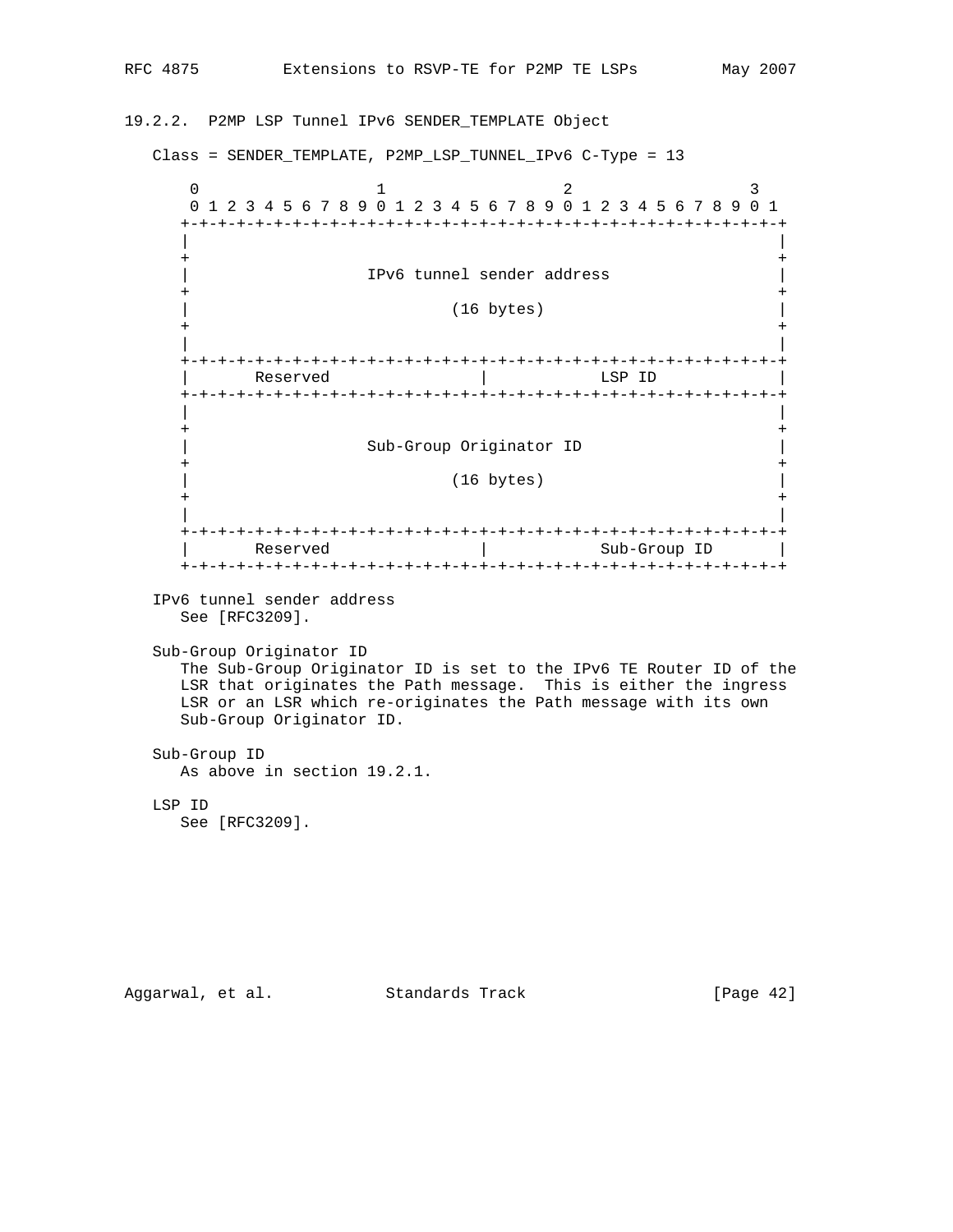19.3. S2L\_SUB\_LSP Object

 An S2L\_SUB\_LSP object identifies a particular S2L sub-LSP belonging to the P2MP LSP.

19.3.1. S2L\_SUB\_LSP IPv4 Object

S2L\_SUB\_LSP Class = 50, S2L\_SUB\_LSP\_IPv4 C-Type = 1

 $0$  1 2 3 0 1 2 3 4 5 6 7 8 9 0 1 2 3 4 5 6 7 8 9 0 1 2 3 4 5 6 7 8 9 0 1 +-+-+-+-+-+-+-+-+-+-+-+-+-+-+-+-+-+-+-+-+-+-+-+-+-+-+-+-+-+-+-+-+ | IPv4 S2L Sub-LSP destination address | +-+-+-+-+-+-+-+-+-+-+-+-+-+-+-+-+-+-+-+-+-+-+-+-+-+-+-+-+-+-+-+-+

 IPv4 Sub-LSP destination address IPv4 address of the S2L sub-LSP destination.

19.3.2. S2L\_SUB\_LSP IPv6 Object

S2L\_SUB\_LSP Class = 50, S2L\_SUB\_LSP\_IPv6 C-Type = 2

 This is the same as the S2L IPv4 Sub-LSP object, with the difference that the destination address is a 16-byte IPv6 address.

 $0$  1 2 3 0 1 2 3 4 5 6 7 8 9 0 1 2 3 4 5 6 7 8 9 0 1 2 3 4 5 6 7 8 9 0 1 +-+-+-+-+-+-+-+-+-+-+-+-+-+-+-+-+-+-+-+-+-+-+-+-+-+-+-+-+-+-+-+-+ IPv6 S2L Sub-LSP destination address (16 bytes) | .... | .... | .... | .... | .... | .... | .... | .... | .... | .... | .... | .... | .... | .... | .... | ... | | +-+-+-+-+-+-+-+-+-+-+-+-+-+-+-+-+-+-+-+-+-+-+-+-+-+-+-+-+-+-+-+-+

19.4. FILTER\_SPEC Object

 The FILTER\_SPEC object is canonical to the P2MP SENDER\_TEMPLATE object.

19.4.1. P2MP LSP\_IPv4 FILTER\_SPEC Object

Class = FILTER\_SPEC, P2MP LSP\_IPv4 C-Type = 12

 The format of the P2MP LSP\_IPv4 FILTER\_SPEC object is identical to the P2MP LSP\_IPv4 SENDER\_TEMPLATE object.

Aggarwal, et al. Standards Track [Page 43]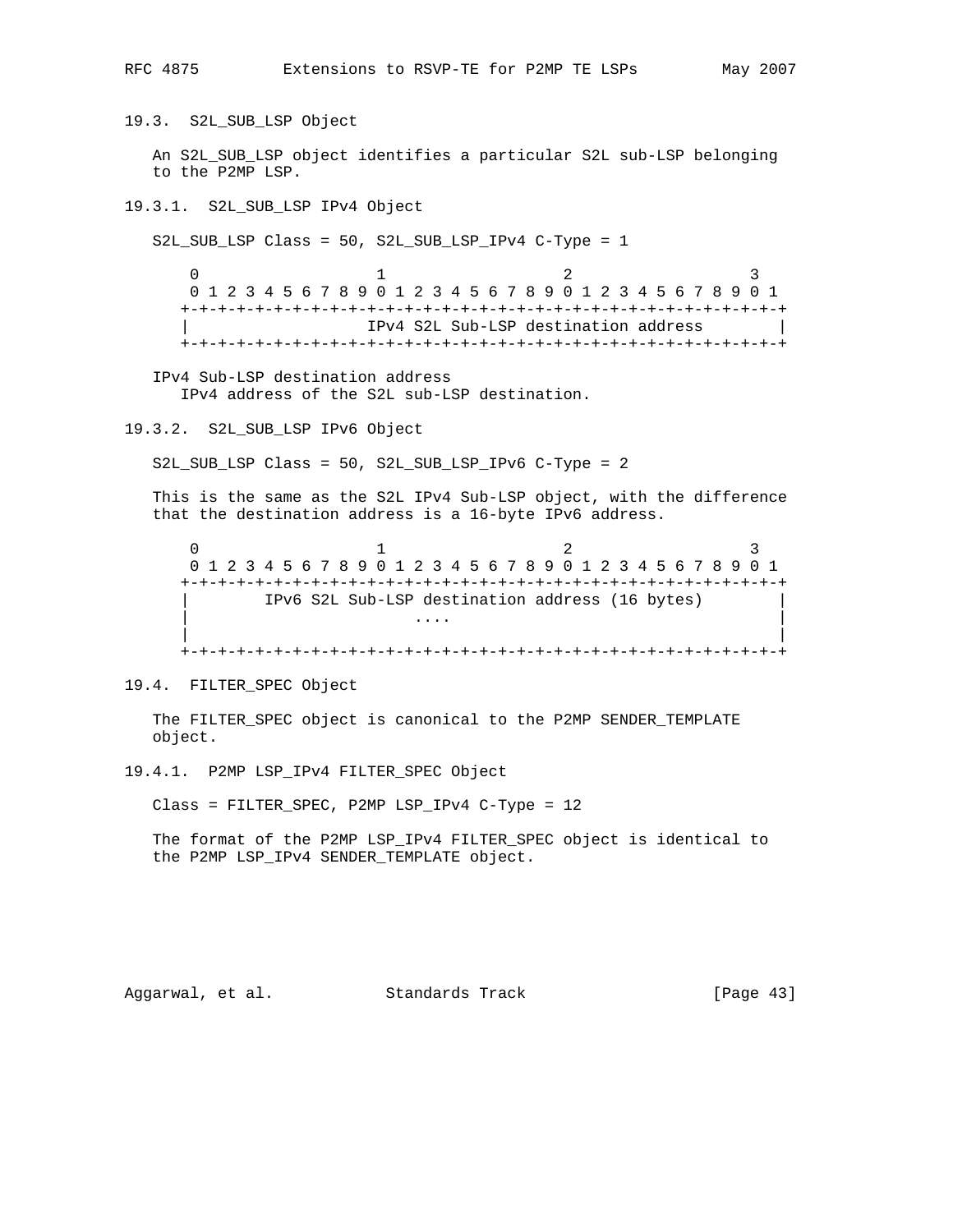19.4.2. P2MP LSP\_IPv6 FILTER\_SPEC Object

Class = FILTER\_SPEC, P2MP LSP\_IPv6 C-Type = 13

 The format of the P2MP LSP\_IPv6 FILTER\_SPEC object is identical to the P2MP LSP\_IPv6 SENDER\_TEMPLATE object.

19.5. P2MP SECONDARY\_EXPLICIT\_ROUTE Object (SERO)

 The P2MP SECONDARY\_EXPLICIT\_ROUTE Object (SERO) is defined as identical to the ERO. The class of the P2MP SERO is the same as the SERO defined in [RFC4873]. The P2MP SERO uses a new C-Type = 2. The sub-objects are identical to those defined for the ERO.

19.6. P2MP SECONDARY\_RECORD\_ROUTE Object (SRRO)

 The P2MP SECONDARY\_RECORD\_ROUTE Object (SRRO) is defined as identical to the ERO. The class of the P2MP SRRO is the same as the SRRO defined in [RFC4873]. The P2MP SRRO uses a new C-Type = 2. The sub-objects are identical to those defined for the RRO.

- 20. IANA Considerations
- 20.1. New Class Numbers

 IANA has assigned the following Class Numbers for the new object classes introduced. The Class Types for each of them are to be assigned via standards action. The sub-object types for the P2MP SECONDARY\_EXPLICIT\_ROUTE and P2MP\_SECONDARY\_RECORD\_ROUTE follow the same IANA considerations as those of the ERO and RRO [RFC3209].

```
 50 Class Name = S2L_SUB_LSP
```
- C-Type
	- 1 S2L\_SUB\_LSP\_IPv4 C-Type
	- 2 S2L\_SUB\_LSP\_IPv6 C-Type

20.2. New Class Types

IANA has assigned the following C-Type values:

Class Name = SESSION

C-Type

13 P2MP\_LSP\_TUNNEL\_IPv4 C-Type

14 P2MP\_LSP\_TUNNEL\_IPv6 C-Type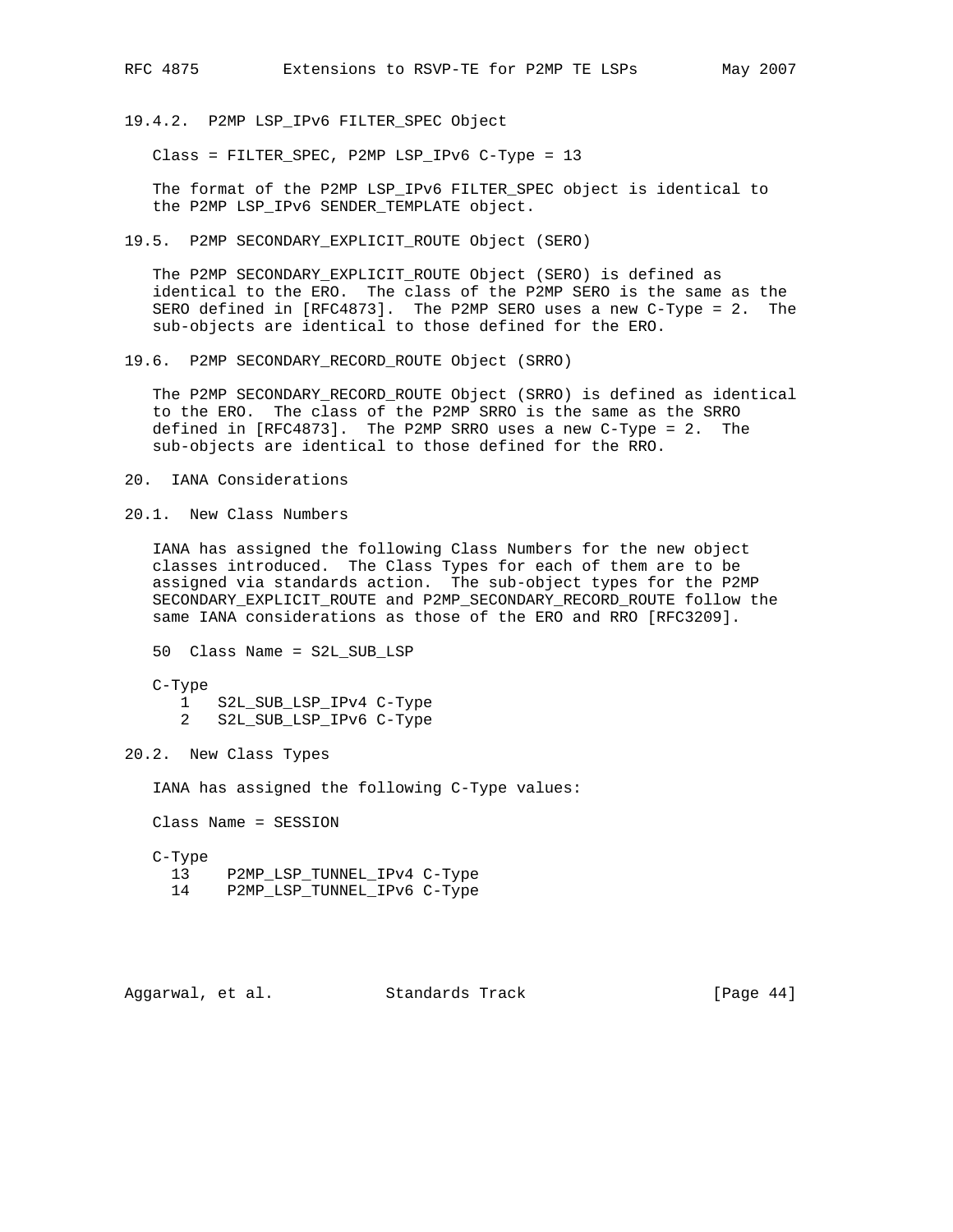```
RFC 4875 Extensions to RSVP-TE for P2MP TE LSPs May 2007
    Class Name = SENDER_TEMPLATE
    C-Type
     12 P2MP LSP TUNNEL IPv4 C-Type
      13 P2MP_LSP_TUNNEL_IPv6 C-Type
    Class Name = FILTER_SPEC
    C-Type
     12 P2MP LSP_IPv4 C-Type
      13 P2MP LSP_IPv6 C-Type
    Class Name = SECONDARY_EXPLICIT_ROUTE (Defined in [RFC4873])
    C-Type
       2 P2MP SECONDARY_EXPLICIT_ROUTE C-Type
    Class Name = SECONDARY_RECORD_ROUTE (Defined in [RFC4873])
    C-Type
       2 P2MP_SECONDARY_RECORD_ROUTE C-Type
20.3. New Error Values
    Five new Error Values are defined for use with the Error Code
    "Routing Problem". IANA has assigned values for them as follows.
    The Error Value "Unable to Branch" indicates that a P2MP branch
    cannot be formed by the reporting LSR. IANA has assigned value 23 to
    this Error Value.
    The Error Value "Unsupported LSP Integrity" indicates that a P2MP
   branch does not support the requested LSP integrity function. IANA
   has assigned value 24 to this Error Value.
    The Error Value "P2MP Re-Merge Detected" indicates that a node has
    detected re-merge. IANA has assigned value 25 to this Error Value.
    The Error Value "P2MP Re-Merge Parameter Mismatch" is described in
    section 18. IANA has assigned value 26 to this Error Value.
    The Error Value "ERO Resulted in Re-Merge" is described in section
    18. IANA has assigned value 27 to this Error Value.
```
Aggarwal, et al. Standards Track [Page 45]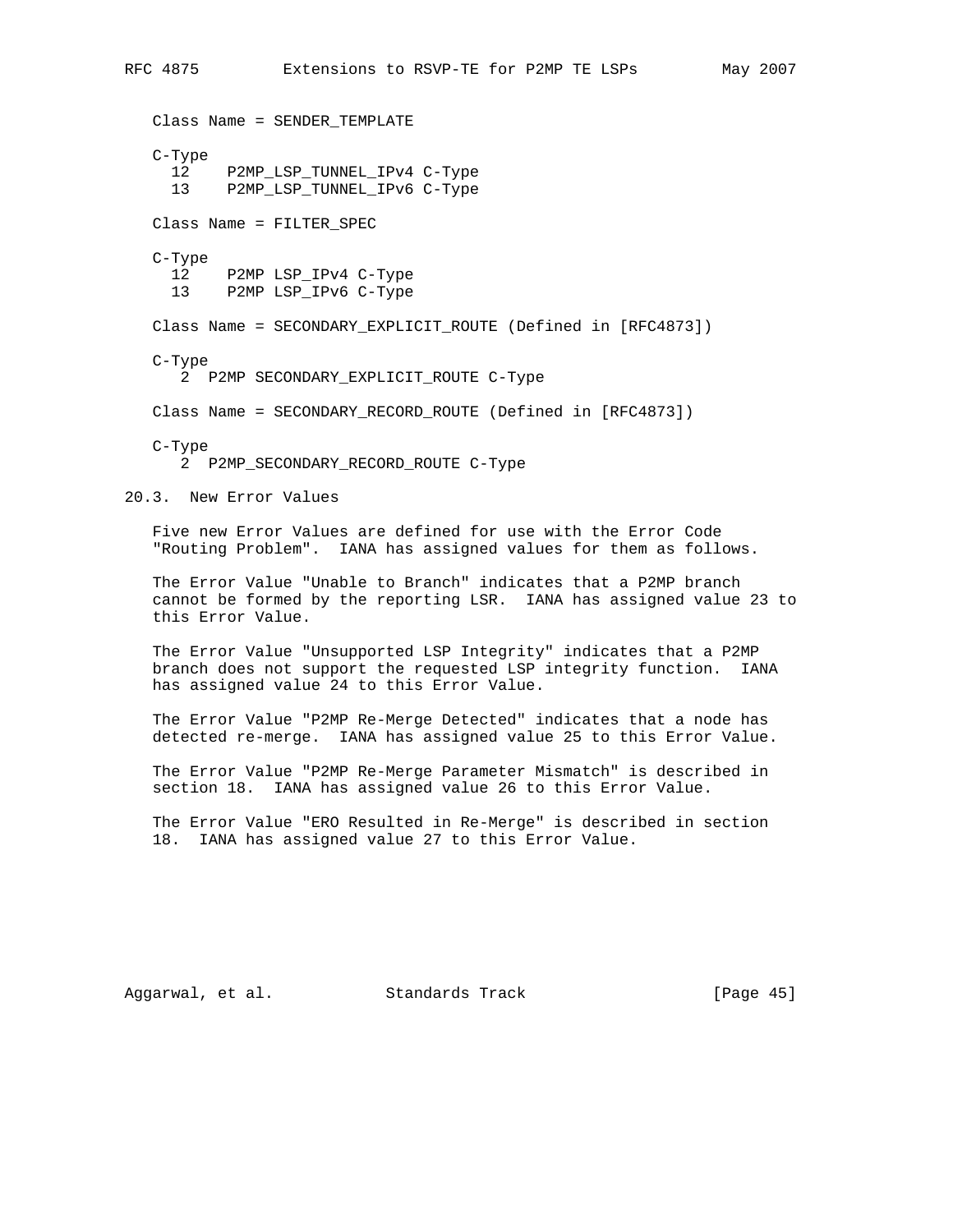## 20.4. LSP Attributes Flags

 IANA has been asked to manage the space of flags in the Attributes Flags TLV carried in the LSP REQUIRED ATTRIBUTES object [RFC4420]. This document defines a new flag as follows:

Bit Number: 3 Meaning: The Meaning: ESP Integrity Required Used in Attributes Flags on Path: Yes Used in Attributes Flags on Resv: No Used in Attributes Flags on RRO: No Referenced Section of this Doc: 5.2.4

#### 21. Security Considerations

 In principle this document does not introduce any new security issues above those identified in [RFC3209], [RFC3473], and [RFC4206]. [RFC2205] specifies the message integrity mechanisms for hop-by-hop RSVP signaling. These mechanisms apply to the hop-by-hop P2MP RSVP- TE signaling in this document. Further, [RFC3473] and [RFC4206] specify the security mechanisms for non hop-by-hop RSVP-TE signaling. These mechanisms apply to the non hop-by-hop P2MP RSVP-TE signaling specified in this document, particularly in sections 16 and 17.

 An administration may wish to limit the domain over which P2MP TE tunnels can be established. This can be accomplished by setting filters on various ports to deny action on a RSVP path message with a SESSION object of type P2MP\_LSP\_IPv4 or P2MP\_LSP\_IPv6.

 The ingress LSR of a P2MP TE LSP determines the leaves of the P2MP TE LSP based on the application of the P2MP TE LSP. The specification of how such applications will use a P2MP TE LSP is outside the scope of this document. Applications MUST provide a mechanism to notify the ingress LSR of the appropriate leaves for the P2MP LSP. Specifications of applications within the IETF MUST specify this mechanism in sufficient detail that an ingress LSR from one vendor can be used with an application implementation provided by another vendor. Manual configuration of security parameters when other parameters are auto-discovered is generally not sufficient to meet security and interoperability requirements of IETF specifications.

Aggarwal, et al. Standards Track [Page 46]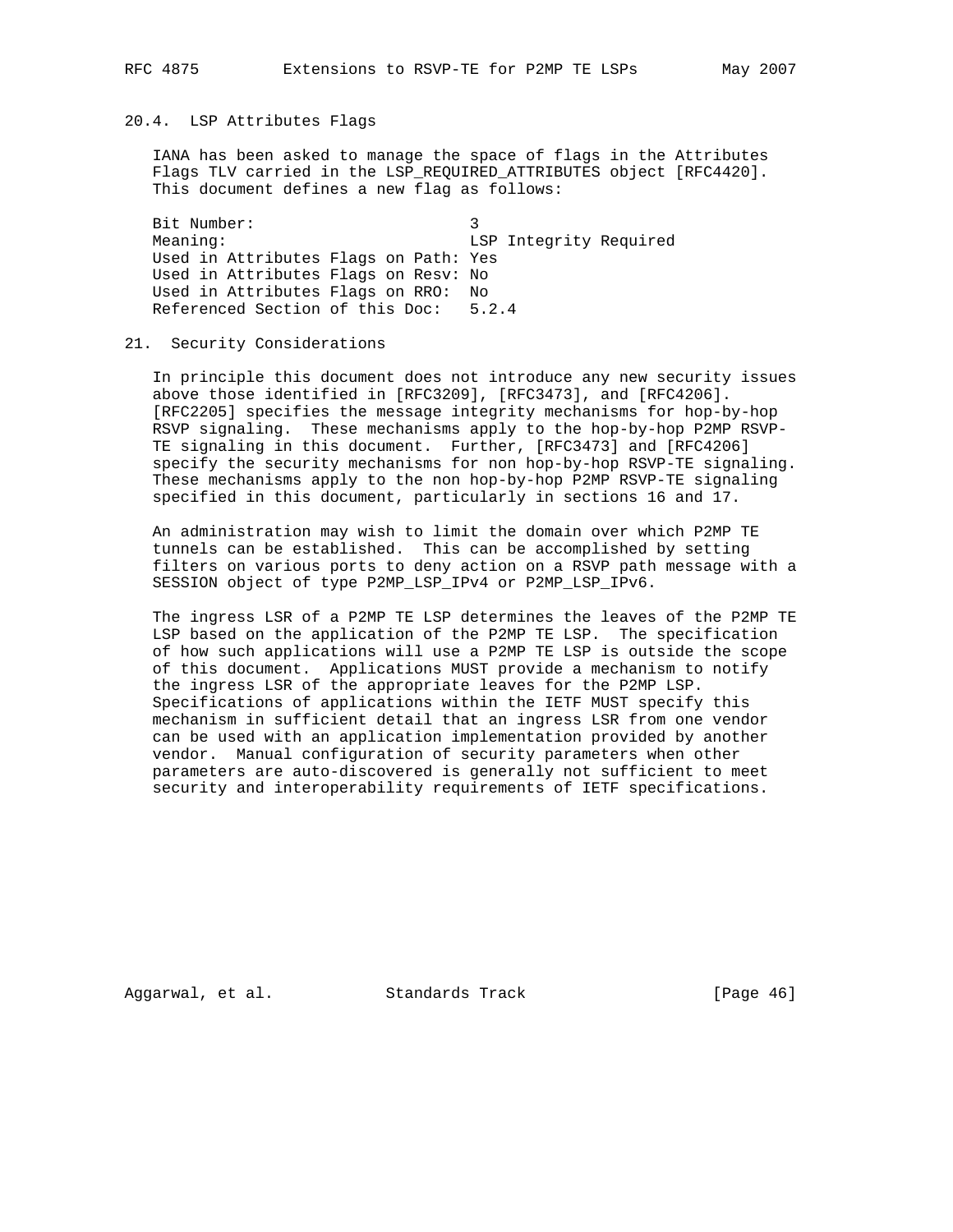## 22. Acknowledgements

 This document is the product of many people. The contributors are listed in Appendix B.

 Thanks to Yakov Rekhter, Der-Hwa Gan, Arthi Ayyanger, and Nischal Sheth for their suggestions and comments. Thanks also to Dino Farninacci and Benjamin Niven for their comments.

## 23. References

- 23.1. Normative References
	- [RFC4206] Kompella, K. and Y. Rekhter, "Label Switched Paths (LSP) Hierarchy with Generalized Multi-Protocol Label Switching (GMPLS) Traffic Engineering (TE)", RFC 4206, October 2005.
	- [RFC4420] Farrel, A., Ed., Papadimitriou, D., Vasseur, J.-P., and A. Ayyangar, "Encoding of Attributes for Multiprotocol Label Switching (MPLS) Label Switched Path (LSP) Establishment Using Resource ReserVation Protocol- Traffic Engineering (RSVP-TE)", RFC 4420, February 2006.
- [RFC3209] Awduche, D., Berger, L., Gan, D., Li, T., Srinivasan, V., and G. Swallow, "RSVP-TE: Extensions to RSVP for LSP Tunnels", RFC 3209, December 2001.
	- [RFC2119] Bradner, S., "Key words for use in RFCs to Indicate Requirement Levels", BCP 14, RFC 2119, March 1997.
	- [RFC2205] Braden, R., Ed., Zhang, L., Berson, S., Herzog, S., and S. Jamin, "Resource ReSerVation Protocol (RSVP) -- Version 1 Functional Specification", RFC 2205, September 1997.
	- [RFC3471] Berger, L., Ed., "Generalized Multi-Protocol Label Switching (GMPLS) Signaling Functional Description", RFC 3471, January 2003.
	- [RFC3473] Berger, L., Ed., "Generalized Multi-Protocol Label Switching (GMPLS) Signaling Resource ReserVation Protocol-Traffic Engineering (RSVP-TE) Extensions", RFC 3473, January 2003.

Aggarwal, et al. Standards Track [Page 47]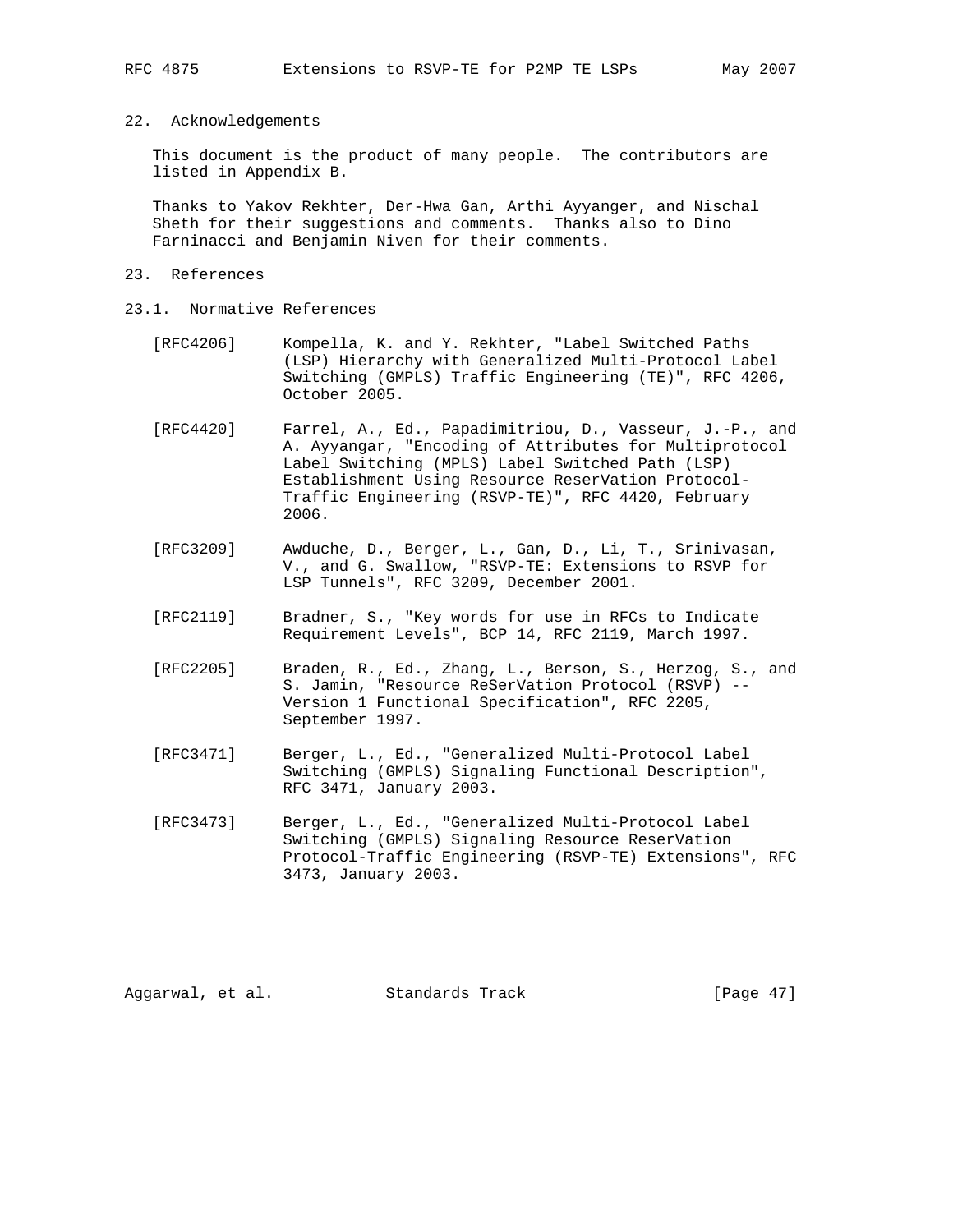- [RFC2961] Berger, L., Gan, D., Swallow, G., Pan, P., Tommasi, F., and S. Molendini, "RSVP Refresh Overhead Reduction Extensions", RFC 2961, April 2001.
- [RFC3031] Rosen, E., Viswanathan, A., and R. Callon, "Multiprotocol Label Switching Architecture", RFC 3031, January 2001.
- [RFC4090] Pan, P., Ed., Swallow, G., Ed., and A. Atlas, Ed., "Fast Reroute Extensions to RSVP-TE for LSP Tunnels", RFC 4090, May 2005.
- [RFC3477] Kompella, K. and Y. Rekhter, "Signalling Unnumbered Links in Resource ReSerVation Protocol - Traffic Engineering (RSVP-TE)", RFC 3477, January 2003.
- [RFC4873] Berger, L., Bryskin, I., Papadimitriou, D., and A. Farrel, "GMPLS Segment Recovery", RFC 4873, April 2007.

#### 23.2. Informative References

- [RFC4461] Yasukawa, S., Ed., "Signaling Requirements for Point to-Multipoint Traffic-Engineered MPLS Label Switched Paths (LSPs)", RFC 4461, April 2006.
- [BFD] Katz, D. and D. Ward, "Bidirectional Forwarding Detection", Work in Progress, March 2007.
- [BFD-MPLS] Aggarwal, R., Kompella, K., Nadeau, T., and G. Swallow, "BFD for MPLS LSPs", Work in Progress, March 2007.
- [LSP-STITCH] Ayyanger, A., Kompella, K., Vasseur, JP., and A. Farrel, "Label Switched Path Stitching with Generalized Multiprotocol Label Switching Traffic Engineering (GMPLS TE)", Work in Progress, March 2007.
- [TE-NODE-CAP] Vasseur, JP., Ed., Le Roux, JL., Ed., "IGP Routing Protocol Extensions for Discovery of Traffic Engineering Node Capabilities", Work in Progress, April 2007.
- [RFC4003] Berger, L., "GMPLS Signaling Procedure for Egress Control", RFC 4003, February 2005.

Aggarwal, et al. Standards Track [Page 48]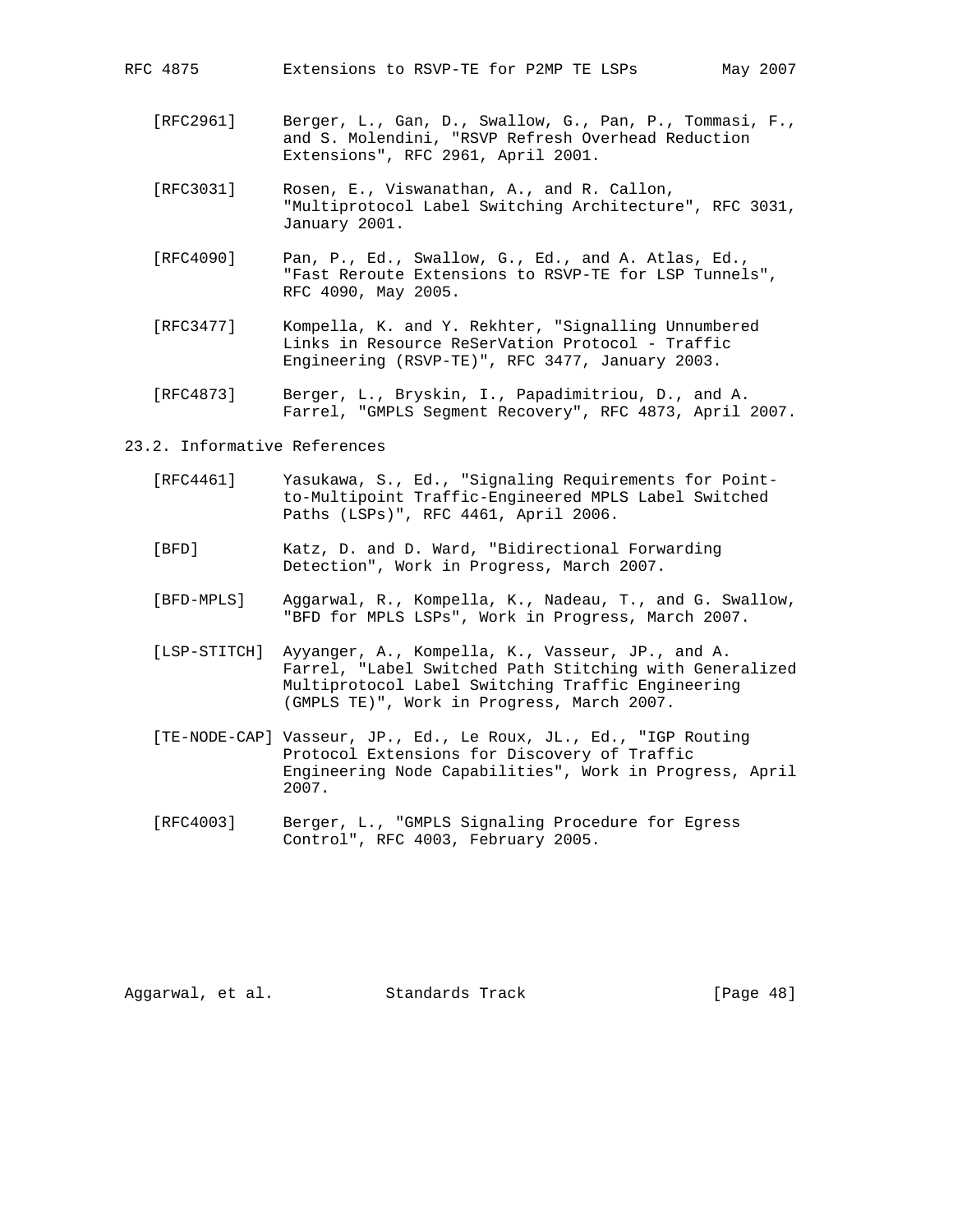Appendix A. Example of P2MP LSP Setup

 The Following is one example of setting up a P2MP LSP using the procedures described in this document.



Figure 2.

 The mechanism is explained using Figure 2. PE1 is the ingress LSR. PE2, PE3, and PE4 are egress LSRs.

- a) PE1 learns that PE2, PE3, and PE4 are interested in joining a P2MP tree with a P2MP ID of P2MP ID1. We assume that PE1 learns of the egress LSRs at different points in time.
- b) PE1 computes the P2P path to reach PE2.
- c) PE1 establishes the S2L sub-LSP to PE2 along <PE1, P2, PE2>.
- d) PE1 computes the P2P path to reach PE3 when it discovers PE3. This path is computed to share the same links where possible with the sub-LSP to PE2 as they belong to the same P2MP session.
- e) PE1 establishes the S2L sub-LSP to PE3 along <PE1, P3, P1, PE3>.
- f) PE1 computes the P2P path to reach PE4 when it discovers PE4. This path is computed to share the same links where possible with the sub-LSPs to PE2 and PE3 as they belong to the same P2MP session.
- g) PE1 signals the Path message for PE4 sub-LSP along <PE1, P3, P1,  $PE4$ .

Aggarwal, et al. Standards Track [Page 49]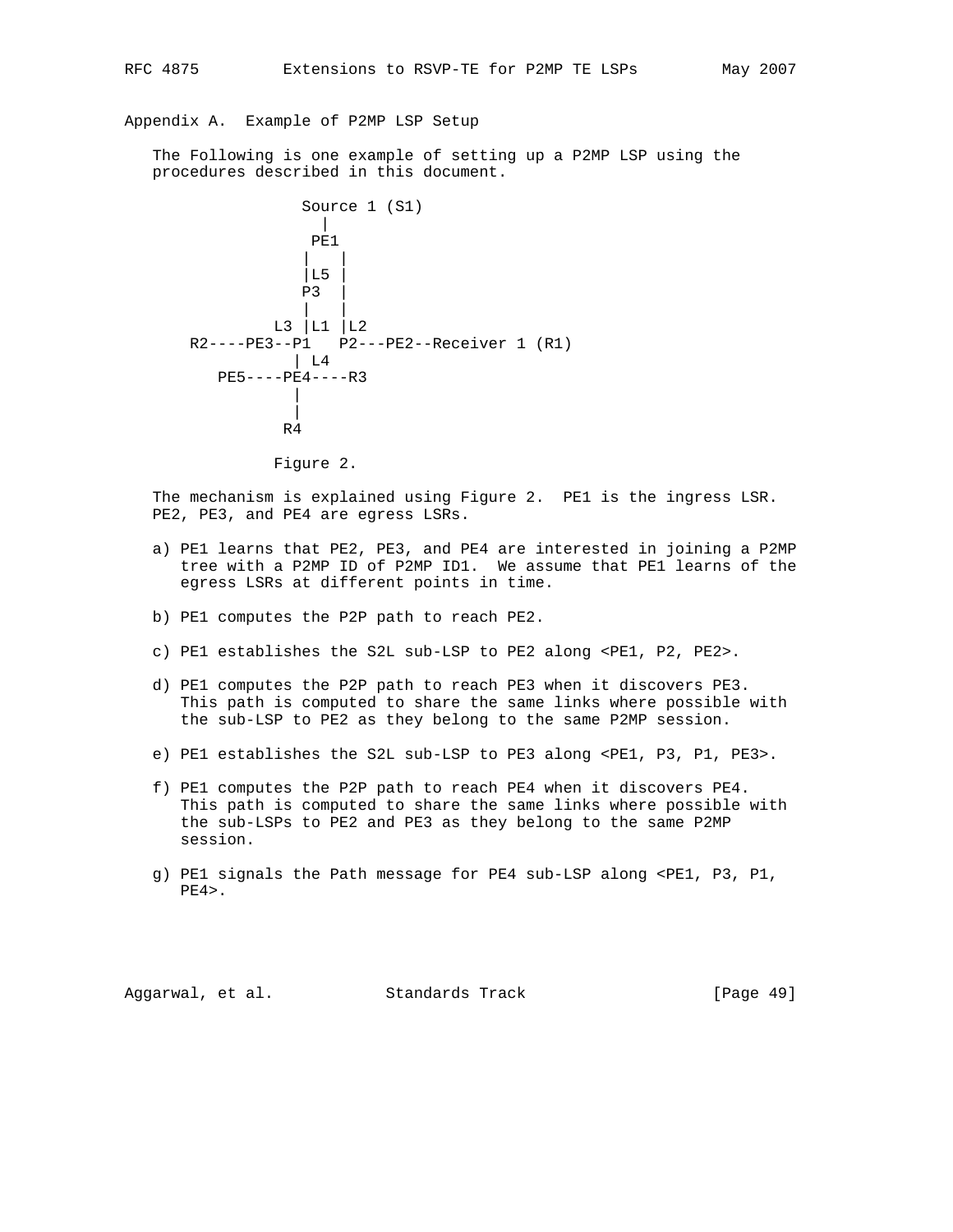h) P1 receives a Resv message from PE4 with label L4. It had previously received a Resv message from PE3 with label L3. It had allocated a label L1 for the sub-LSP to PE3. It uses the same label and sends the Resv messages to P3. Note that it may send only one Resv message with multiple flow descriptors in the flow descriptor list. If this is the case, and FF style is used, the FF flow descriptor will contain the S2L sub-LSP descriptor list with two entries: one for PE4 and the other for PE3. For SE style, the SE filter spec will contain this S2L sub-LSP descriptor list. P1 also creates a label mapping of  $(L1 - > {L3, L4})$ . P3 uses the existing label L5 and sends the Resv message to PE1, with label L5. It reuses the label mapping of  $\{L5 \rightarrow L1\}$ .

Appendix B. Contributors

 John Drake Boeing EMail: john.E.Drake2@boeing.com

 Alan Kullberg Motorola Computer Group 120 Turnpike Road 1st Floor Southborough, MA 01772 EMail: alan.kullberg@motorola.com

 Lou Berger LabN Consulting, L.L.C. EMail: lberger@labn.net

 Liming Wei Redback Networks 350 Holger Way San Jose, CA 95134 EMail: lwei@redback.com

 George Apostolopoulos Redback Networks 350 Holger Way San Jose, CA 95134 EMail: georgeap@redback.com

 Kireeti Kompella Juniper Networks 1194 N. Mathilda Ave Sunnyvale, CA 94089 EMail: kireeti@juniper.net

Aggarwal, et al. Standards Track [Page 50]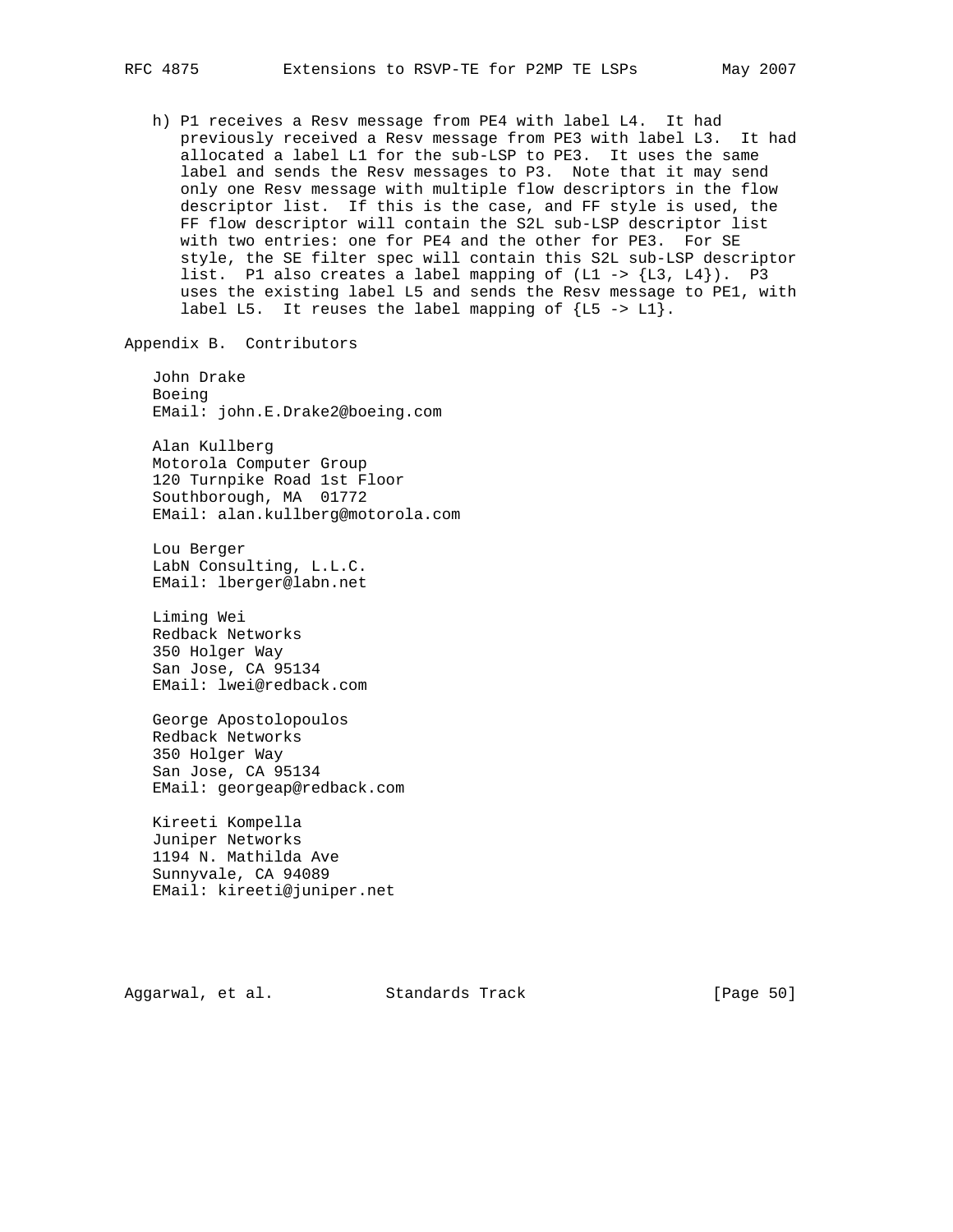George Swallow Cisco Systems, Inc. 300 Beaver Brook Road Boxborough , MA - 01719 USA EMail: swallow@cisco.com JP Vasseur Cisco Systems, Inc. 300 Beaver Brook Road Boxborough , MA - 01719 USA EMail: jpv@cisco.com Dean Cheng Cisco Systems Inc. 170 W Tasman Dr. San Jose, CA 95134 Phone 408 527 0677 EMail: dcheng@cisco.com Markus Jork Avici Systems 101 Billerica Avenue N. Billerica, MA 01862 Phone: +1 978 964 2142 EMail: mjork@avici.com Hisashi Kojima NTT Corporation 9-11, Midori-Cho 3-Chome Musashino-Shi, Tokyo 180-8585 Japan Phone: +81 422 59 6070 EMail: kojima.hisashi@lab.ntt.co.jp Andrew G. Malis Tellabs 2730 Orchard Parkway San Jose, CA 95134 Phone: +1 408 383 7223 EMail: Andy.Malis@tellabs.com Koji Sugisono NTT Corporation 9-11, Midori-Cho 3-Chome Musashino-Shi, Tokyo 180-8585 Japan Phone: +81 422 59 2605 EMail: sugisono.koji@lab.ntt.co.jp

Aggarwal, et al. Standards Track [Page 51]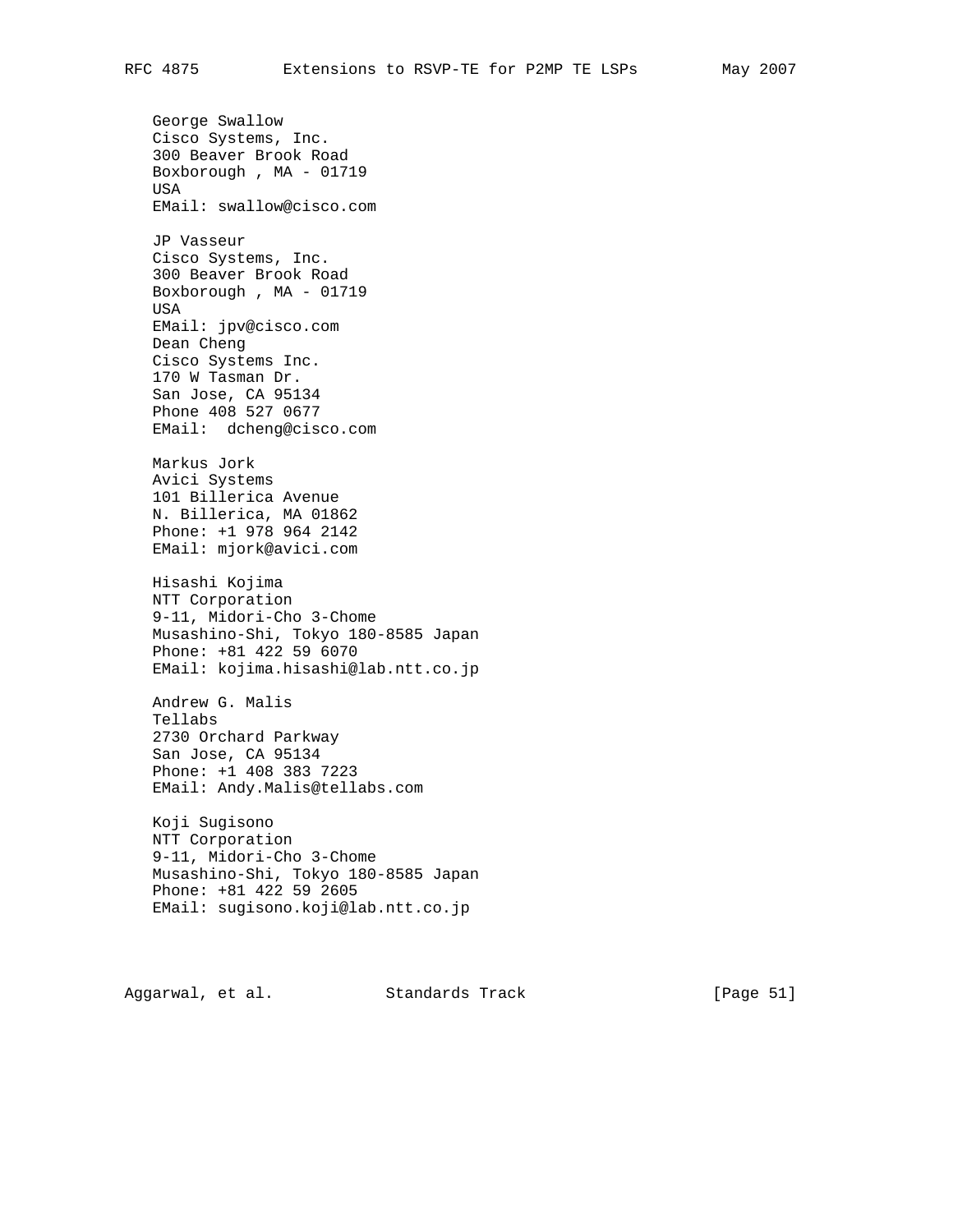Masanori Uga NTT Corporation 9-11, Midori-Cho 3-Chome Musashino-Shi, Tokyo 180-8585 Japan Phone: +81 422 59 4804 EMail: uga.masanori@lab.ntt.co.jp Igor Bryskin Movaz Networks, Inc. 7926 Jones Branch Drive Suite 615 McLean VA, 22102 ibryskin@movaz.com Adrian Farrel Old Dog Consulting Phone: +44 0 1978 860944 EMail: adrian@olddog.co.uk Jean-Louis Le Roux France Telecom 2, avenue Pierre-Marzin 22307 Lannion Cedex France EMail: jeanlouis.leroux@francetelecom.com Editors' Addresses Rahul Aggarwal Juniper Networks 1194 North Mathilda Ave. Sunnyvale, CA 94089 EMail: rahul@juniper.net Seisho Yasukawa NTT Corporation 9-11, Midori-Cho 3-Chome Musashino-Shi, Tokyo 180-8585 Japan Phone: +81 422 59 4769 EMail: yasukawa.seisho@lab.ntt.co.jp

 Dimitri Papadimitriou Alcatel Francis Wellesplein 1, B-2018 Antwerpen, Belgium Phone: +32 3 240-8491 EMail: Dimitri.Papadimitriou@alcatel-lucent.be

Aggarwal, et al. Standards Track [Page 52]